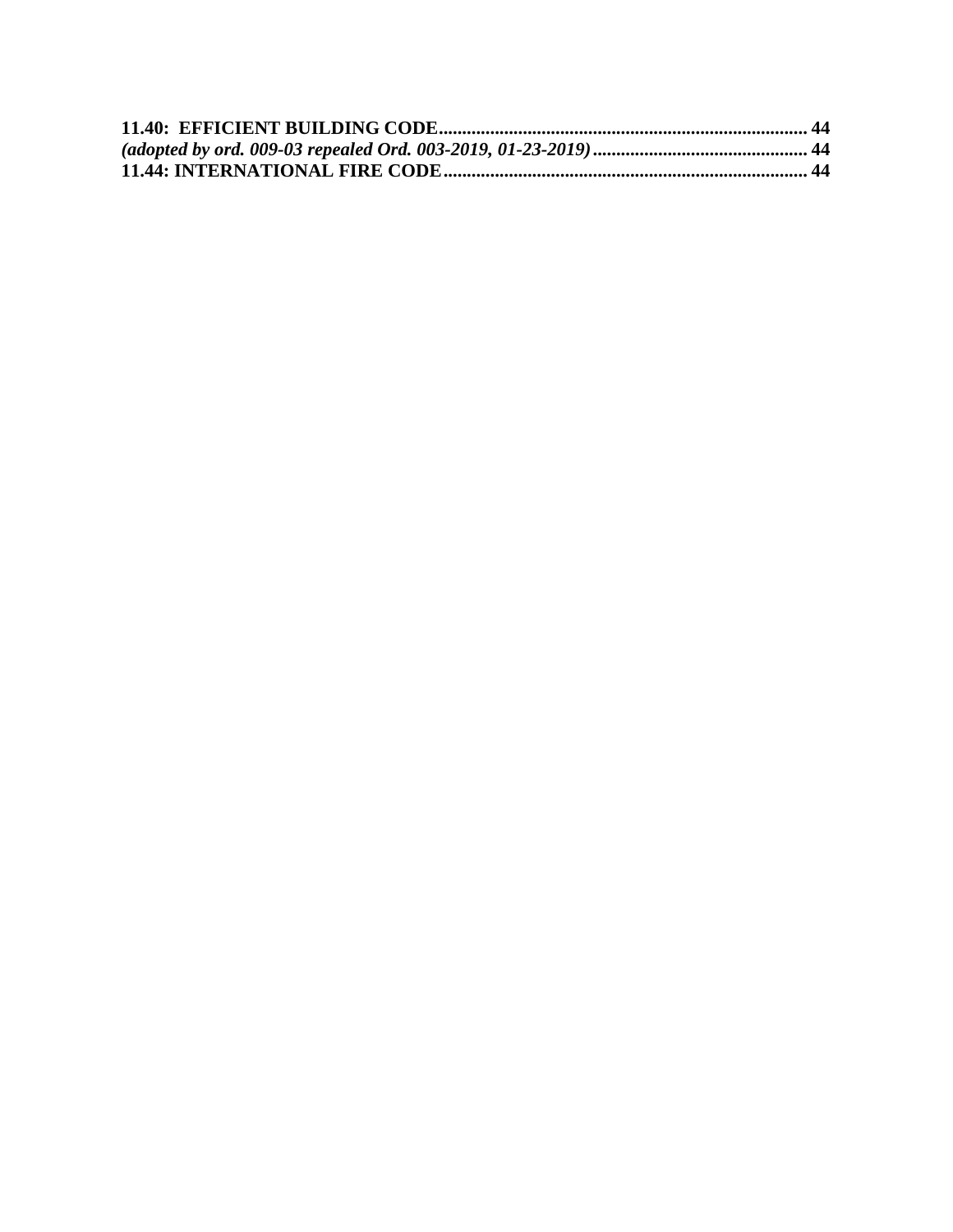# <span id="page-2-0"></span>**11. 04: INTERNATIONAL BUILDING CODE**

### <span id="page-2-1"></span>**11.04.010: ADOPTION OF INTERNATIONAL BUILDING CODE**

**Section 11.04.010** of the Pitkin County code adopting the 2009 edition of the International Building Code is hereby repealed and reenacted to read as follows:

**Pursuant to the powers and authority conferred by the laws of the State of Colorado and Pitkin County, Colorado, there is hereby adopted and incorporated herein by reference as if fully set forth those regulations contained in by reference thereto, the International Building Code, 2015 Edition, including Appendices C, E, I and J, as published by the International Code Council, 4051 West Flossmoor Road, Country Club Hills, Illinois, 60478-5795, except as otherwise provided by amendment or deletion as contained herein**.

#### **11.04.020 Copies on file**

The Pitkin County Building Division shall keep on file in its office in Aspen, Colorado, a full and complete copy of the 2015 International Building Code, as adopted by this Article, and said copies shall be open to public inspection at all times during the regular business hours of said Division.

#### **11.04.030 Severability**

The provisions of this chapter are declared to be severable so that in the event any section or portion of any section hereof shall be declared by a court of competent jurisdiction to be unconstitutional, unlawful, or otherwise unenforceable, the remaining sections and provisions hereof not so found shall continue in full force and effect.

### **11.04.040 Amendments to the International Building Code**

Section **101.1 Title** is hereby amended to read:

These regulations shall be known as the Building Code of Pitkin County, hereinafter referred to as "this code."

**Section 101.4 Referenced Codes** is hereby amended to read as follows:

The other codes listed in Sections 101.4.1 through 101.4.7 and referenced elsewhere in this code shall be considered part of the requirements of this code to the prescribed extent of each such reference.

**Section 101.4.4 Property Maintenance** is hereby deleted in its entirety.

**Section 101.4.5 Fire Prevention** is hereby amended to add the following sentence to the end of the section:

As adopted and amended by the Fire District having Jurisdictional Authority.

### **Add Section 101.4.8 Electrical**: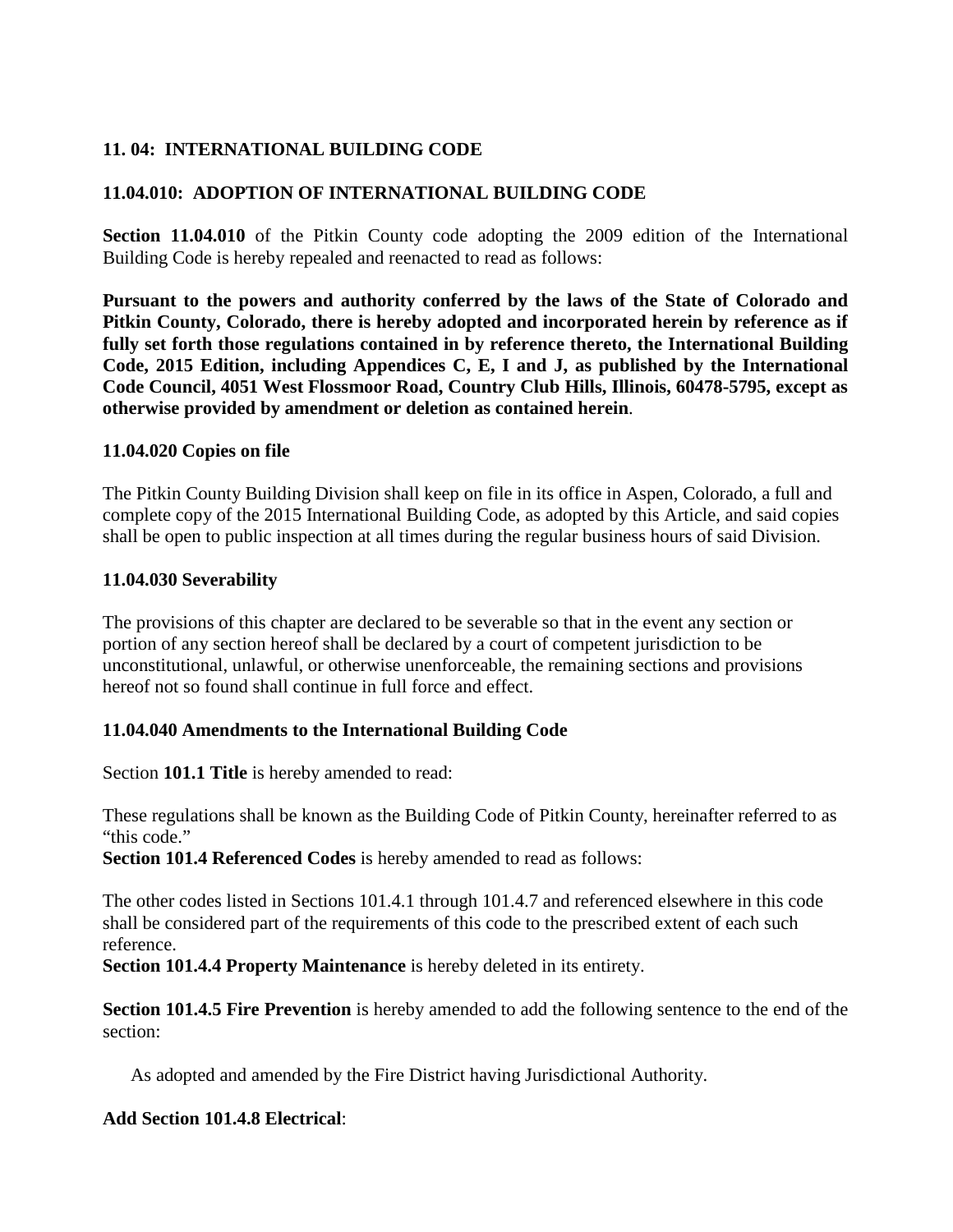The provisions of the most current version of the National Electric Code shall apply to the installation of electrical systems, including alterations, repairs, replacement, equipment, appliances, fixtures, fittings and appurtenances thereto.

**Section 104.6 Right of Entry** is hereby amended to read as follows:

The section shall remain as is except that the last sentence shall read:] If entry is refused, or no person having charge or control over the building or premises can be located, the building official shall obtain a warrant from the Pitkin County Court authorizing the building official to make entry onto the building or premises.

**Section 105.2 Building Item #6** is hereby amended to add the following sentence:

When such work is done as a standalone project and not associated with a required *Building Permit.*

**Section 105.3.2 Time limitation of application** is hereby amended to read as follows:

An application for a permit for any proposed work shall be deemed to have been abandoned one year after the date of filing unless such application has been pursued in good faith or a *permit* has been issued. The building official is not authorized to grant further extensions.

**Section 105.5 Expiration** is hereby amended to read as follows:

A building permit that has been issued shall become invalid if: 1) The work on the structure authorized by such permit is not commenced within 12 months after the date of permit issuance. Evidence of commencement shall be a building inspection of work performed on the structure itself and does not include such peripheral work as infrastructure, grading, access, excavation, etc. 2) The work authorized on the site by such permit is suspended or abandoned for a period of six months after the time the work is commenced. Continuation of work shall be evidenced by a required building inspection. Projects that are not ready for a required inspection shall request a progress inspection to document the performance of significant work in the judgment of the building official. The building official is not authorized to grant an extension.

### Add **Section 107.2.7 Improvement Survey**.

The application shall also be accompanied by a survey that is certified by a surveyor registered in the State of Colorado, is no more than two years old, and that contains or indicates the following:

- a) Original wet stamp and signature of the surveyor,
- b) Standard industry language regarding accuracy of the survey,
- c) Property boundaries,
- d) All structures and buildings located on the site,
- e) Topography indicating two foot contour intervals,
- f) Natural water courses that traverse or are adjacent to the lot or parcel,
- g) Average high water mark for such natural water courses,
- h) 100 year Floodplain and/or delineated wetlands (where relevant),
- i) Lot or parcel size,
- j) Legal description,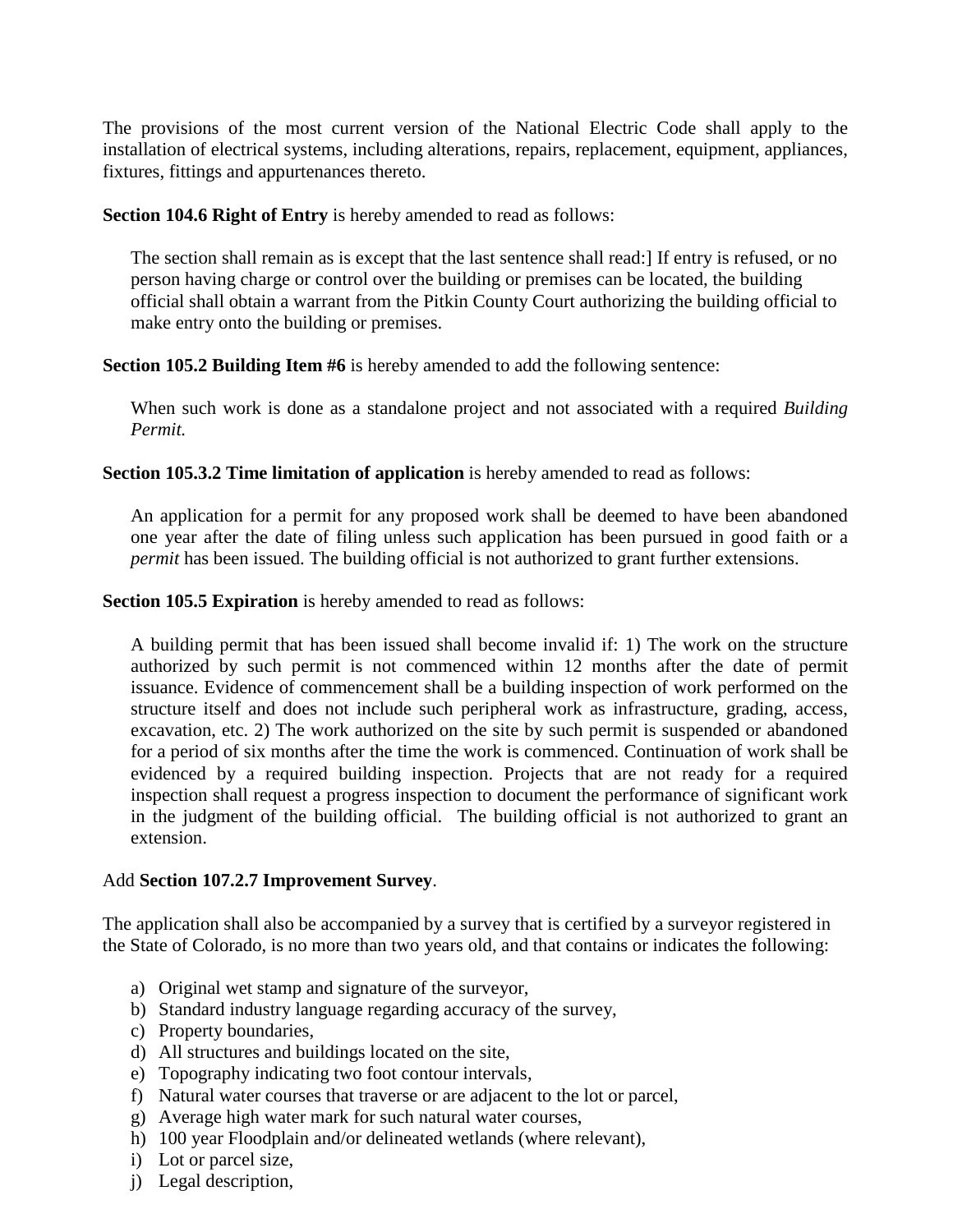- k) Location and dimensions of any easements and rights-of-way either contained on the parcel or adjacent to the parcel,
- l) All development envelopes approved through land use review,
- m) Trees within the building envelope that have a greater than 6 inch DBH,
- n) Location of existing well and/or septic system(s) (where applicable),
- o) Legible vicinity map, and
- p) Surveyor notes.

The above requirements shall not be mandatory for a building permit application to reconstruct or remodel totally within the limits of an existing building or structure.

**Section 107.3.3 Phased Approval** shall be deleted in its entirety.

**109.1 Payment of fees** is hereby amended and shall read as follows:

A permit shall not be valid until all fees prescribed by the most current Community Development fee ordinance are paid in full, nor shall an amendment to the permit be released until the additional fees, if any, have been paid. A final job cost audit shall be performed and any deficient permit fees shall be paid in full prior to a final Building Inspection.

109.3 **Building Permit Valuations** A complete Schedule of Values must be submitted at permit application and prior to a final inspection for review. The Schedule of Values shall include the complete project cost including all final finish materials.

**109.4 Work commencing before permit issuance** is hereby amended and shall read as follows: Any person who commences any work on a building, structure, electrical, gas. mechanical or plumbing system before obtaining the necessary permits shall be subject to an investigation fee, in addition to the permit fee, which may be collected whether or not the permit is subsequently issued. The minimum investigation fee in the first instance of violation shall be equal to the amount of the permit fee set forth in the most current adopted Community Development fee ordinance. The second and subsequent times an individual starts work without a permit the minimum fee shall be four times the permit fee.

Add **Section 109.7 Re-inspections.** A re-inspection fee may be assessed when an inspection is called for and the work is not complete, required corrections are not made, field copy of approved plans is not readily available to the inspector, work is not accessible or for deviating from approved plans.

**Section 110.3.10 Final Inspection** is hereby amended to read as follows:

The final inspection shall be made after all work required by the building permit is completed and all applicable referral agencies (i.e., Zoning, Engineering, Fire District, Environmental Health, Water, Sanitation and Historic Preservation) involved in the permit review and issuance have inspected and approved specific permit conditions. It will be the contractor or owner's responsibility to contact the referral departments to arrange the final inspections for permit conditions.

**111.3 Temporary Occupancy** is hereby deleted in its entirety.

**Section 113 BOARD OF APPEALS** is hereby amended and shall read as follows: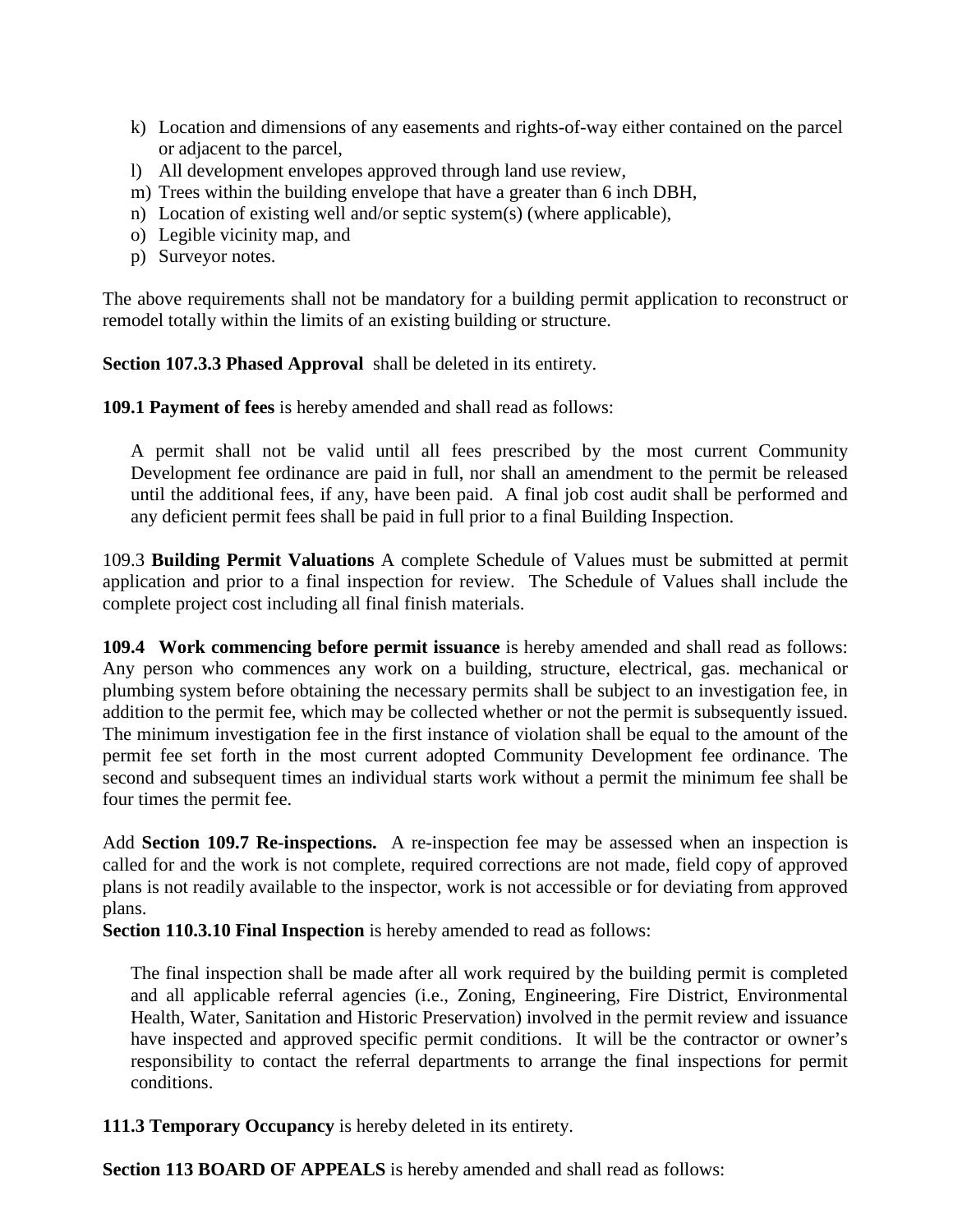**113.1 General.** In order to hear and decide appeals of orders, decisions or determinations made by the building official relative to the application and interpretation of this code, there shall be and is hereby created a board of appeals consisting of members who are qualified by experience and training to pass on matters pertaining to building construction and who are not employees of the jurisdiction. The building official shall be an ex officio member of and shall act as secretary to said board but shall have no vote on any matter before the board. The board of appeals shall be appointed by the governing body and shall hold office at its pleasure. The board shall adopt rules of procedure for conducting its business, and shall render all decisions and findings in writing to the appellant with a duplicate copy to the building official.

**113.2 Limitations of Authority.** The board of appeals shall have no authority relative to interpretation of the administrative provisions of this code nor shall the board be empowered to waive requirements of this code.

### **Section 306 Factory Group F**

306.2 F-1 add Marijuana and Cannabis Oil Products to the list of uses.

**Section [F] 903.2 Where required** is hereby amended to read as follows:

Approved automatic sprinkler systems in new buildings and structures shall be provided in the locations described in Section 903.2.1 through 903.2.12 and in all structures 5,000 square feet or greater as defined by fire area (section 902.1). A fire wall, as defined in section 702.1, shall not create separate buildings for this purpose.

Add **Section 1504.9 Snow shed design.** Roofs shall be designed so that they do not shed ice and snow onto the main path of egress to the public way, upon the public way or upon neighboring property.

Exceptions:

1) Roofs with mechanical snow retention devices secured to roof framing members or to solid blocking in accordance to manufacturers' instructions or as designed by a licensed structural engineer.

2) Roof areas with a horizontal dimension of no more than 48 inches that will not receive snow shedding from a higher roof are exempt from the requirement of design by a licensed structural engineer. The horizontal projection shall be measured perpendicular to the exterior wall line from the edge of the roof or eave to any intersecting vertical surface.

3) The re-roofing of legally-existing roofs that are not framed to allow effective installation of snow retention devices is exempt from this requirement.

4) Roofs with asphalt shingle roof coverings with a pitch of 6 in 12 or less are exempt from this requirement.

**Section 1505 Fire Classification** is hereby amended and the last sentence of **1505.1 General** shall be replaced with the following sentence: The minimum roof assemblies installed on buildings shall be Class A.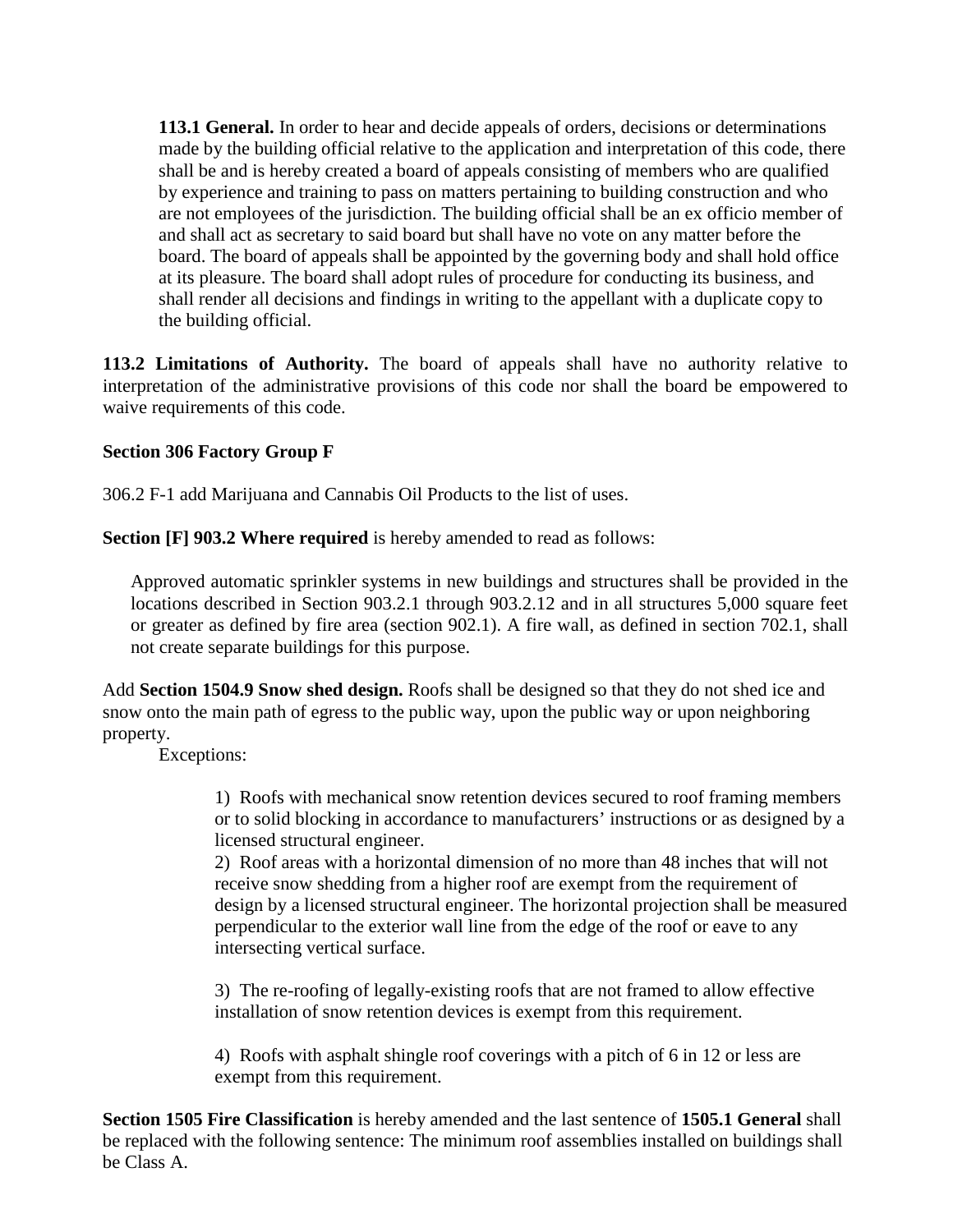**Table 1505.1 Minimum Roof Covering Classification for Types of Construction** is hereby eliminated in its entirety.

**Section 1507.2.8.2 Ice barrier** is hereby amended to read as follows:

An ice dam barrier that consists of at least two layers of underlayment cemented together or of a self- adhering polymer modified bitumen sheet shall be used in lieu of normal underlayment and shall extend from the roof eave edge at least four and one-half feet inside the exterior wall line as measured along the roof surface, twenty-four inches from the centerline of the valley and up twenty-four inches on the vertical wall at a roof and wall juncture.

**Section 1608 Ground Snow Loads** is hereby deleted and is replaced with the following: The value of roof (or other member) snow load shall be equal to the "recommended basic snow load" as defined in the "2016 Snow Load Design Data for Colorado", prepared and published by the "Structural Engineers Association of Colorado".

**Section 1612.3**. **Establishment of flood hazard areas.** Insert: Pitkin County for [NAME OF JURISDICTION] and insert "June 4, 1987 or the latest study available" for [DATE OF ISSUANCE].

**Section 1809.5** item #1 "Frost protection" is hereby amended to read as follows:

Frost protection depth shall be thirty-six (36) inches.

Add **Section 2111.1.1 Fireplaces allowed.** The number of fireplaces allowed shall be determined by the Pitkin County Code Section 6.12.030.

Add **Section 3001.5 Permits required.** Elevator permits and inspections are required for the installation of elevators.

*(Ord. 99-61 (part); Ord. 007-04 (part); prior code Title VII § 1-; chapter 11.04 repealed and reenacted Ord. 030-10; § 11.04 (part) Ord. 014-2016, 06-22-16)*

#### <span id="page-6-0"></span>**11.08: INTERNATIONAL MECHANICAL CODE**

#### <span id="page-6-1"></span>**11.08.010: ADOPTION OF INTERNATIONAL MECHANICAL CODE**

**11.08.010** of the Pitkin County code adopting the 2009 edition of the International Mechanical Code is hereby repealed and reenacted to read as follows:

**Pursuant to the powers and authority conferred by the laws of the State of Colorado and Pitkin County, Colorado, there is hereby adopted and incorporated herein by reference as if fully set forth those regulations contained in by reference thereto, the International Mechanical Code, 2015 Edition, as published by the International Code Council, 4051 West Flossmoor Road, Country Club Hills, Illinois, 60478-5795, except as otherwise provided by amendment or deletion as contained herein**.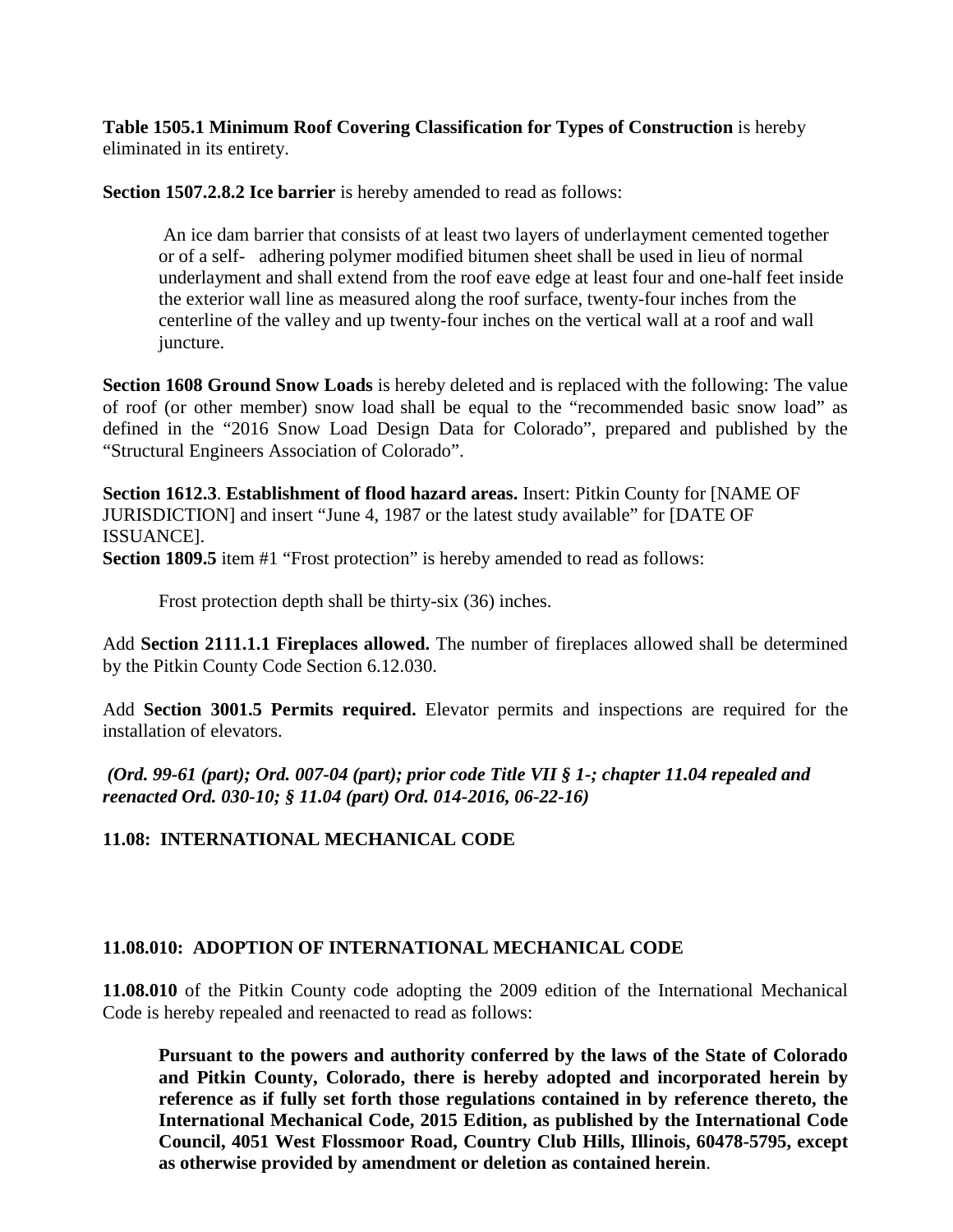#### <span id="page-7-0"></span>**11.08.020 Copies on file**

The Pitkin County Building Division shall keep on file in its office in Aspen, Colorado, a full and complete copy of the 2015 International Mechanical Code, as adopted by this Article, and said copy shall be open to public inspection at all times during the regular business hours of said Division.

#### **11.08.030 Severability**

The provisions of this chapter are declared to be severable so that in the event any section or portion of any section hereof shall be declared by a court of competent jurisdiction to be unconstitutional, unlawful, or otherwise unenforceable, the remaining sections and provisions hereof not so found shall continue in full force and effect.

#### **11.08.040 Amendments**

**Section 101.1** Insert: Pitkin County for [NAME OF JURISDICTION]

**Section 104.4 Right of Entry** is hereby amended to read as follows:

The section shall remain as is except that the last sentence shall read:] If entry is refused, or no person having charge or control over the building or premises can be located, the building official shall obtain a warrant from Pitkin County Court authorizing the building official to make entry onto the building or premises.

**Section 106.4.443 Expiration** is hereby amended to read as follows:

Every permit issued shall become invalid unless the work on the site authorized by such permit is commenced within 12 months after its issuance, or if the work authorized on the site by such permit is suspended or abandoned for a period of 180 days after the time the work is commenced. The building official is not authorized to grant an extension.

**Section 106.4.4 Extensions** is hereby deleted**.**

**Section 106.5.2 Fee schedule** is hereby amended to read as follows:

A permit shall not be valid until all fees prescribed by the most current Pitkin County Community Development fee ordinance are paid in full, nor shall an amendment to the permit be released until the additional fees, if any, have been paid.

**Section 106.5.3 Fee refunds**. Insert: 80% for [SPECIFY PERCENTAGE] in 1. and 2.

**109 Means of Appeal** is deleted in its entirety and shall read as follows:

Section 109.1 Appeals shall be in accordance with IBC Section 113 as amended by this ordinance.

**Section 306.3 Appliances in attics.** Exception 2 is hereby amended and shall read in its entirety: Where the passageway is unobstructed and not less than 5'6" high and 30" wide for its entire length, the passageway shall not be greater than 50 feet in length.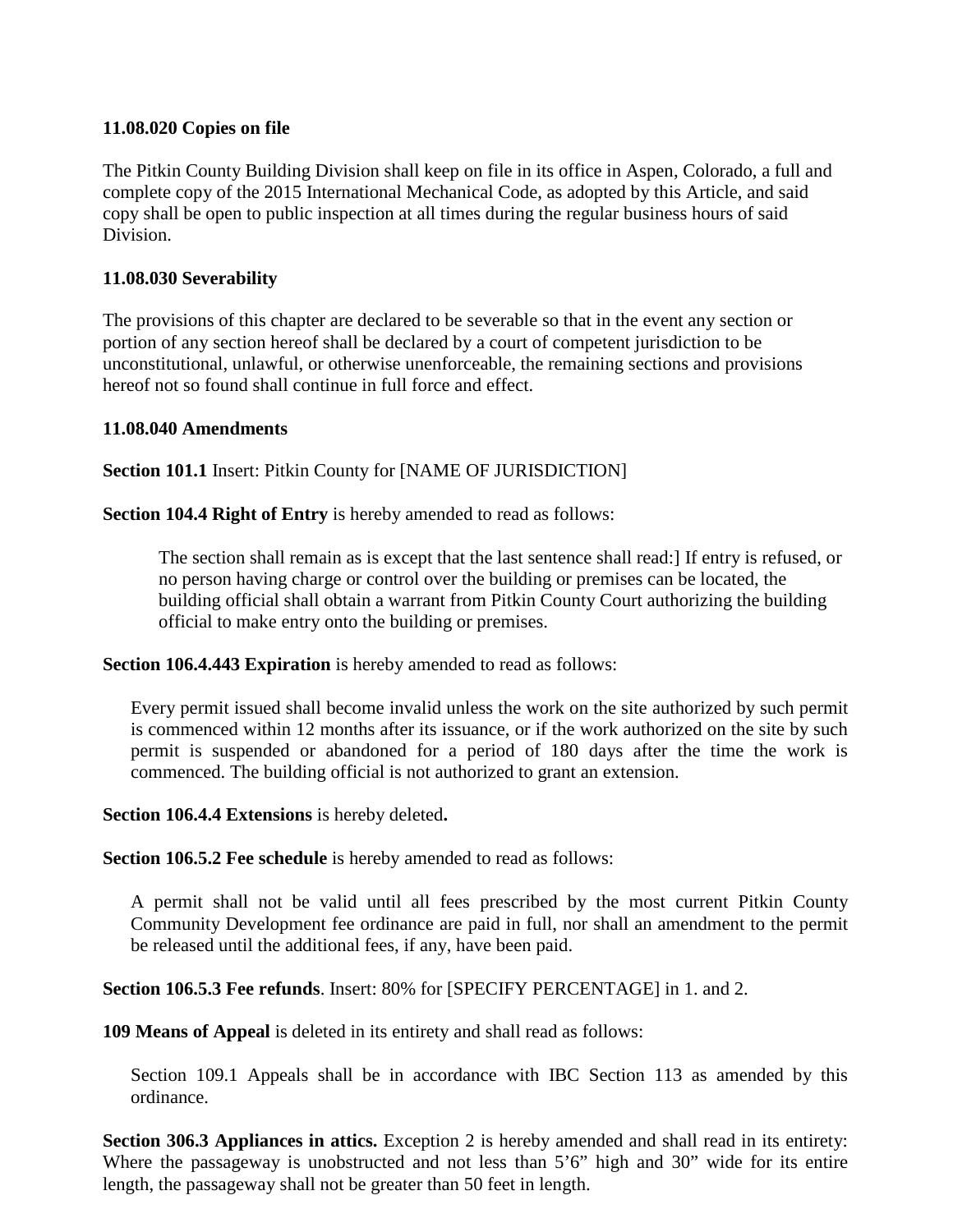**Section 306.4 Appliances under floors.** Exception 2 is hereby amended and shall read in its entirety: Where the passageway is unobstructed and not less than 5'6" high and 30" wide for its entire length, the passageway shall not be limited in length.

**Section 307.1 Fuel-burning appliances** is hereby amended and the following sentence is added at the end of the paragraph: All condensate shall be neutralized, collected and discharged.

#### **Section 501.3 Exhaust discharge.**

Add to the end of the paragraph: Bath Fans shall be defined as environmental air exhausts and shall use termination clearances from IMC Section 501.3.1, Item #3.

#### **Section 504.1 Installation**.

Add to the end of the paragraph: Dryer exhausts shall be defined as environmental air exhausts and shall use termination clearances from IMC Section 501.2.1, Item #3.

#### **Section 505.1 Domestic systems**.

Add to the end of the paragraph: Kitchen Hoods shall be defined as environmental air exhaust and shall use termination clearances from IMC Section 501.2.1, Item #3.

*(Ord. 99-61 (part); Ord. 007-04 (part); prior code Title VII § 1-1; Chapter 11.08 repealed and reenacted Ord. 030.10; 11.08 (part) Ord. 014-2016, 06-22-16)* 

### <span id="page-8-1"></span><span id="page-8-0"></span>**11.12: NATIONAL ELECTRICAL CODE AND ICC ELECTRICAL CODE ADMINISTRATIVE PROVISIONS**

### <span id="page-8-2"></span>**11.12.010: ADOPTION OF THE NATIONAL ELECTRICAL CODE**

**Section 11.12.010** of the Pitkin County code adopting the National Electrical Code is hereby repealed and reenacted to read as follows:

**Pursuant to the power and authority conferred by the laws of the State of Colorado and Pitkin County, Colorado, there is hereby adopted and incorporated herein by reference as if fully set forth those regulations contained in by reference thereto, the National Electrical Code, most current edition, published by the National Fire Protection Association, Batterymarch Park, Quincy, Massachusetts, 02269.**

### **11.12.020 Copies on file**

The Pitkin County Building Division shall keep on file in its office in Aspen, Colorado, a full and complete copy of the National Electrical Code, most current edition, as adopted by this Article, and said copy shall be open to public inspection at all times during the regular business hours of said Division.

#### **11.12.030 Severability**

The provisions of this chapter are declared to be severable so that in the event any section or portion of any section hereof shall be declared by a court of competent jurisdiction to be unconstitutional, unlawful, or otherwise unenforceable, the remaining sections and provisions hereof not so found shall continue in full force and effect.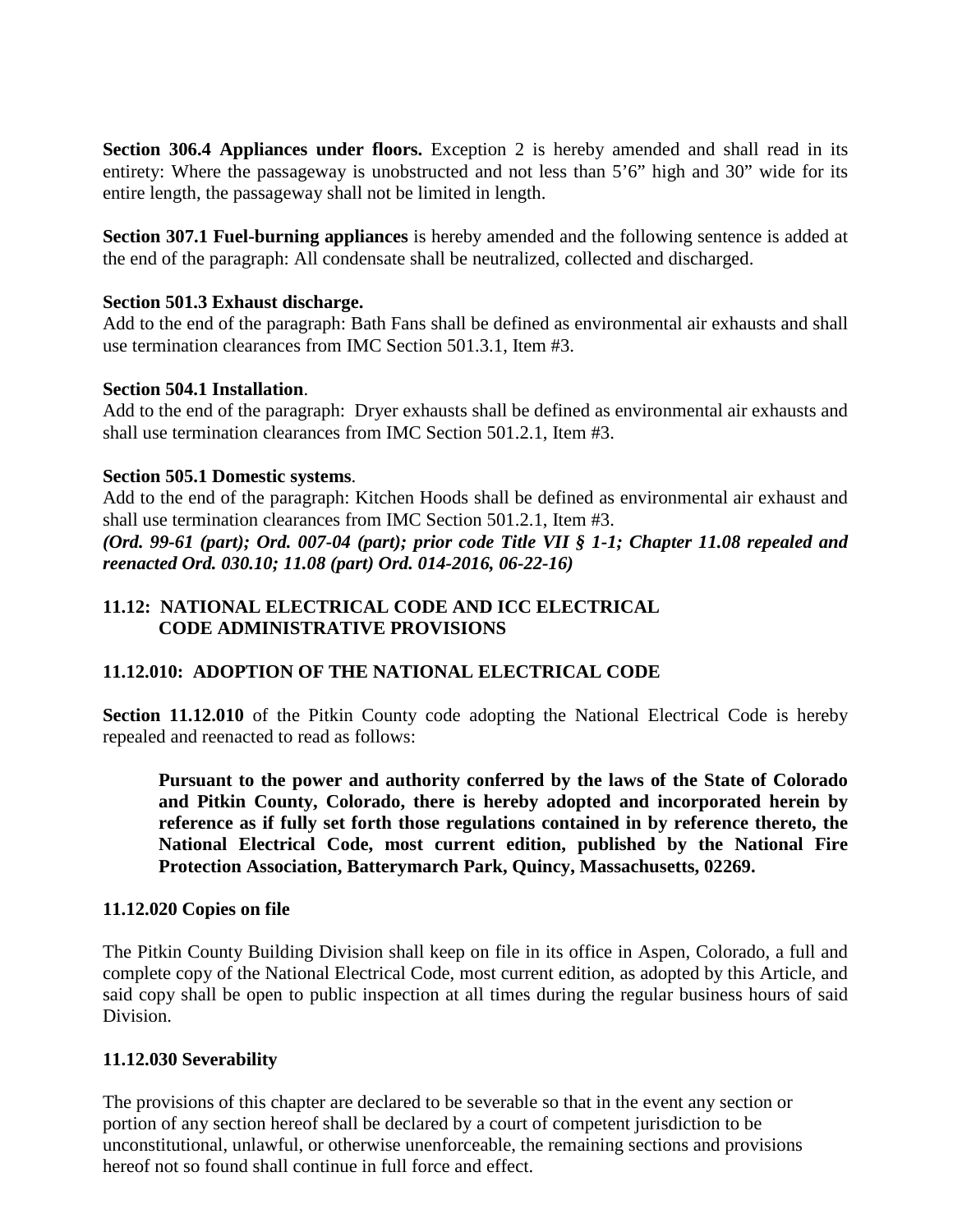#### **11.12.050 Amendments to the National Electrical Code**

**690.10 Stand-Alone Systems** is hereby amended and shall read as follows:

The premises wiring system shall be adequate to meet the requirements of this Code for a similar installation connected to a service. The wiring on the supply side of the building or structure disconnecting means shall comply with this Code except as modified by 690.10(A) through (D).

**(A) Inverter Output.** The ac output from a stand-alone inverter(s) shall be permitted to supply ac power to the building or structure disconnecting means at current levels less than the calculated load connected to that disconnect. The inverter output rating or the rating of an alternate energy source for dwellings less than 1000square feet shall be equal to or greater than 50% of the load as calculated by NEC 220.40 General.

The calculated load of a feeder or service shall not be less than the sum of the loads on the branch circuits supplied, as determined by Part II of this article, after any applicable demand factors permitted by Part III or IV or required by Part V have been applied.

For all other dwellings NEC 220.40 shall apply

For non-dwellings the calculated load shall be equal to or greater than the load posed by the largest single utilization equipment connected to the system.

**(B) Sizing and Protection** is not amended.

**(C) Single 120-Volt Supply** is not amended.

**(D) Energy Storage or Backup Power System Requirements** is amended and shall read as follows: Energy storage or backup power supplies are not required except for dwellings.

**(E) Back-Fed Circuit Breakers** is not amended.

*(Ord. 99-61 (part); Ord. 007-04 (part); prior code Title VII § 1-1; chapter 11.12 repealed and replaced Ord. 030-10)*

#### <span id="page-9-0"></span>**11.16: INTERNATIONAL PLUMBING CODE**

#### <span id="page-9-1"></span>**11.16.010: ADOPTION OF INTERNATIONAL PLUMBING CODE**

**Section 11.16.010** of the Pitkin County code adopting the 2009 edition of the International Plumbing Code is hereby repealed and reenacted to read as follows:

**Pursuant to the powers and authority conferred by the laws of the State of Colorado and Pitkin County, Colorado, there is hereby adopted and incorporated herein by reference as if fully set forth those regulations contained in by reference thereto, the International Plumbing Code, 2009 Edition, as published by the International Code Council, 4051 West Flossmoor Road, Country Club Hills, Illinois, 60478-5795, except as otherwise provided by amendment or deletion as contained herein**.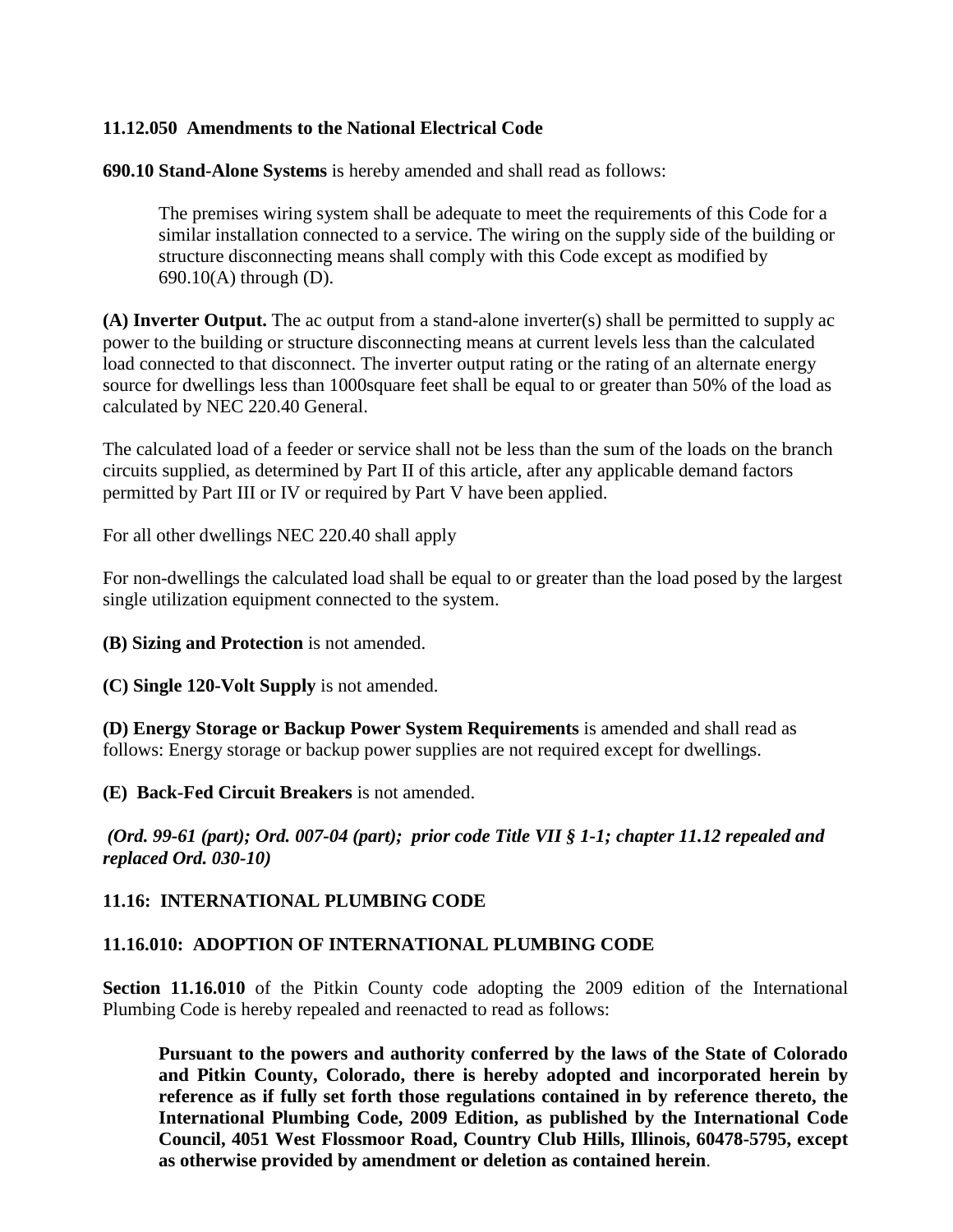#### **11.16.020 Copies on file**.

The Pitkin County Building Division shall keep on file in its office in Aspen, Colorado, a full and complete copy of the 2015 International Plumbing Code, as adopted by this Article, and said copy shall be open to public inspection at all times during the regular business hours of said Division.

#### **11.16.030 Severability**

The provisions of this chapter are declared to be severable so that in the event any section or portion of any section hereof shall be declared by a court of competent jurisdiction to be unconstitutional, unlawful, or otherwise unenforceable, the remaining sections and provisions hereof not so found shall continue in full force and effect.

#### **11.16.040 AMENDMENTS TO THE 2003 INTERNATIONAL PLUMBING CODE**

**Section 101.1 Title.** Insert: Pitkin County for [NAME OF JURISDICTION]

**Section 104.4 Right of Entry** is hereby amended to read as follows:

The section shall remain as is except that the last sentence shall read:] If entry is refused, or no person having charge or control over the building or premises can be located, the building official shall obtain a warrant from the Pitkin County Court authorizing the building official to make entry onto the building or premises.

**Section 106.5.3 Expiration** is hereby amended to read as follows:

Every permit issued shall become invalid unless the work on the site authorized by such permit is commenced within 12 months after its issuance, or if the work authorized on the site by such permit is suspended or abandoned for a period of 180 days after the time the work is commenced. The building official is not authorized to grant an extension.

**Section 106.5.4 Extension** is hereby deleted.

**Section 106.6.2 Fee schedule** is hereby amended and to read as follows: A permit shall not be valid until all fees prescribed by the most current Pitkin County Community Development fee ordinance are paid in full, nor shall an amendment to the permit be released until the additional fees, if any, have been paid.

**Section 106.6.3 Fee refunds**. Insert: 80% for [SPECIFY PERCENTAGE] in 1. 2. and 3.

**Section 109 Means of Appeal** is hereby amended and shall read in its entirety as follows:

**Section 109.1 Appeals** shall be in accordance with IBC Section 113 as amended by this ordinance.

**Section 305.4.1 Sewer Depth**. Insert 48 for [NUMBER].

**Section 314.1 Fuel burning appliances** is hereby amended and the following sentence is added at the end of the paragraph: All condensate shall be neutralized, collected and discharged.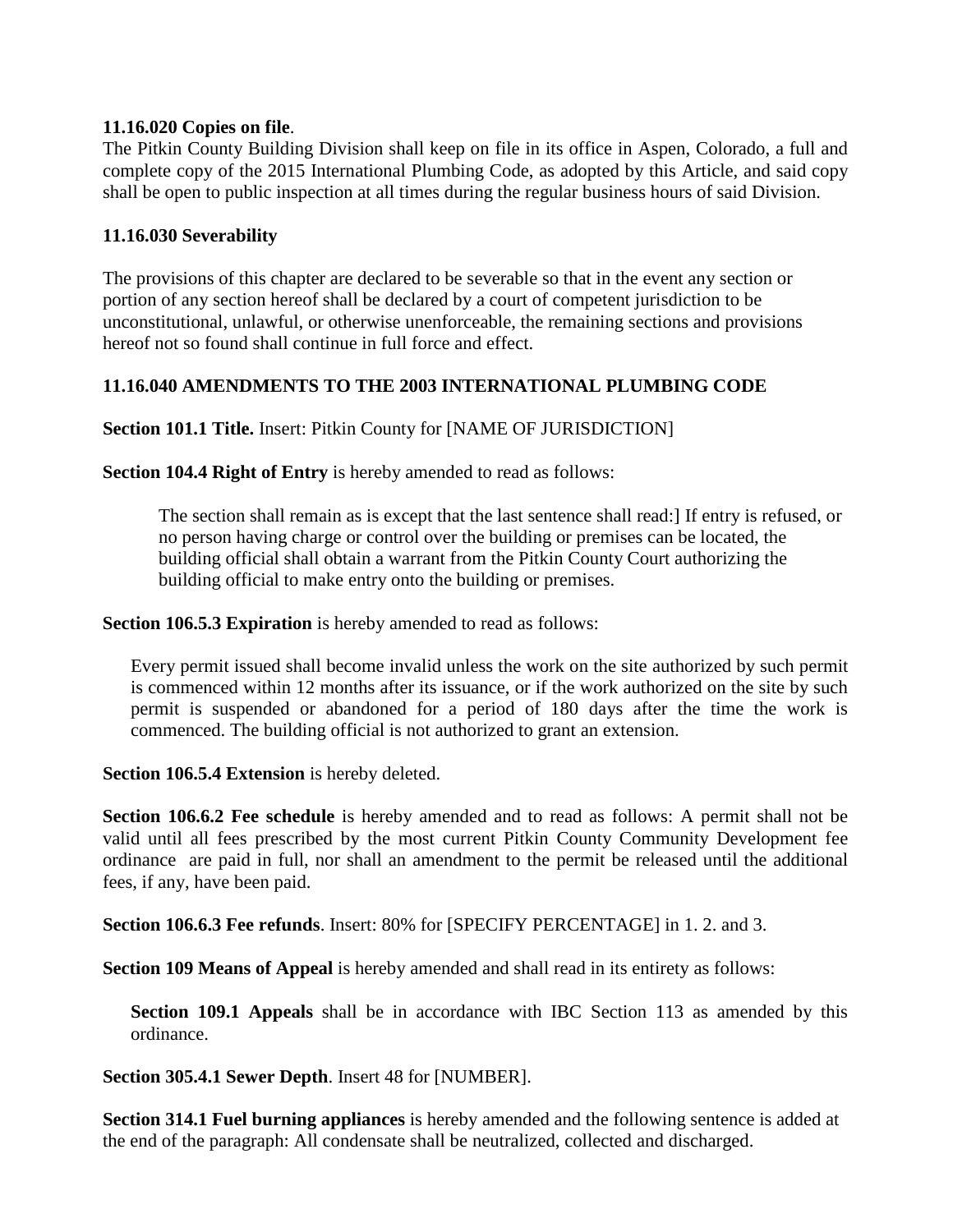**Section 412.2 Floor Drains** is hereby amended and the following sentence added to the end of the paragraph: All emergency, mechanical room and basement floor drains shall be plumbed to an approved sanitary drainage system, except that garage floor drains may drain to a drywell.

Add **Section 412.5 Floor Drains for Storage Tank.** Crawlspaces containing large capacity storage tanks shall have emergency floor drains or some other means of catastrophic draining provided. Such drainage shall go to a drywell or to daylight.

**Table 702.3 Building Sewer Pipe** is amended to delete "Vitrified clay pipe" as an allowed material.

**Section 9043.1 Roof Extension**. Insert 12 for [NUMBER].

*(Ord. 99-61 (part); Ord. 007-04 (part); prior code Title VII § 1-1; Chapter 11.16 repealed and reenacted Ord. 030-10 11.04 (part) §11.16 (part) Ord. 014-2016, 06-22-16)*

# <span id="page-11-0"></span>**11.20: INTERNATIONAL RESIDENTIAL CODE**

# <span id="page-11-1"></span>**11.20.010: ADOPTION OF INTERNATIONAL RESIDENTIAL CODE**

**Section 11.20.010** of the Pitkin County code adopting the 2009 edition of the International Residential Code is hereby repealed and reenacted to read as follows:

**Pursuant to the powers and authority conferred by the laws of the State of Colorado and Pitkin County, Colorado, there is hereby adopted and incorporated herein by reference as if fully set forth those regulations contained in by reference thereto, the International Residential Code, 2015 Edition, including Appendices E, F, H and K, as published by the International Code Council, 4051 West Flossmoor Road, Country Club Hills, Illinois, 60478-5795, except as otherwise provided by amendment or deletion as contained herein.** 

### **11.20.020 Copies on file.**

The Pitkin County Building Division shall keep on file in its office in Aspen, Colorado, a full and complete copy of the 2015 International Residential Code as adopted by this Article, and said copies shall be open to public inspection at all times during the regular business hours of said Division.

# **11.20.030 Severability**

The provisions of this chapter are declared to be severable so that in the event any section or portion of any section hereof shall be declared by a court of competent jurisdiction to be unconstitutional, unlawful, or otherwise unenforceable, the remaining sections and provisions hereof not so found shall continue in full force and effect.

# **11.20.040 AMENDMENTS TO 2015 INTERNATIONAL RESIDENTIAL CODE.**

**R101.1 Title**. Insert Pitkin County for [NAME OF JURISDICTION].

**Section R104.6 Right of Entry** is hereby amended to read as follows: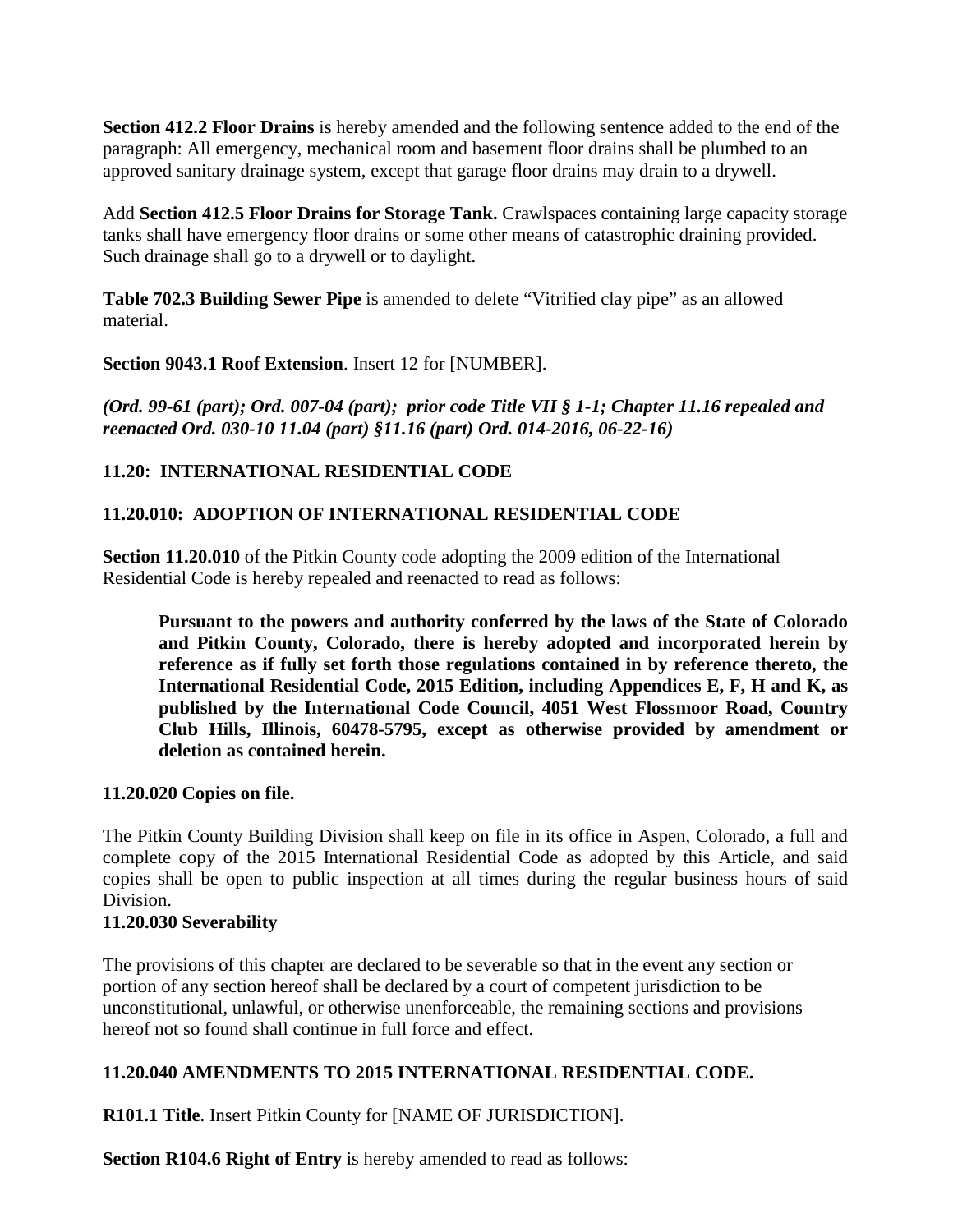The section shall remain as is except that the last sentence shall read:] If entry is refused, or no person having charge or control over the building or premises can be located, the building official shall obtain a warrant from the Pitkin County Court authorizing the building official to make entry onto the building or premises.

#### **Section R105.2 Work exempt form permit.**

Item 6 Only when this work is performed as a standalone project and is not part of the scope of work for a permitted project.

#### **Section R105.3.2 Time limitation of application** is hereby amended to read as follows:

An application for a permit for any proposed work shall be deemed to have been abandoned one year after the date of filing. The building official is not authorized to grant further extensions.

#### **Section R105.5 Expiration** is hereby amended to read as follows:

A building permit that has been issued shall become invalid if: 1) The work on the structure authorized by such permit is not commenced within 12 months after the date of permit issuance. Evidence of commencement shall be a building inspection of work performed on the structure itself and does not include such peripheral work as infrastructure, grading, access, excavation, etc. 2) The work authorized on the site by such permit is suspended or abandoned for a period of six months after the time the work is commenced. Continuation of work shall be evidenced by a required building inspection. Projects that are not ready for a required inspection shall request a progress inspection to document the performance of significant work in the judgment of the building official. The building official is not authorized to grant an extension.

#### Add **Section R106.2.1 Improvement Survey**.

The application shall also be accompanied by a survey that is certified by a surveyor registered in the State of Colorado, is no more than two years old, and that contains or indicates the following:

- a) Original wet stamp and signature of the surveyor,
- b) Standard industry language regarding accuracy of the survey,
- c) Property boundaries,
- d) All structures and buildings located on the site,
- e) Topography indicating two foot contour intervals,
- f) Natural water courses that traverse or are adjacent to the lot or parcel,
- g) Average high water mark for such natural water courses,
- h) 100 year Floodplain and/or delineated wetlands (where relevant),
- i) Lot or parcel size,
- j) Legal description,
- k) Location and dimensions of any easements and rights-of-way either contained on the parcel or adjacent to the parcel,
- l) All development envelopes approved through land use review,
- m) Trees within the building envelope that have a greater than 6 inch DBH,
- n) Location of existing well and/or septic system(s) (where applicable),
- o) Legible vicinity map, and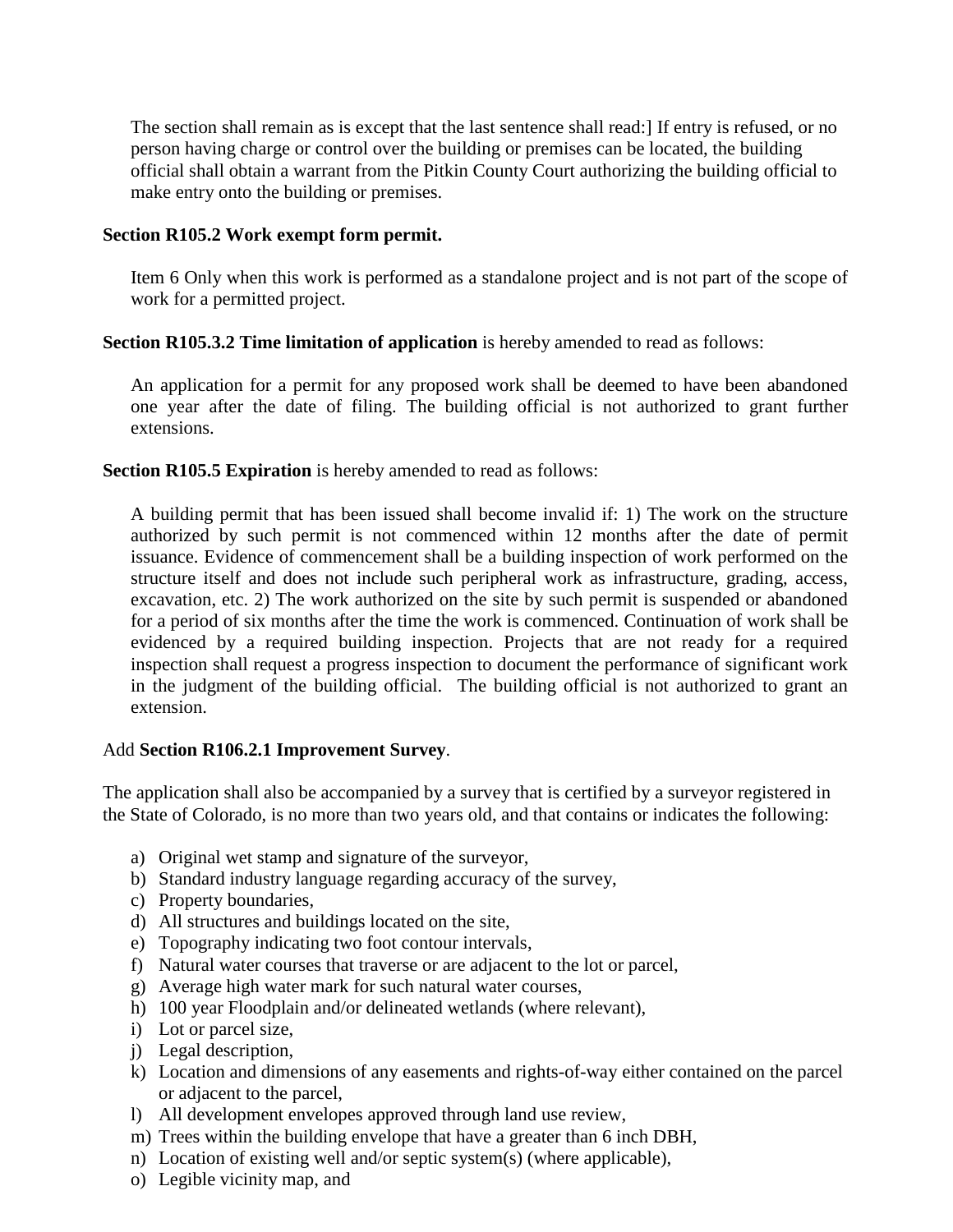p) Surveyor notes.

The above requirements shall not be mandatory for a building permit application to reconstruct or remodel totally within the limits of an existing building or structure.

**Section R106.3.3 Phased Approval** is hereby deleted in its entirety.

**Section R108.1 Payment of fees** is hereby amended and shall read as follows:

A permit shall not be valid until all fees prescribed by the most current Pitkin County Community Development fee ordinance are paid in full, nor shall an amendment to the permit be released until the additional fees, if any, have been paid.

**Section R108.3 Building Permit Valuations.** A complete Schedule of Values must be submitted at permit application and prior to a final inspection for review and auditing purposes. The Schedule of Values shall include the complete project cost including all final finish materials.

**108.6 Work commencing before permit issuance** is amended and shall read as follows:

Any person who commences any work on a building, structure, electrical, gas, mechanical or plumbing system before obtaining the necessary permits shall be subject to an investigation fee, in addition to the permit fee, which may be collected whether or not the permit is subsequently issued. The minimum investigation fee shall be equal to the amount of the permit fee set forth in the most current adopted Community Development fee ordinance. The second time and subsequent times an individual starts work without a permit the minimum fee shall be four times the permit fee.

**Section R109.1.6 Final Inspection** is hereby amended and shall read as follows:

The final inspection shall be made after all work required by the building permit is completed and all applicable referral agencies have accepted the work to comply with conditions of approval and any specific regulations.

Add **Section R109.5 Re-inspections.** A re-inspection fee may be assessed when an inspection is called for and the work is not complete, required corrections are not made, field copy of approved plans is not readily available to the inspector, work is not accessible or for deviating form approved plans.

**Section R110.4 Temporary Occupancy** is hereby deleted.

**Section R112 BOARD OF APPEALS** is hereby amended and shall read as follows:

**R112.1 General.** In order to hear and decide appeals of orders, decisions or determinations made by the building official relative to the application and interpretation of this code, there shall be and is hereby created a board of appeals consisting of members who are qualified by experience and training to pass on matters pertaining to building construction and who are not employees of the jurisdiction. The building official shall be an ex officio member of and shall act as secretary to said board but shall have no vote on any matter before the board. The board of appeals shall be appointed by the governing body and shall hold office at its pleasure. The board shall adopt rules of procedure for conducting its business, and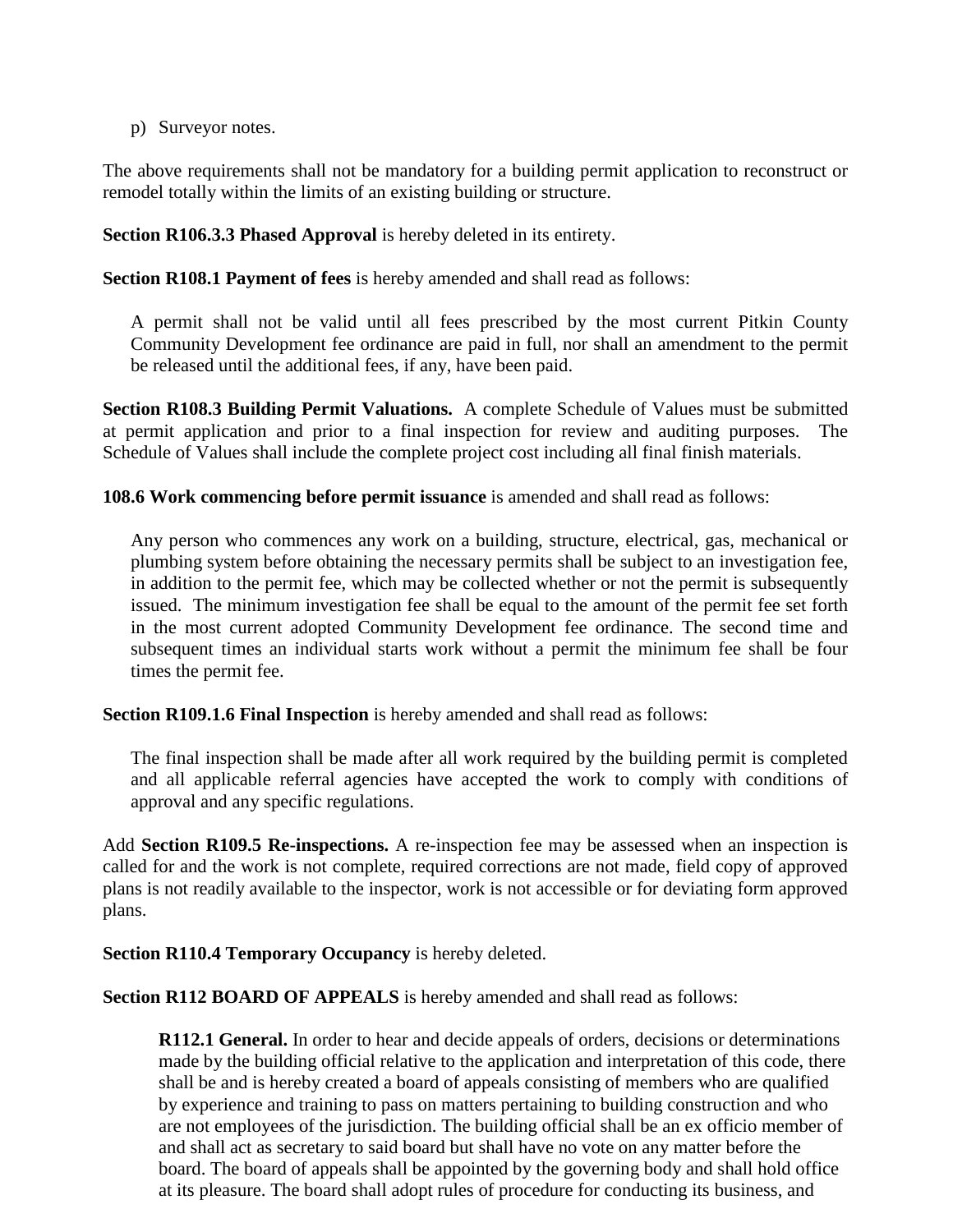shall render all decisions and findings in writing to the appellant with a duplicate copy to the building official.

**R112.2 Limitations of Authority** is hereby amended and the last sentence shall read:The board of appeals shall have no authority relative to interpretation of the administrative provisions of this code nor shall the board be empowered to waive requirements of this code.

**R202 Definitions. Habitable Space** is hereby amended. The definition shall remain as written, with the following sentence appended to the end: Unfinished basements with a ceiling height of 80 inches or more are considered habitable space.

#### **R301.2(1) Climatic and Geographical Design Criteria**

| Ground  |            | Wind Design    |         |           |             | Subject to Damage From |       | Winter  | Ice Barrier | Flood        | Air       | Mean     |        |
|---------|------------|----------------|---------|-----------|-------------|------------------------|-------|---------|-------------|--------------|-----------|----------|--------|
| Snow    | Speed      | Topographic    | Special | Windborne | Seismic     | Weathering             | Frost | Termite | Design      | Underlayment | Hazards   | Freezing | Annual |
| Load    | (mph)      | Effects        | Wind    | Debris    | Design      |                        | Line  |         | Temp        | Required     |           | Index    | Temp   |
|         |            |                | Region  | Zone      | Category    |                        | Depth |         |             |              |           |          |        |
| Varies* | $Varies**$ | N <sub>0</sub> | No      | No        | $Varies***$ | Severe                 | 36"   | None    | $-16$       | Yes-refer to | 1987 or   | 2000     | 40.8   |
|         |            |                |         |           |             |                        |       | to      |             | R902.7.1 as  | latest    |          |        |
|         |            |                |         |           |             |                        |       | slight  |             | amended      | available |          |        |
|         |            |                |         |           |             |                        |       |         |             |              | study     |          |        |

**Table 301.2(1**) shall read as follows:

\*The value of roof (or other structural member) snow load shall be equal to the recommended basic snow load as defined in the 2016 Snow load Design Data for Colorado, prepared and published by the Structural Engineers Association of Colorado

\*\*Engineered per ASCE 7-10 Standard

\*\*\*As Verified on map(s) located in the 2015 International Residential Code

**R313.1 Townhouse automatic fire sprinkler systems** is hereby amended and shall read as follows:

An automatic residential fire sprinkler system shall be installed in structures 5,000 square feet or greater in gross floor area as defined by the 2015 International Building Code or two (2) stories of more in height and containing four (4) or more dwelling units. Fire separations shall not constitute separate buildings for this purpose.

**R313.2 One- and two-family dwellings automatic fire sprinkler systems** is hereby amended and shall read as follows:

An approved automatic fire-extinguishing system shall be installed in all structures 5,000 square feet or greater as defined by fire area (IBC section 702.1). A fire wall, as defined in IBC section 702.1, shall not create separate buildings for this purpose.

**R315 Carbon monoxide alarms** is hereby amended and shall read in its entirety:

**R315.1 Carbon monoxide alarms.** Carbon monoxide alarms shall be installed in new and existing buildings in compliance with the Pitkin County Carbon Monoxide Ordinance No. 039-2008.

**Section R902.1** is hereby amended and shall read as follows: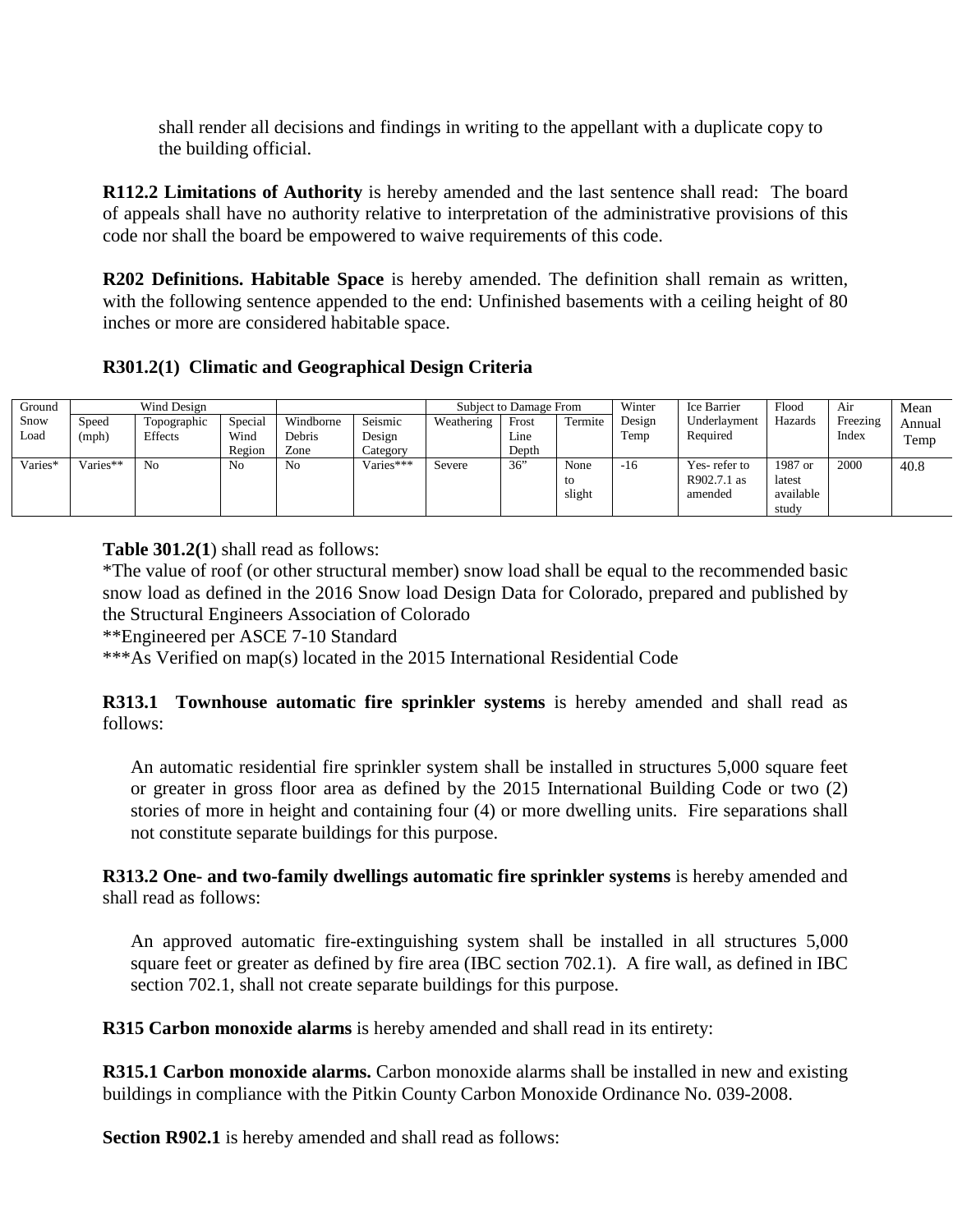The second sentence is replaced with the following: The minimum roof assemblies installed on buildings shall be Class A. Third sentence amended to delete Class B and C.

#### Add **Section R903.5 Snow shed design.**

Roofs shall be designed so that they do not shed ice and snow onto the main path of egress to the public way, upon the public way or upon neighboring property.

Exceptions:

1) Roofs with mechanical snow retention devices secured to roof framing members or to solid blocking in accordance to manufacturers' instructions or as designed by a licensed structural engineer.

2) Roof areas with a horizontal dimension of no more than 48 inches that will not receive snow shedding from a higher roof are exempt from the requirement of design by a licensed structural engineer. The horizontal projection shall be measured perpendicular to the exterior wall line from the edge of the roof or eave to any intersecting vertical surface.

3) The re-roofing of legally-existing roofs that are not framed to allow effective installation of snow retention devices is exempt from this requirement. 4) Roofs with asphalt shingle roof coverings with a pitch of 6 in 12 or less are exempt from this requirement.

**Section R905.2.7.1 Ice barrier** is hereby amended to read as follows:

An ice dam barrier that consists of at least two layers of underlayment cemented together or of a self-adhering polymer modified bitumen sheet shall be used in lieu of normal underlayment and shall extend from the roof eave edge at least four and one-half feet inside the exterior wall line as measured along the roof surface, twenty-four inches from the centerline of the valley and up twenty-four inches on the vertical wall at a roof and wall juncture.

Add **Section R1003.1.1 Fireplaces allowed.** The number of fireplaces allowed shall be determined by the Pitkin County Code Section 6.12.030.

**Chapter 11** is deleted in its entirety and replaced with the following:

**Chapter 11 Energy Efficiency.** The provisions of the 2015 International Energy Conservation Code shall apply to all matters governing the design and construction of buildings for energy efficiency.

**M1305.1.3 Appliances in attics.** Exception 2 is hereby amended and shall read:

Where the passageway is unobstructed and not less than 5' 6" high and 30" wide for its entire length, the passageway shall be not more that 50' long.

**M1305.1.4 Appliances under floors.** Exception 2 is hereby amended and shall read as follows:

Where the passageway is unobstructed and not less than 5' 6" high and 30" wide for its entire length, the passageway shall not be limited in length.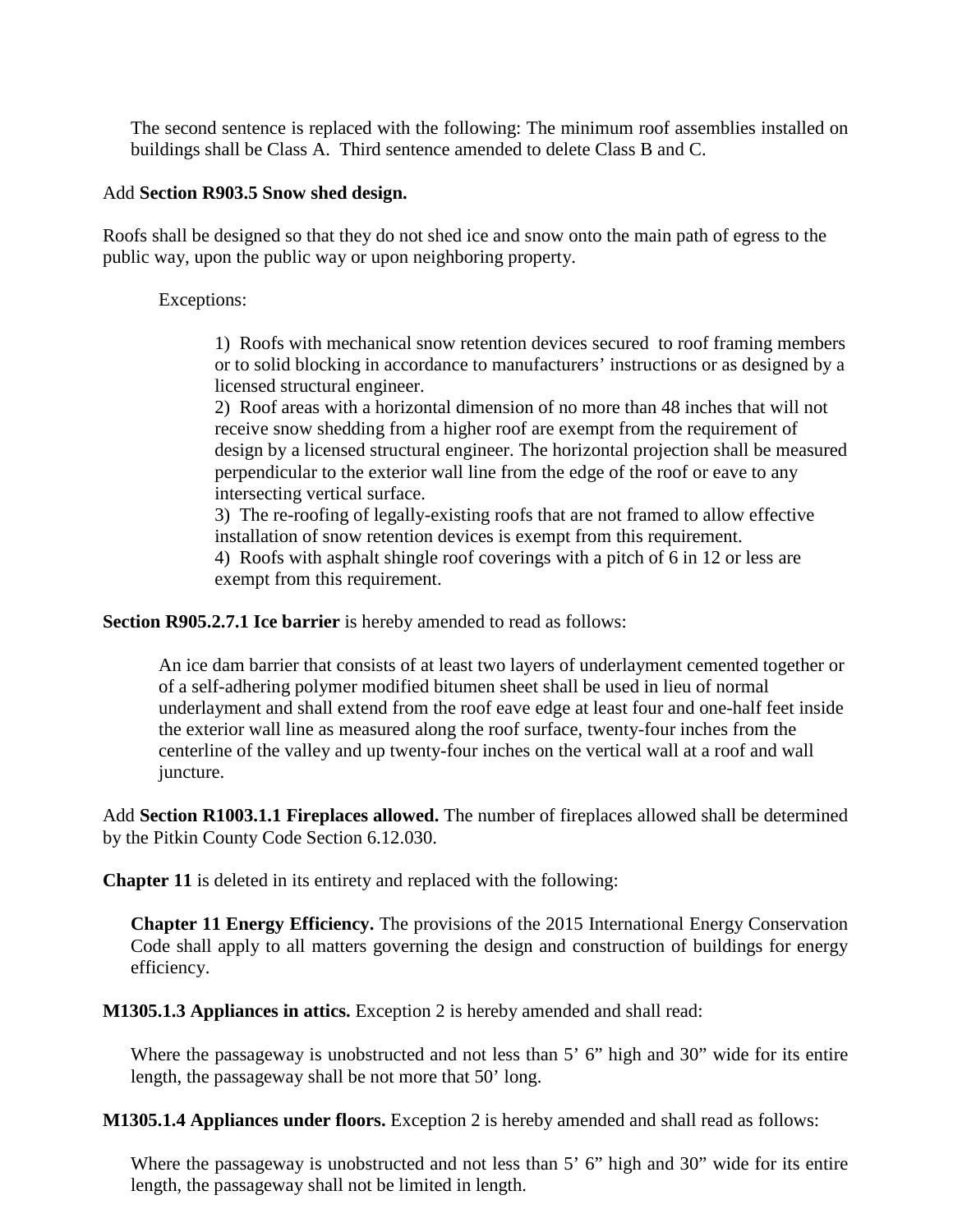Add M**1307.7 Fuel-burning appliances.** All condensate shall be neutralized, collected and discharged.

**Section G2406.2 Appliance location** is amended as follows:

Exceptions 3 &4 are hereby deleted.

**Section G2425.8** item #7 is hereby amended to read as follows:

Unvented room heaters shall not be installed.

**Section G2445 Unvented room heaters** and decorative fuel burning appliances are prohibited in Pitkin County and this section is hereby deleted in its entirety.

**Section P2904.1 General**. Is hereby amended and shall read as follows:

The design and installation of Residential Fire Sprinkler Systems shall be in accordance with NFPA13D or P2904, which will be considered equivalent to NFPA13D when reviewed, approved, installed and inspected to the satisfaction of the Fire District having jurisdictional authority.

**Section P3103.1 Roof extension** is hereby amended and shall read as follows:

All open vent pipes which extend through a roof shall be terminated at least 12 inches above the roof or 6 inches above the anticipated snow accumulation, except where a roof is to be used for any purpose other than weather protection, the vent extensions shall be run at least 7 feet above the roof.

### *(Ord. 99-61 (part); Ord. 007-04 (part); prior code Title VII § 1-1; Chapter 11.20 repealed and reenacted Ord. 030-10; Amended (part) Ord. 025-2012; Amended (part) 014-16, 06-22-16)*

# <span id="page-16-0"></span>**11.24: INTERNATIONAL BUILDING CODE**

### <span id="page-16-1"></span>**11.24.010: ADOPTION OF THE 2015 INTERNATIONAL EXISTING BUILDING CODE**

Pursuant to the powers and authority conferred by the laws of the State of Colorado and Pitkin County, Colorado, there is hereby adopted and incorporated herein by reference as if fully set forth those regulations contained in by reference thereto, the International Existing Building Code, 2003 Edition, as published by the International Code Council, 4051 West Flossmoor Road, Country Club Hills, Illinois, 60478-5795, except as otherwise provided by amendment or deletion as contained herein. *(Ord. 99-61 (part); Ord. 007-04 (part); prior code Title VII § 1-1) Ord. 14-16 (part) Amended (part) 014-16, 06-22-16)*

### <span id="page-16-2"></span>**11.24.020: COPIES ON FILE.**

The Pitkin County Building Division shall keep on file in its office in Aspen, Colorado, a full and complete copy of the International Existing Building Code, 2015 edition, as adopted by this Article, and said copies shall be open to public inspection at all times during the regular business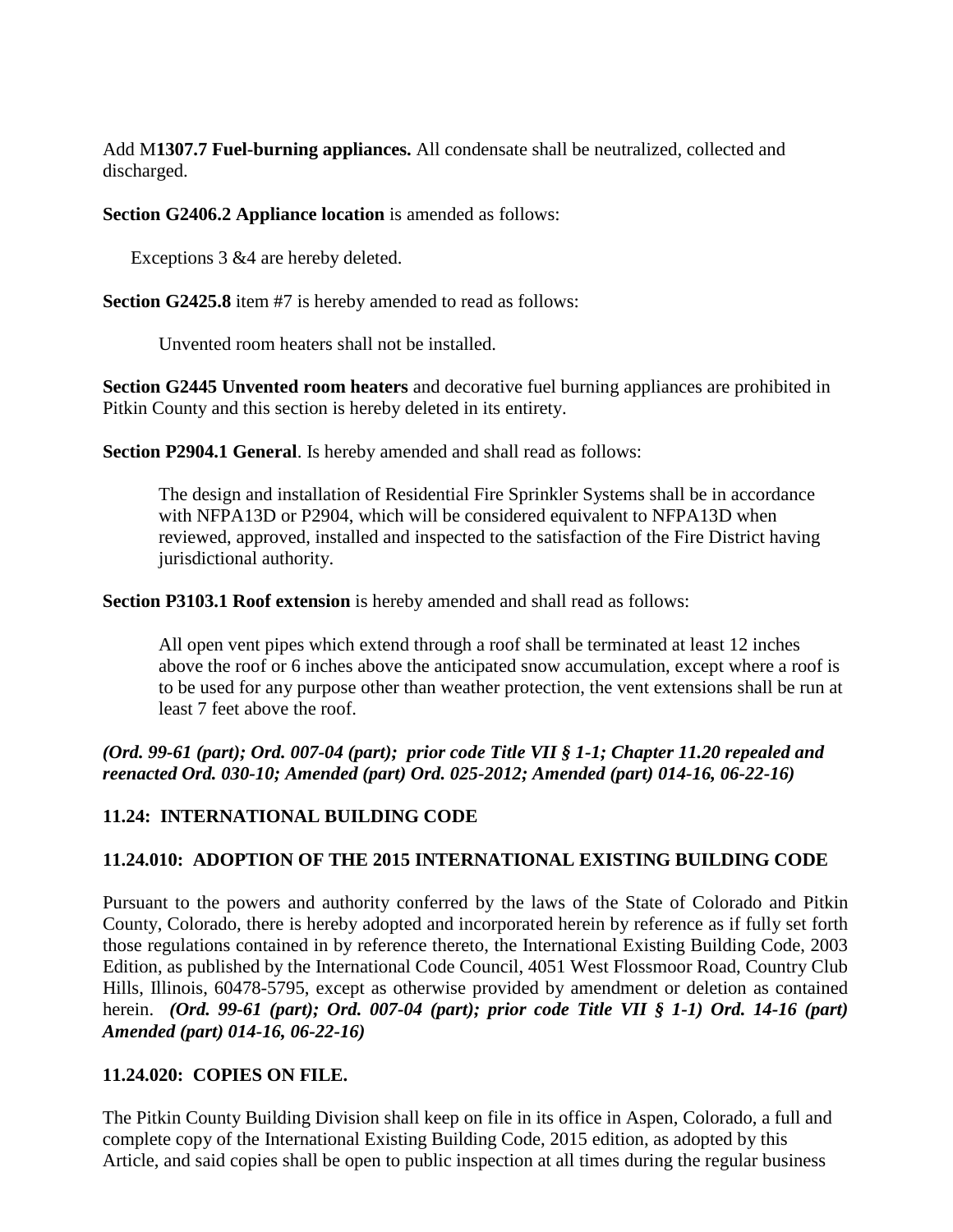hours of said Division. *(Ord. 99-61 (part); Ord. 007-04 (part); prior code Title VII § 1-1) Amended (part) 014-16, 06-22-16)*

#### <span id="page-17-0"></span>**11.24.030: SEVERABILITY**

The provisions of this chapter are declared to be severable so that in the event any section or portion of any section hereof shall be declared by a court of competent jurisdiction to be unconstitutional, unlawful, or otherwise unenforceable, the remaining sections and provisions hereof not so found shall continue in full force and effect. *(Ord. 99-61 (part); Ord. 007-04 (part); prior code Title VII § 1-1)*

#### <span id="page-17-1"></span>**11.24.040: AMENDENTS TO THE 2015 EXISTING BUILDING CODE**

**Section 101.1** Insert: Pitkin County for [NAME OF JURISDICTION]

SECTION 103 DEPARTMENT OF BUILDING SAFETY is hereby amended to read as follows:

**SECTION 103** DIVISION OF BUILDING SAFETY

**Section 103.1** The Division of Building Safety is hereby created and the official in charge thereof shall be known as the building official.

**Section 104.6** Right of Entry is hereby amended to read as follows:

The section shall remain as is except that the last sentence shall read:] If entry is refused, or no person having charge or control over the building or premises can be located, the building official shall obtain a warrant from the City of Aspen Municipal Court authorizing the building official to make entry onto the building or premises.

**Section 105.3.2** Time limitation of application is hereby amended to read as follows:

An application for any proposed work shall be deemed to have been abandoned six (6) months after the date of filing, unless such application has been pursued in good faith or a permit has been issued. The building official is authorized to grant on extension not exceeding six (6) months. The extension shall be requested in writing and justifiable cause demonstrated.

**Section 105.5** Expiration is hereby amended to read as follows:

Every permit issued shall become invalid unless the work on the site authorized by such commenced within 12 months after its issuance, or if the work authorized on the site by such permit is suspended or abandoned for a period of 180 days after the time the work is commenced. The building official is not authorized to grant an extension.

**Section 106.3.3** Phased Approval is hereby deleted in its entirety.

**Section 110.3** Temporary Occupancy is hereby deleted in its entirety.

**Section 112.1** Board of Appeals, General is hereby amended to read as follows: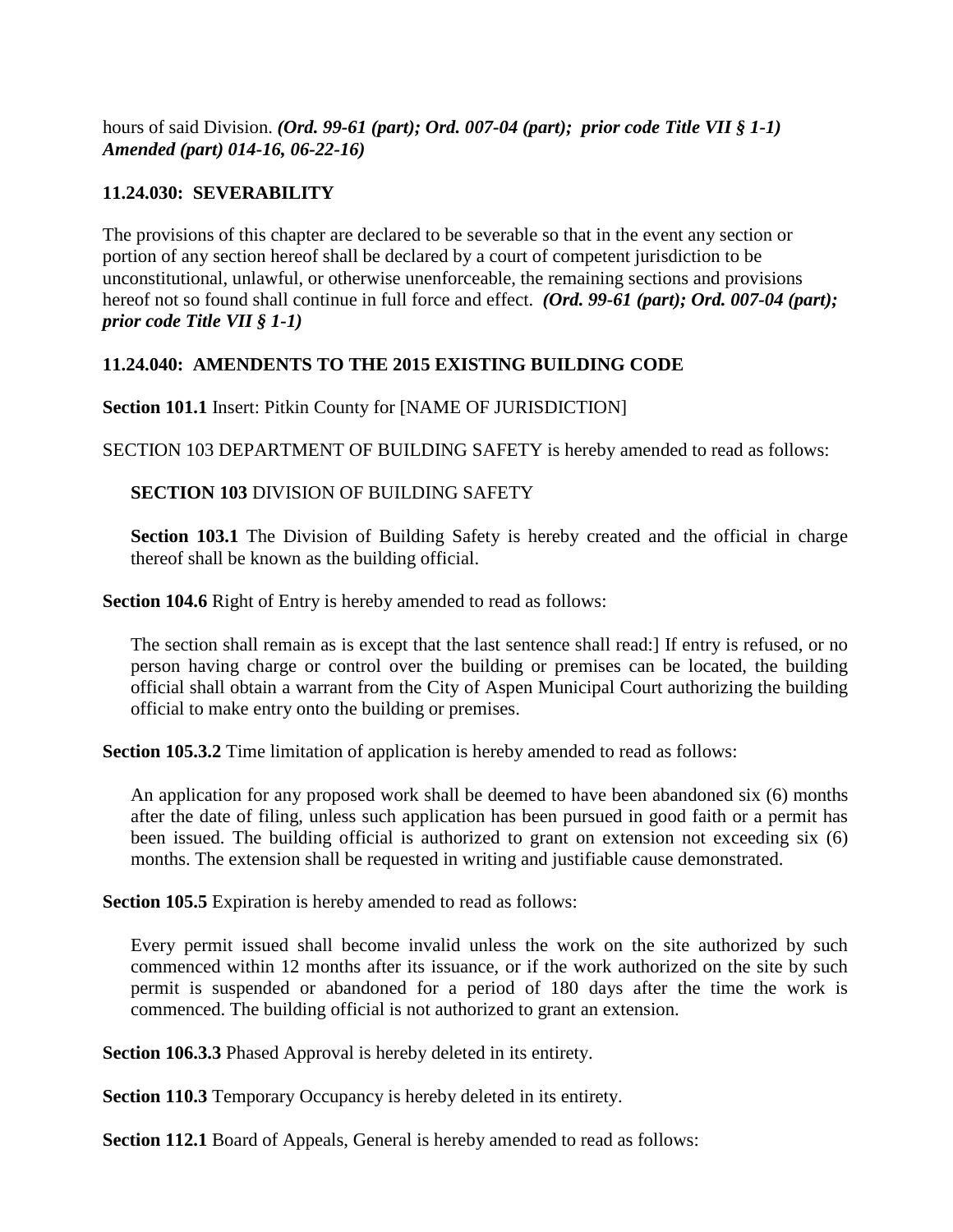112.1 General. In order to hear and decide appeals of orders, decisions or determinations made by the building official relative to the application and interpretation of this code, there shall be and is hereby created a board of appeals consisting of members who are qualified by experience and training to pass on matters pertaining to building construction and who are not employees of the jurisdiction. The building official shall be an ex officio member of and shall act as secretary to said board but shall have no vote on any matter before the board. The board of appeals shall be appointed by the governing body and shall hold office at its pleasure. The board shall adopt rules of procedure for conducting its business, and shall render all decisions and findings in writing to the appellant with a duplicate copy to the building official.

**112.2** Limitations of Authority. The board of appeals shall have no authority relative to interpretation of the administrative provisions of this code nor shall the board be empowered to waive requirements of this code. *(Ord. 99-61 (part); Ord. 007-04 (part); prior code Title VII § 1- 1)*

### <span id="page-18-0"></span>**11.28: INTERNATIONAL FUEL GAS CODE**

### <span id="page-18-1"></span>**11.28.010: ADOPTION OF THE 2015 INTERNATIONAL FUEL GAS CODE**

**Section 11.28**.**010** of the Pitkin County code adopting the 2009 edition of the International Fuel Gas Code is hereby repealed and reenacted to read as follows:

**Pursuant to the powers and authority conferred by the laws of the State of Colorado and Pitkin County, Colorado, there is hereby adopted and incorporated herein by reference as if fully set forth those regulations contained in by reference thereto, the International Fuel Gas Code, 2015 Edition, as published by the International Code Council, 4051 West Flossmoor Road, Country Club Hills, Illinois, 60478-5795, except as otherwise provided by amendment or deletion as contained herein**.

#### **11.28.020 Copies on file**

The Pitkin County Building Division shall keep on file in its office in Aspen, Colorado, a full and complete copy of the International Fuel Gas Code 2015 edition, as adopted by this Article, and said copies shall be open to public inspection at all times during the regular business hours of said Division.

#### **11.28.030 Severability**

The provisions of this chapter are declared to be severable so that in the event any section or portion of any section hereof shall be declared by a court of competent jurisdiction to be unconstitutional, unlawful, or otherwise unenforceable, the remaining sections and provisions hereof not so found shall continue in full force and effect.

### **11.28.040 AMENDMENTS TO 2015 INTERNATIONAL FUEL GAS CODE**

**Section 106.6.2 Fee schedule** is hereby amended and to read as follows: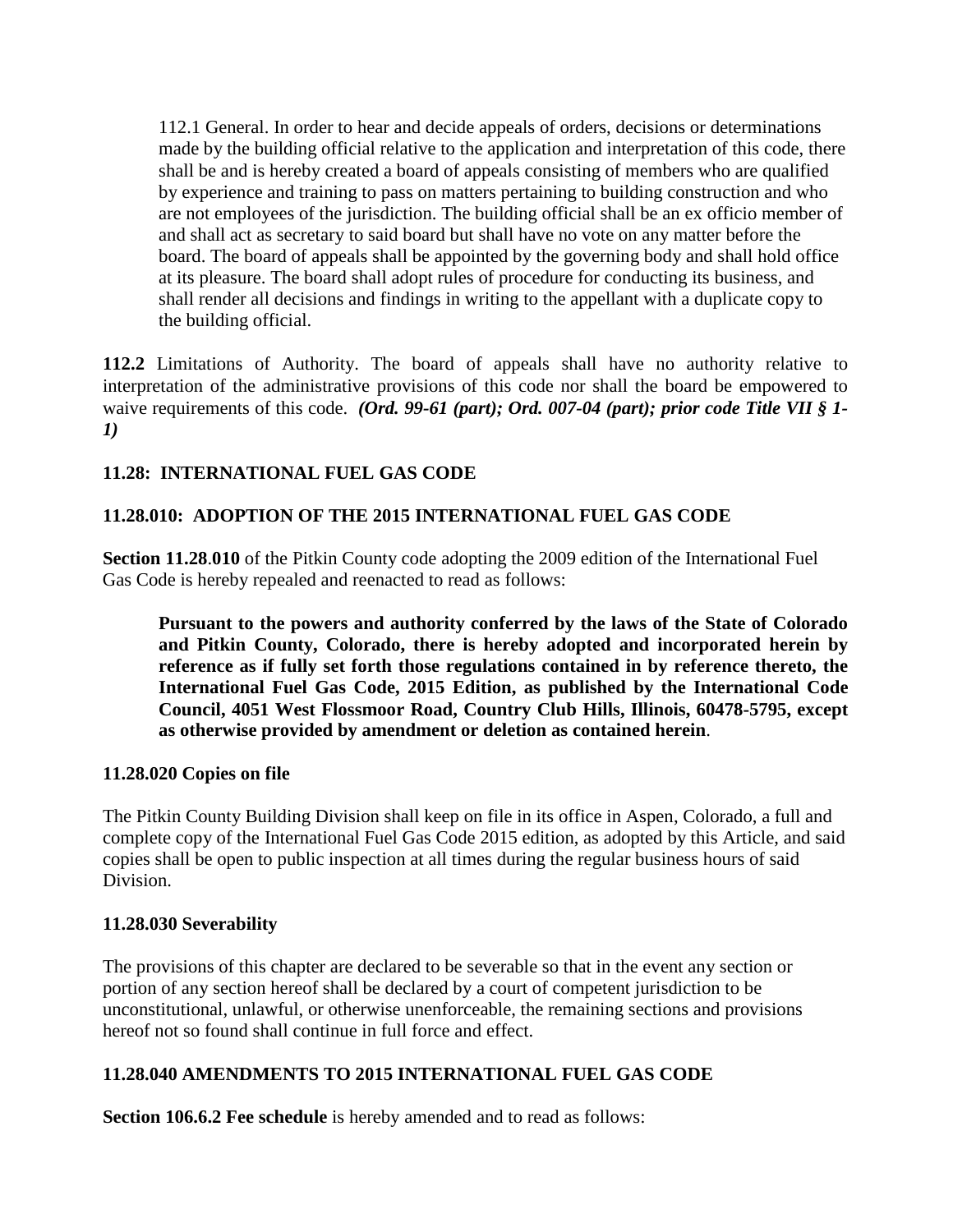A permit shall not be valid until all fees prescribed by the most current Pitkin County Community Development fee ordinance are paid in full, nor shall an amendment to the permit be released until the additional fees, if any, have been paid.

**Section 106.6.3 Fee refunds** is hereby amended as follows: insert 80% for [SPECIFY PERCENTAGE] in items 2. and 3.

**Section 109 (IFGC) Means of Appeal** is deleted in its entirety and shall read as follows:

**Section 109.1** Appeals shall be in accordance with IBC Section 113 as amended by this ordinance.

**Section 306.3 Appliances in attics**. Exception 2 is hereby amended and shall read as follows:

Where the passageway is unobstructed and not less than 5' 6" high and 30" wide for its entire length, the passageway shall be not more that 50' long.

**Section 306.4 Appliance under floors.** Exception 2 is hereby amended and shall read in its entirety:

Where the passageway is unobstructed and not less than 5'6" high and 30" wide for its entire length, the passageway shall not be limited in length.

#### Add **Section 402.6.2 Liquefied petroleum gas facilities and equipment.**

Liquefied petroleum gas (LPG) gas facilities and equipment shall not be located in any pit or basement, under show windows or interior stairways, in engine, boiler, heater or electric meter rooms.

> Exception: Equipment may be installed in such locations when an approved means of detection and removal of unburned LPG gas, consisting of an engineered mechanical exhaust system or other approved evacuation method designed by a Colorado-licensed mechanical engineer with a propane sensor and an automatic safety shut-off is provided.

**Section 503.4.1.1 Plastic vent joints** is hereby amended and the following shall be added to the end of the first sentence: and shall be tested with water at a minimum 10' of head pressure or air at a minimum of 5 psi for 15 minutes.

**Section 621 (IFGC) Unvented Room Heaters** is hereby deleted in its entirety and shall read as follows:

**Section 621.1 General.** Unvented room heaters or decorative fuel burning appliances shall not be installed.

*(Ord. 99-61 (part); Ord. 007-04 (part); prior code Title VII § 1-1; chapter 11.28 repealed and reenacted Ord. 030-10; amended (part) 014-16, 06-22-16)*

### <span id="page-19-0"></span>**11.32: INTERNATIONAL ENERGY CONSERVATION CODE**

Section R101.1 Jurisdiction, Pitkin County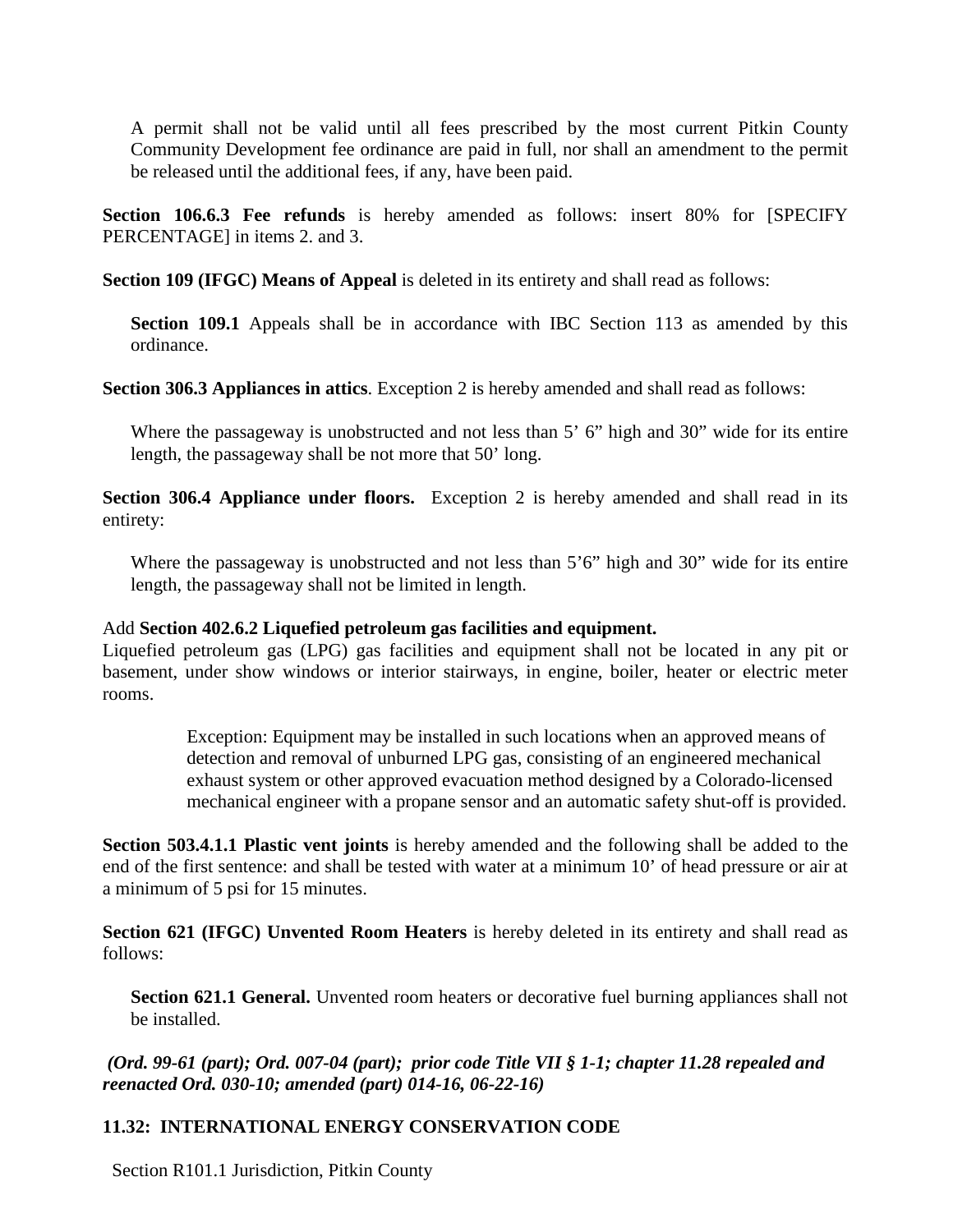Section R107.1 Fees is hereby amended and shall read as follows: "A permit shall not be valid until all fees as prescribed in the Pitkin County Community Development Fee Ordinance that is in effect at the time of permit submittal are paid in full, nor shall an amendment to the permit be released until the additional fees, if any, have been paid."

Section R107.5 Refunds is hereby amended and shall read as follows:

The Building Official shall authorize the refund for the full amount of any fee paid which was erroneously paid or collected. Not more than 80% of a permit fee paid may be refunded when no work has been done under a permit issued in accordance with this code. The Building Official shall not authorize refunding any fee paid except on written application filed by the original permittee not later than six months after the date of payment.

Refunds may be approved for up to 100% of a fee paid for REMP. No refund will be approved when requested more than 180 days after the Certificate of Occupancy or Letter of Completion is issued.

Section R109 Board of Appeals

R109.1 General is deleted in its entirety and shall read as follows: Appeals shall be in accordance with Pitkin County Code Title 11, Chapter 11.04, Section R112.1.

Section R110 Liability to read as follows:

The Building Official or his authorized representative charged with the enforcement of this code, acting in good faith and without malice in the discharge of his duties, shall not thereby render himself personally liable for any damage that may accrue to persons or property as a result of any act or omission in the discharge of his duties.

This code shall not be construed to relieve or lessen the responsibility of any person owning, operating or controlling any building or structure for any damage to persons or property caused by defects on or in such premises, nor shall the code enforcement agency, any employee thereof, or Pitkin County be held as assuming any such responsibility or liability by reason of the adoption of this code or by the exercise of inspections authorized and carried out thereunder, or by the issuance of any permits or certificates issued pursuant to this code.

Section R301 Climate Zones shall be deleted in its entirety and shall read as follows:

Pitkin County, Colorado shall use Climate Zone 7 in determining the applicable requirements from Chapters 4 and 5.

Section R402.4.2 Air sealing and insulation is hereby amended and shall read as follows:

"Building envelope air tightness and insulation installation shall be demonstrated to comply with the testing option section R402.4.2.1.

Section R402.4.3 Fireplaces is hereby amended and shall read as follows: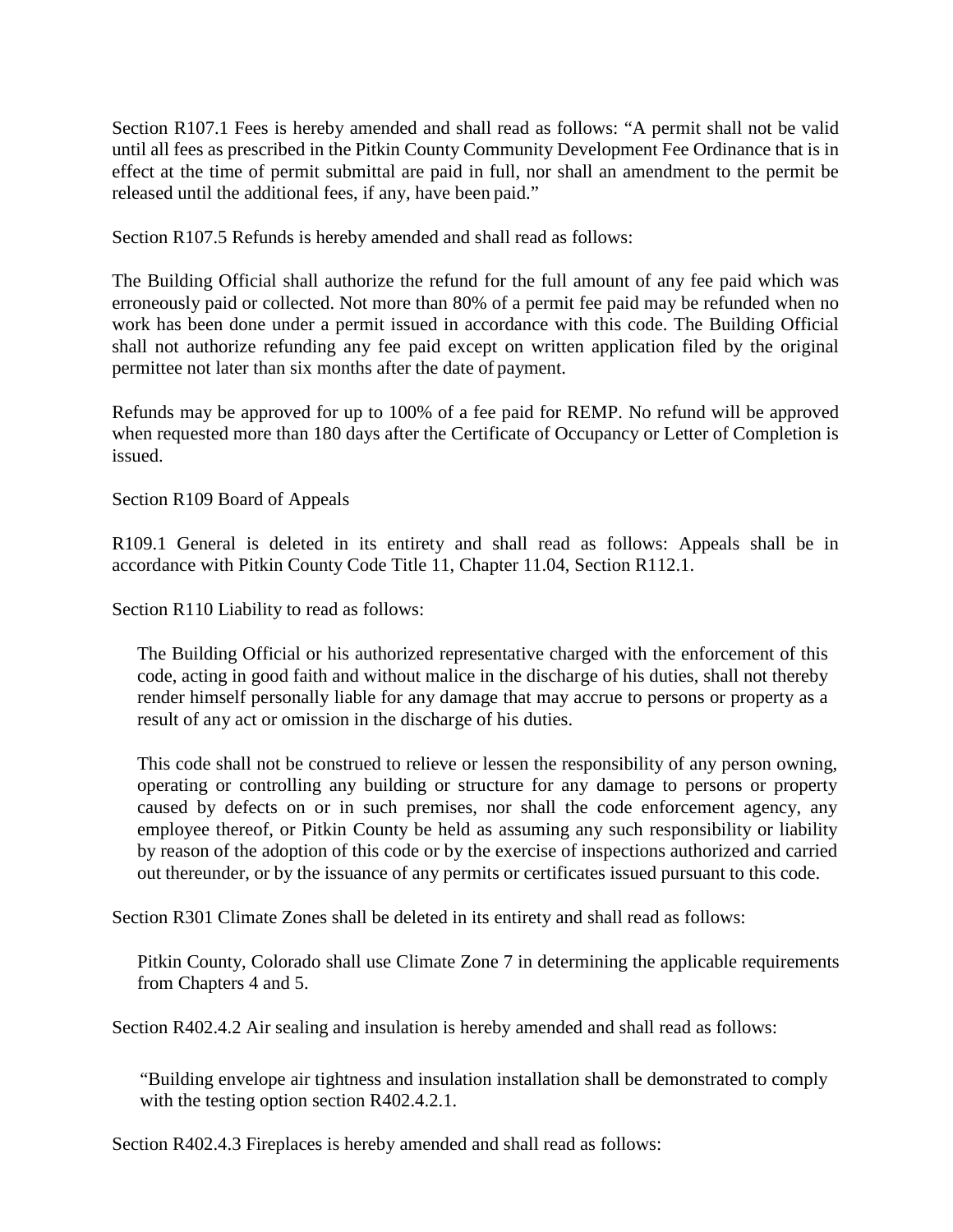New wood-burning fireplaces and gas log fireplaces shall have gasketed doors and outdoor combustion air. Modifications should not be made to listed and labeled factory built fireplaces unless approved by the manufacturer.

R402.5. (*add*) Recessed luminaires must be of the shallow depth configuration and a minimum of 50% of the required insulation R-value must remain in place above the luminaire including any required separation or air space.

R403.2 (*add*) All multiple boiler installations must be sequentially stage. Any multiple boiler installations, or hydronic system consisting of more than five (5) zones will require commissioning with a full summary report provided to the building department. All new boilers installed in Pitkin County will meet a minimum of 92% AFUE (Annual Fuel Utilization Efficiency).

Section R403.7 (*add*) All Gas fired furnaces shall meet a minimum 92% AFUE. All HVAC equipment will meet a minimum SEER (Seasonal Energy Efficiency Ratio) rating of 14.

Section R407 Whole Project Energy Budget and Renewable Energy Mitigation Program

Section R407.1 Scope. This section establishes criteria for compliance with the Pitkin County Whole Project Energy Budget through the Renewable Energy Mitigation Program (Appendix A).

Section R407.2 Mandatory requirements. Compliance with this section requires that the provisions identified in Appendix A be followed and deems Sections 402, 403, 404, and 405 as potential measures adopted by reference to aid in achieving the requirements of AppendixA. Sections 402, 403, 404 and 405 are not alternative paths to compliance and adherence to Appendix A is required.

Section 501.1.1 (*add*) For alteration/additions greater than 1000 square feet, an air infiltration (blower door) test is required prior to commencement of the alteration/addition and a final air infiltration test prior to final building inspection must demonstrate a fifteen (15) percent leakage reduction or compliance with Appendix A.

Section R503.1.1 Building Envelope

Exception:

2. (*delete*) "provided that these cavities are filled with insulation." (*add*) these cavities shall be required to meet prescriptive code minimums whenever feasible.

5. (add) The insulation R-value shall be required to meet prescriptive code minimumswhenever feasible.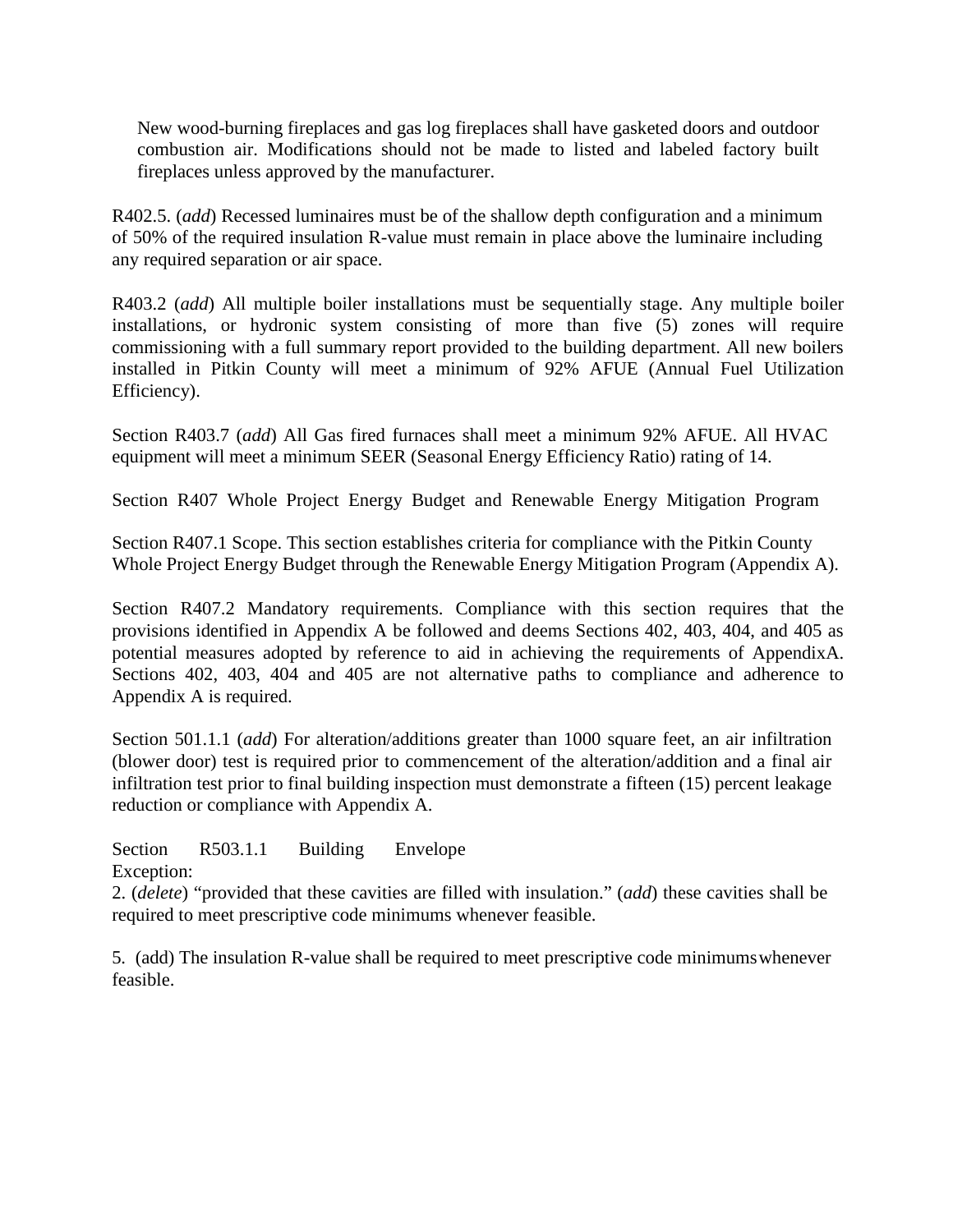### **APPENDIX A: Whole Project Energy Budget and Renewable Energy Mitigation Program (REMP)**

#### **SECTION 100 General Requirements**

### **SECTION 101 SCOPE AND ADMINISTRATION**

Section 101.1 Scope. Scope of this document includes Home Energy Performance, Exterior Energy uses, and energy production to offset home energy performance and exterior energy use. Compliance with this section will be documented via the free Public Domain tool "Pitkin County REMP Calculation Sheet" in the most current version at the time of permit application. This tool is available at [www.pitkincounty.com.](http://www.pitkincounty.com/) Projected energy use, associated energy offset required, fees and credits are defined within this tool.

Credits for on-site renewable energy. This REMP payment option is voluntary. Applicants interested in exterior energy use systems can alternatively choose to produce on-site renewable energy (Section 301) with solar photovoltaics and/or solar hot water or micro-hydro. The energy efficient technology of ground source heat pumps is also permitted for supplemental on-site energy.

Section 101.1.1 Home Energy Performance. Home Energy Performance will be predicted by the REM/Rate software and Energy Rating Index (ERI) certification. All homes will be required to meet a maximum of ERI-60, prior to application of renewable energy production. Per the "Pitkin County REMP Calculation Sheet," all homes will be required to meet ERI-30, or provide offset per theCalculation Sheet, or comply with Section 108.

Section 101.1.2 Exterior Energy Uses. Residential, Commercial, and Governmental exterior energy uses (per list below) may be installed only if the supplemental energy meets the requirements of Appendix A. This applies to all installations for which an application for a permit or renewal of an existing permit is filed or is by law required to be filed with or without an associated Building Permit.

- 1. Snowmelt (ie: driveways, patios, walkways, etc.)
- 2. Exterior pools
- 3. Exterior spas
- 4. Electric heat tape for melting of roofs, gutters, downspouts, exterior pipingetc.

Section 101.1.3 Onsite Renewable Credits. Credits for renewable energy production will be calculated and applied per "Pitkin County REMP Calculation Sheet" for energy generated onsite. Renewable energy methods listed in the calculator include: solar electric panels (aka. Solar photovoltaic, PV), solar thermal arrays, ground source heat pumps (GSHPs), hydroelectric and wind power. Provision for alternative method calculations, including offsite renewable energy methods, is also provided, but will require specific review and approval by the Building Official.

#### Section 101.2.1. Snowmelt systems:

- 1. The maximum area of snowmelt is capped at 6,000 square feet perparcel.
- 2. R-15 insulation shall be installed under all areas to be snowmelted.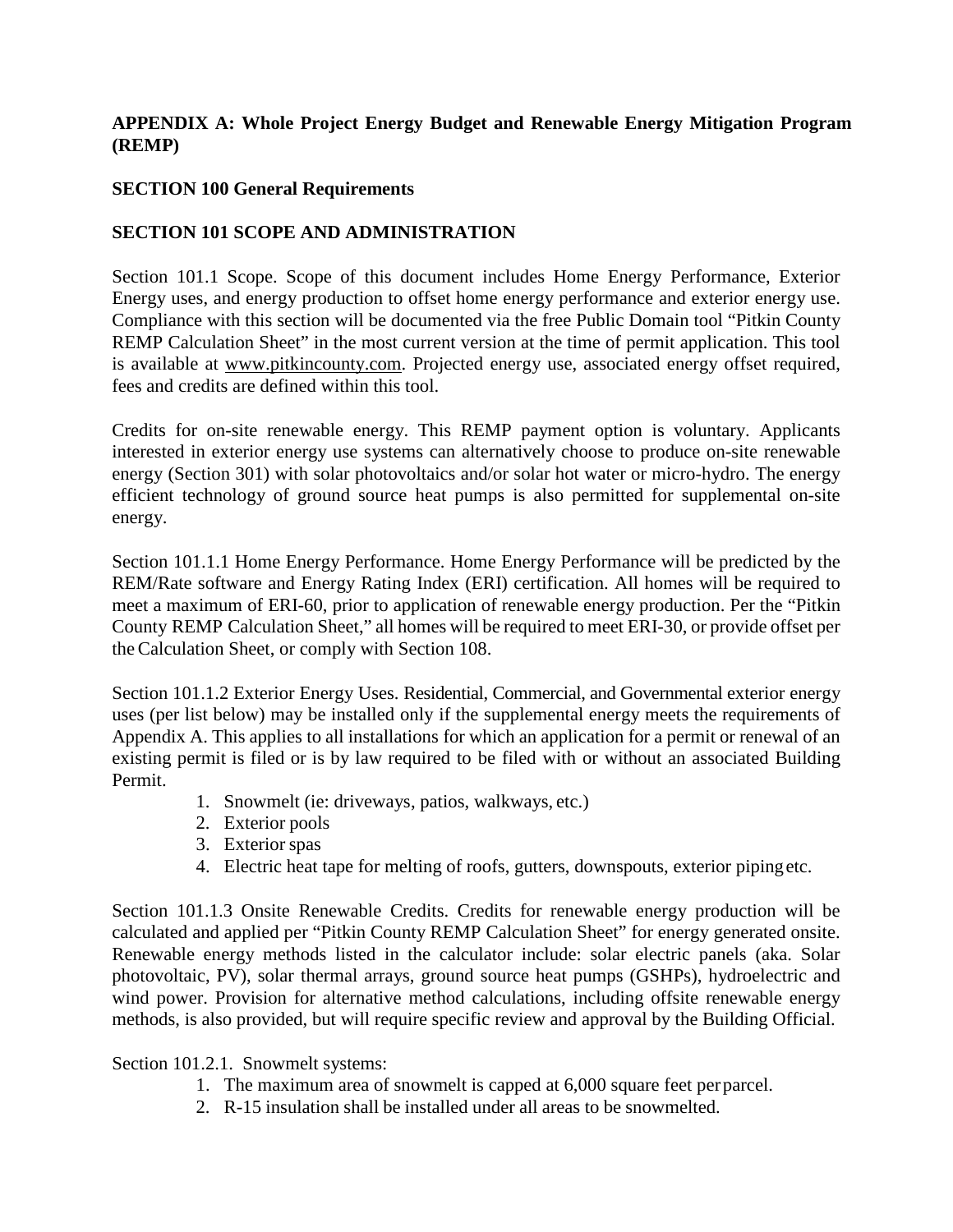- 3. Required snowmelt controls. All systems are required to have automated controls to limit operation to when moisture is present, outdoor air temperature is below 40F and above 20F, and the slab temperature sensing. Idling of residential slabs is not allowed, but is allowed in commercial projects where public safety is afactor.
- 4. Snowmelt heating appliances will have a minimum efficiency of 92% AFUE. Electric resistance and heat pump heaters will be allowed. Where condensing boilers are used, the boiler supply water temperature shall be a maximum of 130F to allow for efficient boiler operation.

Section 101.2.2. Exterior pools:

- 1. Pool covers are required for all pools, with a minimum R-value of2.
- 2. Pool heating appliances will have a minimum efficiency of 92% AFUE. Electric resistance and heat pump heaters will be allowed. Where condensing boilers are used, the boiler supply water temperature shall be a maximum of 130F to allow for efficient boiler operation.

Section 101.2.3. Exterior spas:

- 1. Spa covers are required for all spas, with a minimum R-value of12.
- 2. Package spas less than 64 ft2 are exempt.
- 3. A maximum of (1) spa per property is allowed to be exempt.
- 4. Spa heating appliances will have a minimum efficiency of 92% AFUE. Electric resistance and heat pump heaters will be allowed. Where condensing boilers are used, the boiler supply water temperature shall be a maximum of 130F to allow for efficient boiler operation.

Section 101.2.4 Electric heat tape controls. Electric roof and gutter deicing systems shall include automatic controls capable of shutting off the system when outdoor temperature is above 40F and below 25 F, and which limit the use of the system to daylight hours by means of a programmable timer or automated clock.

Section 101.2.5 Hydronic roof and gutter deicing systems. These systems shall be considered snowmelt systems and shall comply with Appendix A.

Section 102 REMP Fee Payment. No refund of fee payment shall be made to an applicant for installation of renewable energy production that exceeds the on-site renewable credits required pursuant to Appendix A. All monies collected pursuant to this section shall be recorded in a separate fund and shall be spent in accordance with a joint resolution by the Aspen City Council and Pitkin County Board of County Commissioners. The proceeds of this fee will be used to reduce fossil fuel generated energy consumption in other improvements in Pitkin County, to administer the International Energy Conservation Code provisions adopted into the Pitkin County Code, to educate the development industry and the public at large of the methods of energy efficient construction practices and the benefits of energy conservation and to achieve the goals of the Pitkin County Climate Action Plan.

Section 103 Pre-Existing Systems. Pre-existing systems, for which a prior REMP fee was paid, regulated by the scope of this section sought to be replaced by an Applicant, shall receive a pro-rated credit calculated as a fraction of the number of years since prior REMP payment for the system divided by 20 years. For example, a REMP payment made for a system permitted 10 years prior to the current replacement permit submittal would receive credit for ½ of the prior REMP payment and that amount shall be deducted from REMP payment owed for replacement system. For renewable systems installed on site, full credit will be given for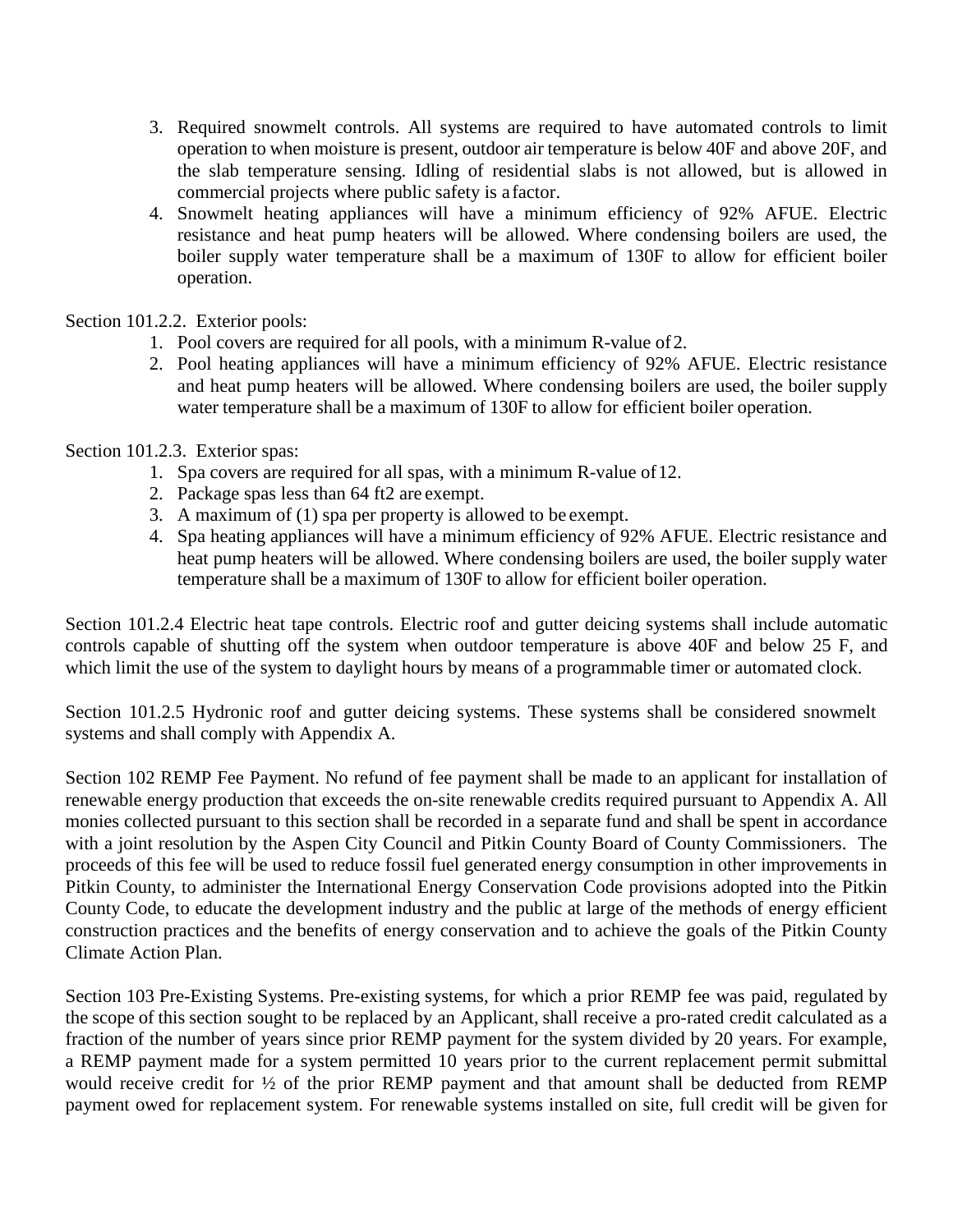up to 20 years after the date of installation. Credits will only be applied to properly permitted and functioning systems within the scope of the adopted Energy Code and applicable Mechanical and Electrical Codes. Systems installed prior to 20 years before the date of permit application are not eligible for pro-ration of systemcredits.

Upgrades to existing mechanical equipment (boilers, heat pumps, HVAC equipment, etc.) or renewables energy systems will not require a re-submittal to the application program. However, additions to or replacement of exterior energy uses (as listed above in Section 101.1.2), or additions of 1,000ft2 or more will require re-submittal of the appropriate REMP compliance documents.

Section 104 Solar Photovoltaic Systems. System designer/installer must be certified by COSEIA (Colorado Solar Energy Industries Association) or NABCEP, (North American Board of Certified Energy Practitioners), or a licensed Professional Engineer in the State of Colorado.

Section 105 Solar Hot Water. The size of solar hot water systems is limited to 500 square feet of collector area absent approval by the Building Official. Systems larger than this limit will be considered, but will require documentation showing year-round utilization of this larger system.

Section 106 Ground Source Heat Pump. In order to use a GSHP for on-site renewable credit the GSHP system must supply at least 20% of the peak load for heating the building and all the exterior energy uses. Each ground source heat pump system shall be tested and balanced and the design engineer shall certify in writing that it meets or exceeds a design coefficient of performance of 3.0 inclusive of source pump power. Design conditions for determining COP will be: 30F ground loop temperature measured at the GSHP inlet, and 110F GSHP load sideoutlet.

The ground loop system must be designed by a CGD (Certified GeoExchange Designer certified by the Association of Energy Engineers) or a Professional Engineer licensed in the State of Colorado or an IGSHPA (International Ground Source Heat Pump Association) certified designer. The mechanical system must be installed by a certified IGSHPA contractor.

Section 107 Energy Consumption Aggregated Information. The Building Official seeks to track the progress of the program through submitted energy bills or information regarding residential energy use from other sources. To assist with this program-wide measurement, Applicant is requested provide completed release forms for applicable Utility Providers (electric and gas for properties which have both services). Energy consumption information will be used to monitor program success on an aggregated basis, and not for distribution with property identifying markers attached.

Section 108 Hardship. Applicant may apply to the Building Official for a full or partial variance of the requirements of Appendix A. Applicant must show undue hardship and that the requirements of Appendix A disproportionately burden the Applicant if applied to a specific piece of property and typical onsite or offsite mitigation methods are not feasible. The Building Official shall evaluate the application for waiver of requirements of Appendix A pursuant to criteria developed in the Community Development Manual and shall only approve a variance where application of Appendix A will cause undue hardship upon the owner of such property which cannot be mitigated, and the granting of relief from the strict application of Appendix A will not cause substantial detriment to the public good and will not substantially impair the intent and purpose of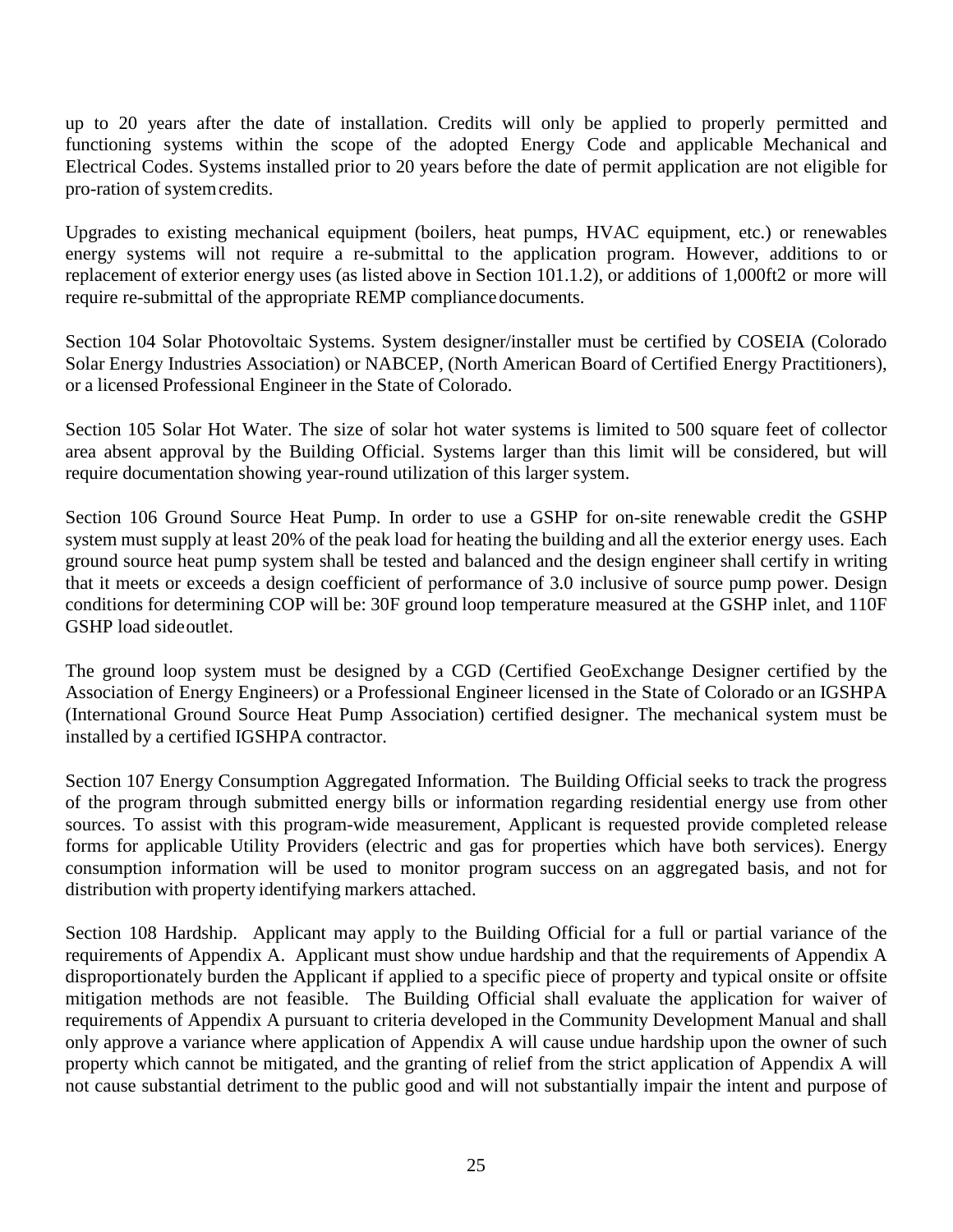the Pitkin County Code Title 11. Applicant may appeal any denial under this section to the Board of County Commissioners.

SECTION 201 Governmental Renewable Exterior Energy Mitigation Program (GREMP)

Local, State and Federal Government Buildings and Structures may be exempted from mitigation payments and offsets defined previously in this code for a percentage of the requested snowmelt when there is a demonstrated risk to public safety related to snow and ice removal.

The following items and any related documentation will be reviewed and evaluated to determine the potential exemption. A percentage of exempted area will be determined and any remaining requested snowmelt will need to be paid for or mitigated in the typical format. Upon recommendation by the Chief Building Official, a formal request will be compiled by the Applicant and presented to the Board of County Commissioners for final approval at a regularly scheduled meeting.

Section 201.1 An application for review and approval would include the following:

- 1. Demonstration and declaration that typical mitigation methods were researched and proven not feasible.
- 2. Demonstration that the public service being provided by the entity applying offsets the energy consumption being requested in this application including any cumulative offset exemption requests for REMPmitigation.

(ie: Bus Service vs. Vehicle Traffic)

- 3. Demonstration of safety risk to the General Public if exterior snowmelt is not installed including:
	- a. Providing the ratio of total paved area vs. snowmelted pavement;
	- b. Illustrating that the project minimizes the total amount of exteriorenergy used; and
	- c. The installation of snowmelt only in critical public safetyareas.
- 4. Demonstration that BTU's saved through other means (existing equipment upgrades, envelope improvements, or other energy saving measures) translate to mitigation BTU's for snowmelt credit. Examplesinclude:
	- a. Hybrids
	- b. Wind Power
	- c. Hydro-Electric
	- d. Waste Oil Boilers
	- e. Pellet Boilers
- 5. Demonstration that offsite mitigation alternatives have been considered at other offsite locations within Pitkin County for the installation of typical mitigation methods.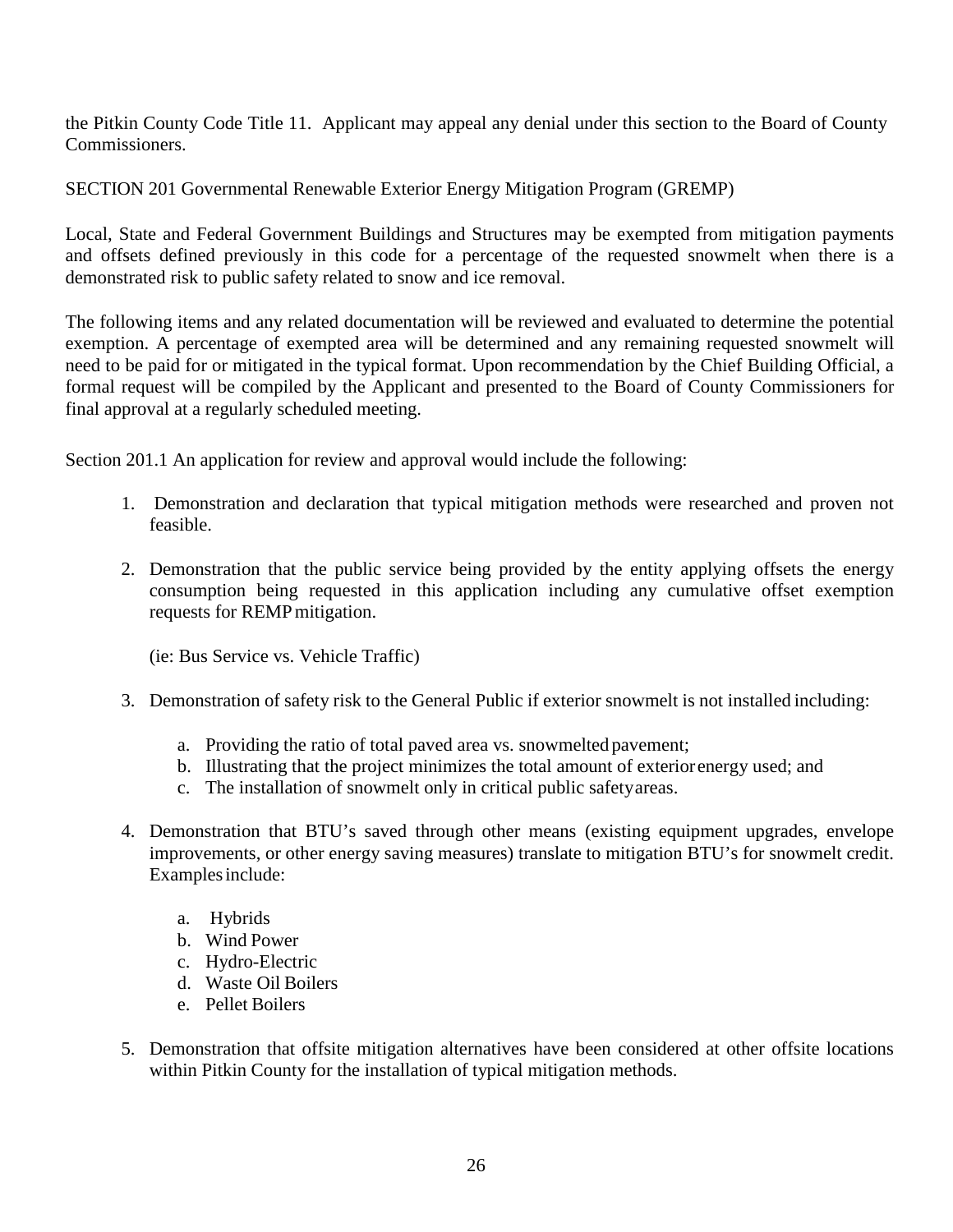- a. Typical Ground Source Heat Pump, Solar, or PhotoVoltaic methods that are not feasible on site could be installed at a more feasible location.
- 6. Other creative or innovative alternatives proposed by theapplicant.

Upon review and recommendation by the Chief Building Official, areas associated with these buildings or structures that are critical to pedestrian ingress, egress, or life safety may, at the discretion of the Board of County Commissioners, be exempted from REMP payments for all or a portion of the area snowmelted.

# **APPENDIX RB, 2015 International Energy Conservation Code**

Appendix RB is adopted in its entirety and the provisions will be applied to New Construction, Alterations and Remodels that are not required to install a complete renewable energy system as indicated by other sections of this code.

Section RB103.9 All Pitkin County projects are required to provide one electric vehicle charging station.

*Ord. 99-61 (part); prior code Title VII § 9-4); Chapter 11.32 repealed/replaced Ord. 01-10; Chapter 11.32 amended (part) Ord. 030-10) Chapter 11.32 amended (part) Ord. 016-13; [Chapter 11.32 repealed and](https://pitkincounty.com/DocumentCenter/View/25968/boccord0162020)  [reenacted Ord. 016-2020,](https://pitkincounty.com/DocumentCenter/View/25968/boccord0162020)*

# **11.48: 2015 INTERNATIONAL SWIMMING POOL AND SPA CODE**

"Residential Renewable Energy Mitigation Program"

# **Section 101 SCOPE AND ADMINISTRATION**

**Section 101.1 Scope.** Residential snowmelt, outside pool, or outside spa systems and equipment may be installed only if the supplemental energy meets the requirements of the Residential Renewable Energy Mitigation Program (RREMP) Appendix A. This applies to all installations for which an application for a permit or renewal of an existing permit is filed or is by law required to be filed with or without an associated Building Permit that include systems described in section 101.1.

**Section 101.2** Residential Renewable Energy Mitigation Program (RREMP) Option – Exterior energy use for residential snowmelt systems, outdoor spas, and outdoor pools are calculated as directed by Section 201.

**Section 101.2.1.** The maximum area of snowmelt is capped at 6,000 square feet per parcel.

Exception: Residences with Ground Source Heat Pump (GSHP) systems complying with Section 301.3 are exempt from this cap.

**Section 101.2.2.** R-10 insulation shall be installed under all areas to be snowmelted. R-5 insulation may be used when the insulation extends up the sides of the slab.

**Section 101.3** On-site Renewable Credits Option **–** Renewable credit options are calculated as directed by Section 301.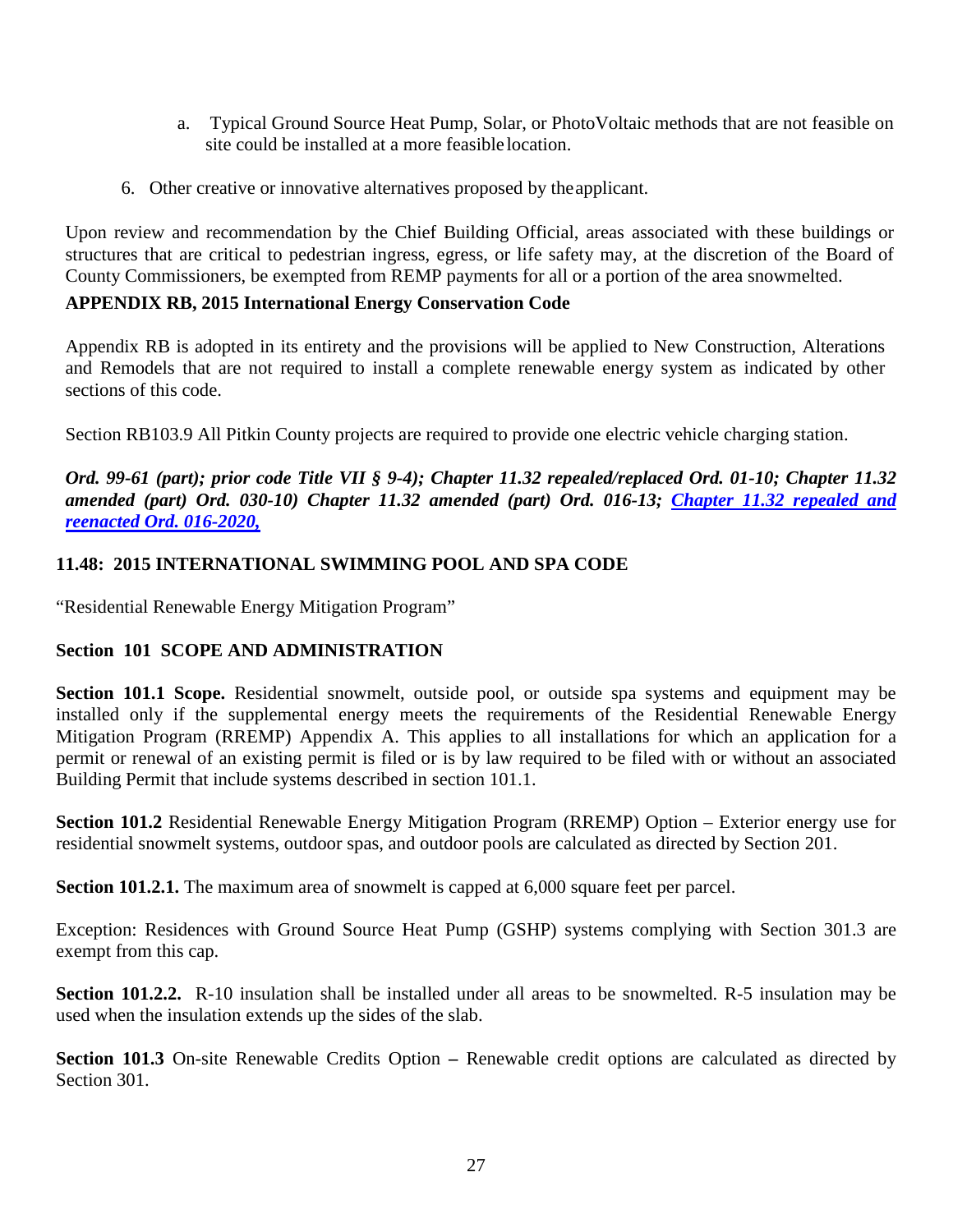**Section 102 Payment option.** The RREMP payment option is the difference in energy use calculated in section 202 and on-site renewable credits calculated in section 302 and shall be paid at the time of issuance of the building permit. The payment, if any, is based on the amount of energy required, expressed as dollars per square foot, to operate the exterior energy use systems. No payment shall be made to an applicant that exceeds the energy use with on-site renewable credits. All monies collected pursuant to this section shall be recorded in a separate fund and shall be spent in accordance with a joint resolution by the Aspen City Council and Pitkin County Board of County Commissioners.

**Section 103** Credits for on-site renewable energy. This RREMP payment option is voluntary. Applicants interested in exterior energy use systems can alternatively choose to produce on-site renewable energy (Section 301) with solar photovoltaics and/or solar hot water or micro-hydro. The energy efficient technology of ground source heat pumps is also permitted for supplemental on-site energy.

# **SECTION 104 PRE-EXISTING SYSTEMS**

Pre-existing snowmelt, pools or spas installed prior to Aspen Pitkin Energy Conservation Code (APECC adopted in 1995) which are being replaced, overhauled or renovated qualify for exterior energy credit. This credit can only be applied towards an installation of exterior energy on the same parcel. The calculation of the credit shall be based on section 301. The maximum allowable replacement credit shall be 6000 square feet of snowmelt (or 240,000,000 BTU's). The replacement credit may be applied to other exterior energy consumption. Systems installed after the adoption of APECC 1995 without permit approval are not eligible for replacement credit and are subject to all applicable fees.

**Section 105 - Residential repairs**. Repairs to building components, systems, or equipment which do not increase their pre-existing energy consumption need not comply with RREMP. All replacement mechanical equipment shall be Energy Star© rated.

**Section 106 Residential Renewable Energy Mitigation Program (RREMP)** for houses 5,000 square feet and more. A new residence 5,000 sq ft or more in area (as defined by the building code), or a residence receiving an addition which brings the area of the residence to 5,000 sq ft or more, is required to offset a portion of its fossil fuel energy consumption through the use of on-site renewable energy or through a fee payment to REMP. Renewable energy systems installed for this requirement do not qualify for credit for exterior energy use.

**Section 106.2**. The on-site renewable energy requirement can be met by the installation of a two-kilowatt solar photovoltaic or equivalent renewable energy system. This requirement can alternatively be satisfied off-site by payment of a REMP fee as follows. The fee for buildings over 4,999 sq ft shall equal the floor area as defined by the building code. For example:

| $5,000$ sq ft | \$5,000 |
|---------------|---------|
| $8,255$ sq ft | \$8,255 |

### **Section 201 EXTERIOR ENERGY USE CALCULATIONS**

**Section 201.1** Snowmelt energy consumption shall be calculated as a RREMP payment option at \$34.00 per square foot divided by the boiler efficiency (AFUE).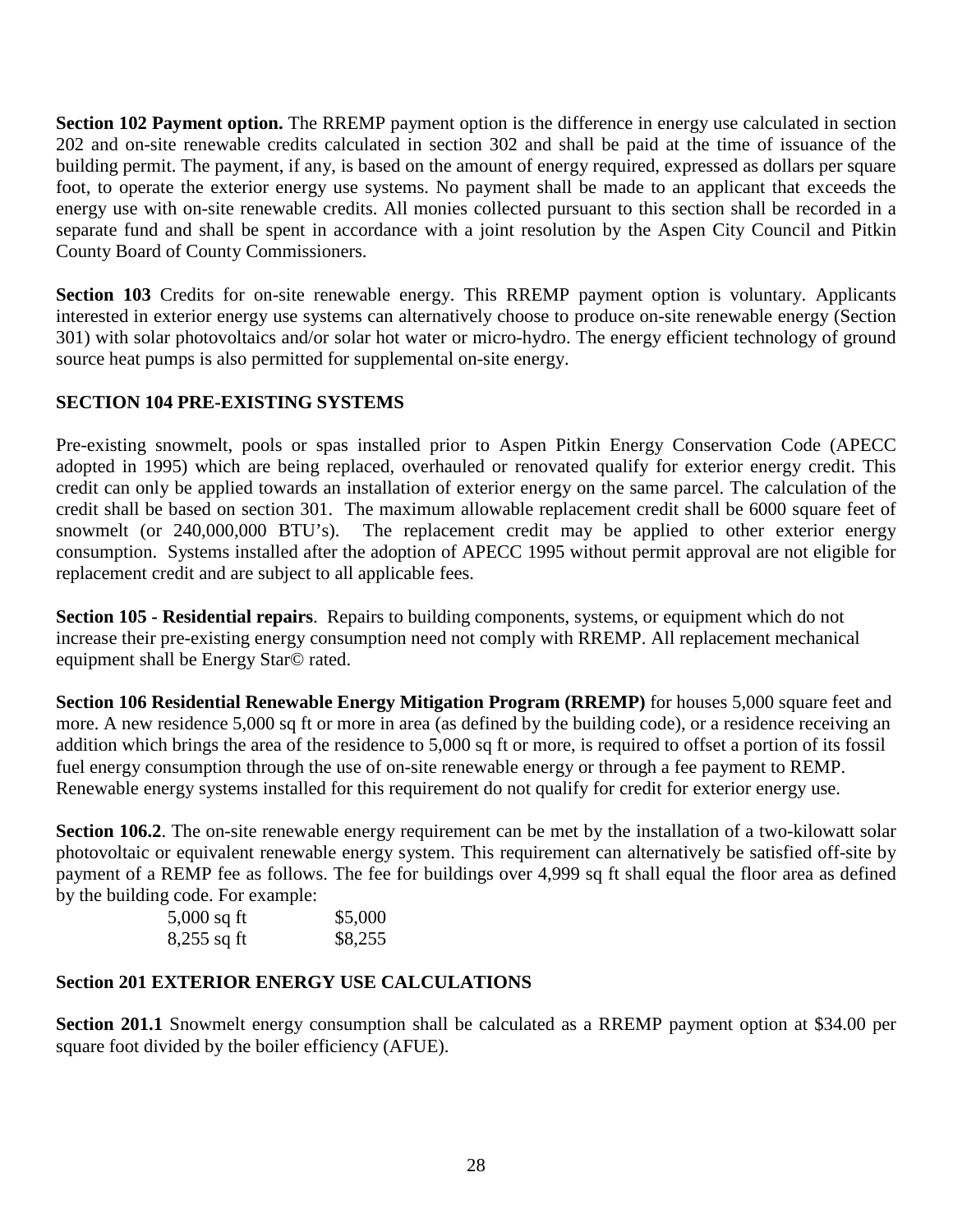**Section 201.2** Outdoor pool energy use shall be calculated as a RREMP payment option at \$136.00 per square foot divided by the boiler efficiency (AFUE).

**Section 201.3** Spa energy use shall be calculated as a RREMP payment option at \$176.00 per square foot divided by the boiler efficiency (AFUE). Package spas not more than 64 square feet are exempt.

**Section 202** The total RREMP payment option is the total sum of exterior energy use of sections 201.1, 201.2 and 201.3.

# **Section 301 ON-SITE RENEWABLE CREDITS**

**Section 301.1** Photovoltaic Systems **–** On-site renewable credit shall be calculated as \$6,241.20 per 1 kilowatt of the system design. Solar electric (photovoltaic) systems tied to the electric grid, are eligible for on-site renewable credit. Systems must be sited, oriented and installed for solar electric panels to supply at least 90% of rated capacity of the installed KW. System designer/installer must be certified by COSEIA (Colorado Solar Energy Industries Association) or NABCEP, (North American Board of Certified Energy Practitioners).

**Section 301.2 Solar Hot Water** - On-site renewable credit shall be calculated as \$224.65 per 1 square foot of the system design. The size of solar hot water systems is limited to 500 square feet of collector area.

**Section 301.3 Ground Source Heat Pump** - On-site renewable credit shall be calculated as \$6.84 per 100,000 BTU per year of the system design. In order to use a GSHP for on-site renewable credit the GSHP system must supply at least 20% of the peak load for heating the house and all the exterior energy uses. Each ground source heat pump system shall be tested and balanced and the design engineer shall certify in writing that it meets a design coefficient of performance of 3.0 inclusive of source pump power.

The ground loop system must be designed by a CGD (Certified GeoExchange Designer certified by the Association of Energy Engineers) or a professional engineer with IGSHPA (International Ground Source Heat Pump Association). The mechanical system must be installed by a certified IGSHPA contractor.

**Section 302** The total RREMP on-site renewable credit is the total sum of sections 301.1, 301.2 and 301.3.

# **PUBLIC DOMAIN SOFTWARE**

**Section 401** A free calculation program known as RREMP 2009 shall be made available to the public.

# EXAMPLE CALCULATION FOR RESIDENTIAL RENEWABLE ENERGY MITIGATION PROGRAM

Snowmelt Example (Snowmelt requested 800 sq. ft.) \$34.00\*800/ .91 (efficiency rating of boiler) = \$29,890.11 RREMP payment option for exterior energy use will be \$29,890.11

ON-SITE RENEWABLE CREDITS 96 square feet of solar hot water panels\*\$224.65 per square foot = \$21,566.24 RREMP payment option will be \$8,323.87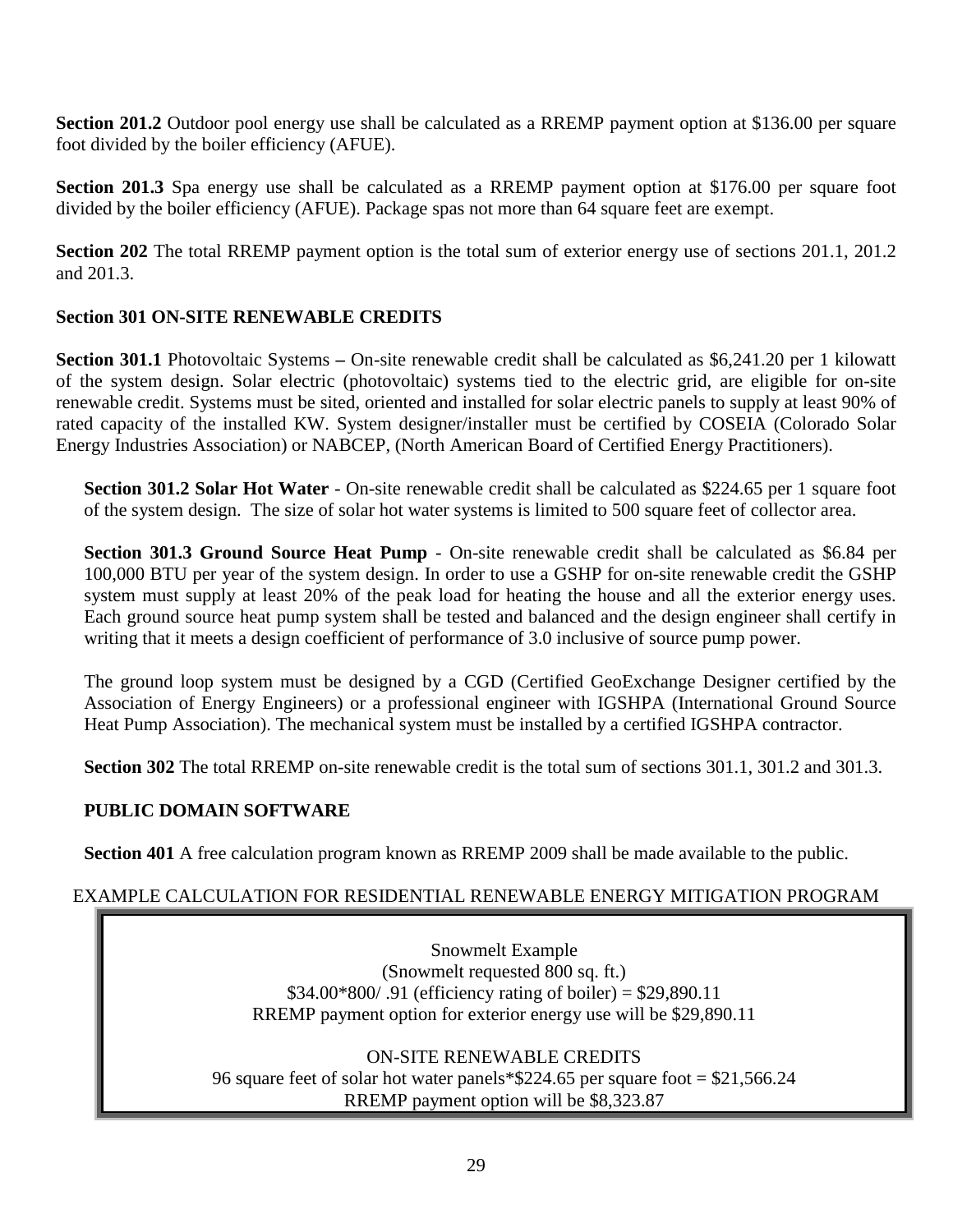OR 4.8 KW photovoltaic system \*\$6,241.20 per kilowatt = \$29,957.76

RREMP payment option will be \$0

"Appendix B" *(added)*

"Commercial Renewable Energy Mitigation Program"

# **SECTION 101 SCOPE AND ADMINISTRATION**

**Section 101.1 Scope**. Commercial snowmelt, outside pool, or outside spa systems and equipment may be installed only if the supplemental energy meets the requirements of the Commercial Renewable Energy Mitigation Program (CREMP) Appendix B. This applies to all installations for which an application for a permit or renewal of an existing permit is filed or is by law required to be filed with or without an associated Building Permit that include systems described in section 101.1.

**Section 101.2 Commercial Renewable Energy Mitigation Program (CREMP) Option** – Exterior energy use for commercial snowmelt systems, outdoor spas, and outdoor pools are calculated as directed by Section 201.

**Section 101.2.1**. R-10 insulation shall be installed under all areas to be snow melted. R-5 insulation may be used when the insulation extends up the sides of the slab.

Section 101.3 On-site Renewable Credits Option – Renewable credit options are calculated as directed by Section 301.

# **SECTION 102 PAYMENT OPTION**

The CREMP payment option is the difference in energy use calculated in section 202 and on-site renewable credits calculated in section 302 and shall be paid at the time of issuance of the building permit. The payment, if any, is based on the amount of energy required, expressed as dollars per square foot, to operate the exterior energy use systems. No payment shall be made to an applicant that exceeds the energy use with on-site renewable credits. All monies collected pursuant to this section shall be recorded in a separate fund and shall be spent in accordance with a joint resolution by the Aspen City Council and Pitkin County Board of County Commissioners.

# **SECTION 103 CREDITS FOR ON-SITE RENEWABLE ENERGY**

This CREMP payment option is voluntary. Applicants interested in exterior energy use systems can alternatively choose to produce on-site renewable energy (Section 301) with solar photovoltaics and/or solar hot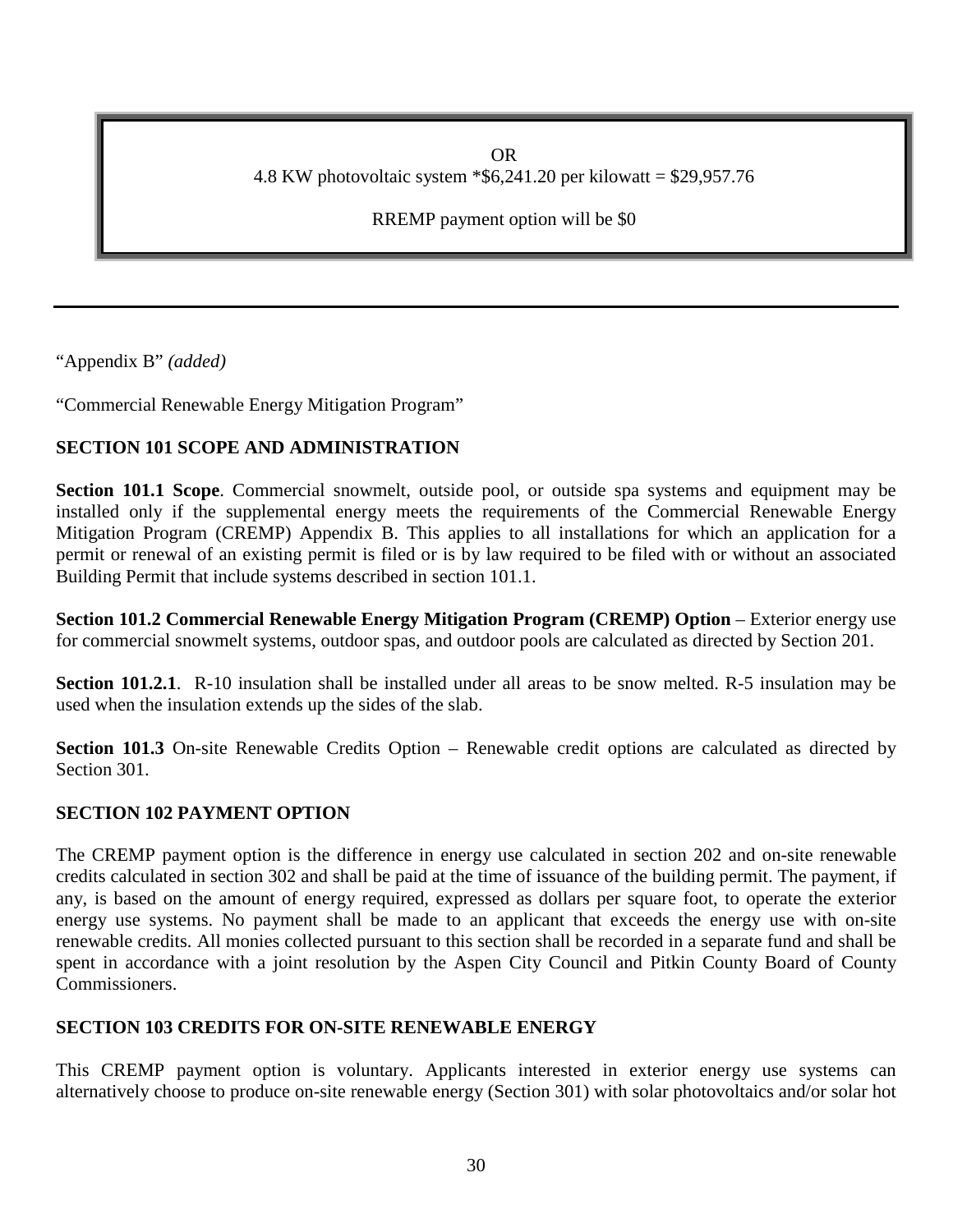water or micro-hydro. The energy efficient technology of ground source heat pumps is also permitted for supplemental on-site energy.

## **SECTION 104 PRE-EXISTING SYSTEMS**

Pre-existing snowmelt, pools or spas installed prior to Aspen Pitkin Energy Conservation Code (APECC adopted in 1995) which are being replaced, overhauled or renovated qualify for exterior energy credit. This credit can only be applied towards an installation of exterior energy on the same parcel. The calculation of the credit shall be based on section 301. The maximum allowable replacement credit shall be 6000 square feet of snowmelt (or 240,000,000 BTU's). The replacement credit may be applied to other exterior energy consumption. Systems installed after the adoption of APECC 1995 without permit approval are not eligible for replacement credit and are subject to all applicable fees.

# **SECTION 105 - COMMERCIAL REPAIRS**

Repairs to building components, systems, or equipment which do not increase their pre-existing energy consumption need not comply with CREMP.

# **SECTION 201 EXTERIOR ENERGY USE CALCULATIONS**

**Section 201.1** Snowmelt energy consumption shall be calculated as a CREMP payment option at \$60.00 per square foot divided by the boiler efficiency (AFUE) with the following exception:

**Section 201.2** Outdoor pool energy use shall be calculated as a CREMP payment option at \$170.00 per square foot divided by the boiler efficiency (AFUE).

**Section 201.3** Spa energy use shall be calculated as a CREMP payment option at \$176.00 per square foot divided by the boiler efficiency (AFUE). Package spas with not more than 64 square feet of water surface area are exempt.

**Section 202** The total CREMP payment option is the total sum of exterior energy use of sections 201.1, 201.2 and 201.3.

### **Section 301 ON-SITE RENEWABLE CREDITS**

**Section 301.1** Photovoltaic Systems – On-site renewable credit shall be calculated as \$6,241.20 per 1 kilowatt of the system design. Solar electric (photovoltaic) systems tied to the electric grid are eligible for on-site renewable credit. Systems must be sited, oriented and installed for solar electric panels to supply at least 90% of rated capacity of the installed KW. System designer/installer must be certified by COSEIA (Colorado Solar Energy Industries Association) or NABCEP (North American Board of Certified Energy Practitioners).

**Section 301.2** Solar Hot Water - On-site renewable credit shall be calculated as \$224.65 per 1 square foot of the system design. The size of solar hot water systems is limited to 500 square feet of collector area.

**Section 301.3** Ground Source Heat Pump - On-site renewable credit shall be calculated as \$6.84 per 100,000 BTU per year of the system design. In order to use a GSHP for on-site renewable credit the GSHP system must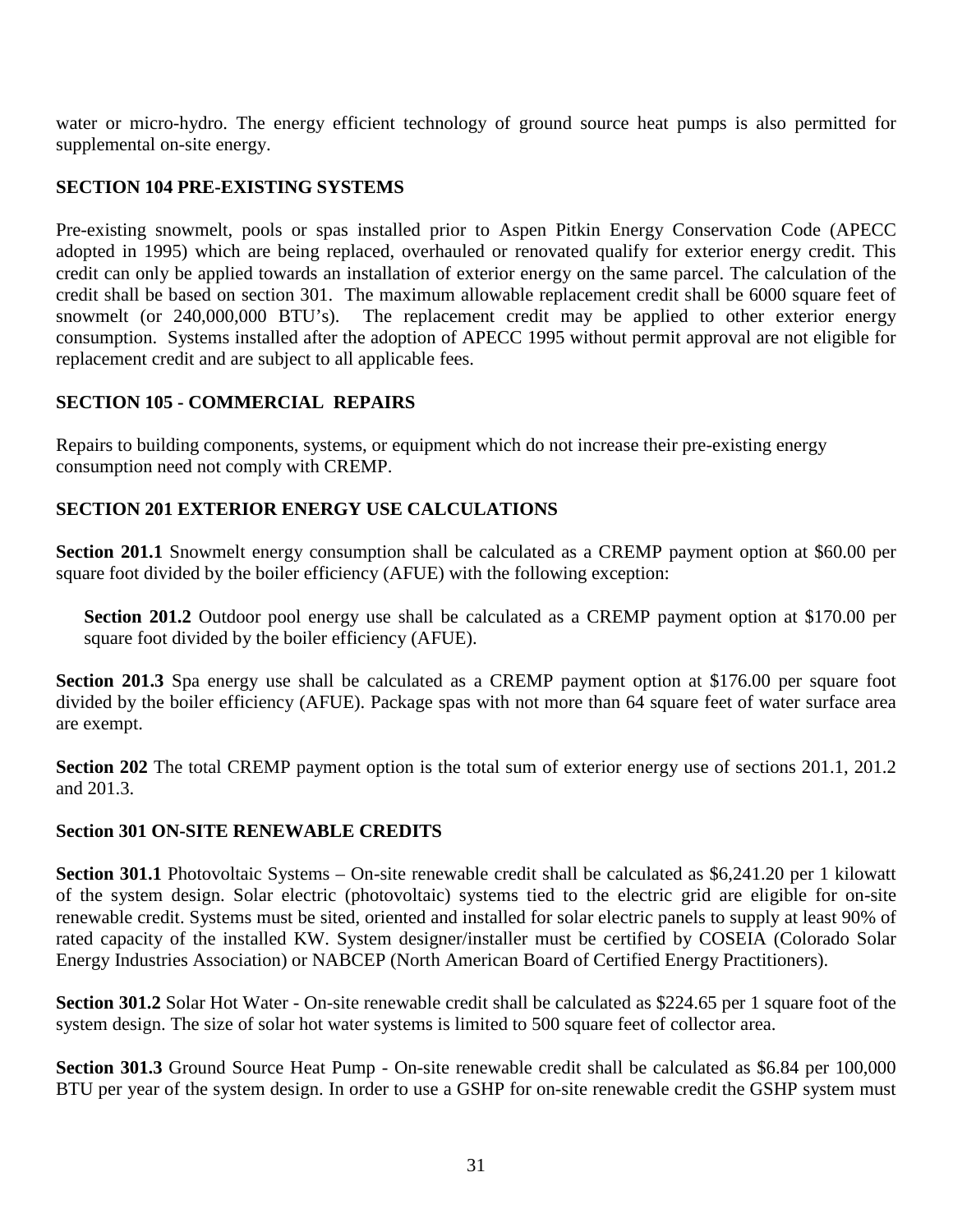supply at least 20% of the peak load for heating the building and all the exterior energy uses. Each ground source heat pump system shall be tested and balanced and the design engineer shall certify in writing that it meets a design coefficient of performance of 3.0 exclusive of source pump power.

The ground loop system must be designed by a CGD (Certified GeoExchange Designer certified by the Association of Energy Engineers) or a professional engineer with IGSHPA (International Ground Source Heat Pump Association). The mechanical system must be installed by a certified IGSHPA contractor.

**Section 302** The total CREMP on-site renewable credit is the total sum of sections 301.1, 301.2 and 301.3.

# **PUBLIC DOMAIN SOFTWARE**

**Section 401** A free calculation program known as CREMP 2009 shall be made available to the public.

# EXAMPLE CALCULATION FOR COMMERCIAL RENEWABLE ENERGY MITIGATION PROGRAM

Snowmelt area 1200 sq. ft.  $$60.00*1,200/.92$  (efficiency rating of boiler) = \$78,260.87

Pool area 700 sq. ft. \$170.00\*700/.92(efficiency rating of boiler)= \$119000.00

Spa area 80 sq. ft. \$176.00\*80/.92(efficiency rating of boiler)=\$15,304.35

CREMP payment option for exterior energy use will be \$222,913.04

ON-SITE RENEWABLE CREDITS

448 square feet of solar hot water panels\*\$224.65 per square foot = \$100,642.44 20 KW photovoltaic system \*\$6,241.20 per kilowatt = \$124,824.00 CREMP payment option will be \$0

Add Section 403.81. to Section 403.8 Snow melt systems controls:

1. Electric roof and gutter deicing systems shall include automatic controls capable of shutting off the system when outdoor temperature is above 50 degrees F and below 25 degrees F, or which limit the use of the system to daylight hours by means of a programmable timer.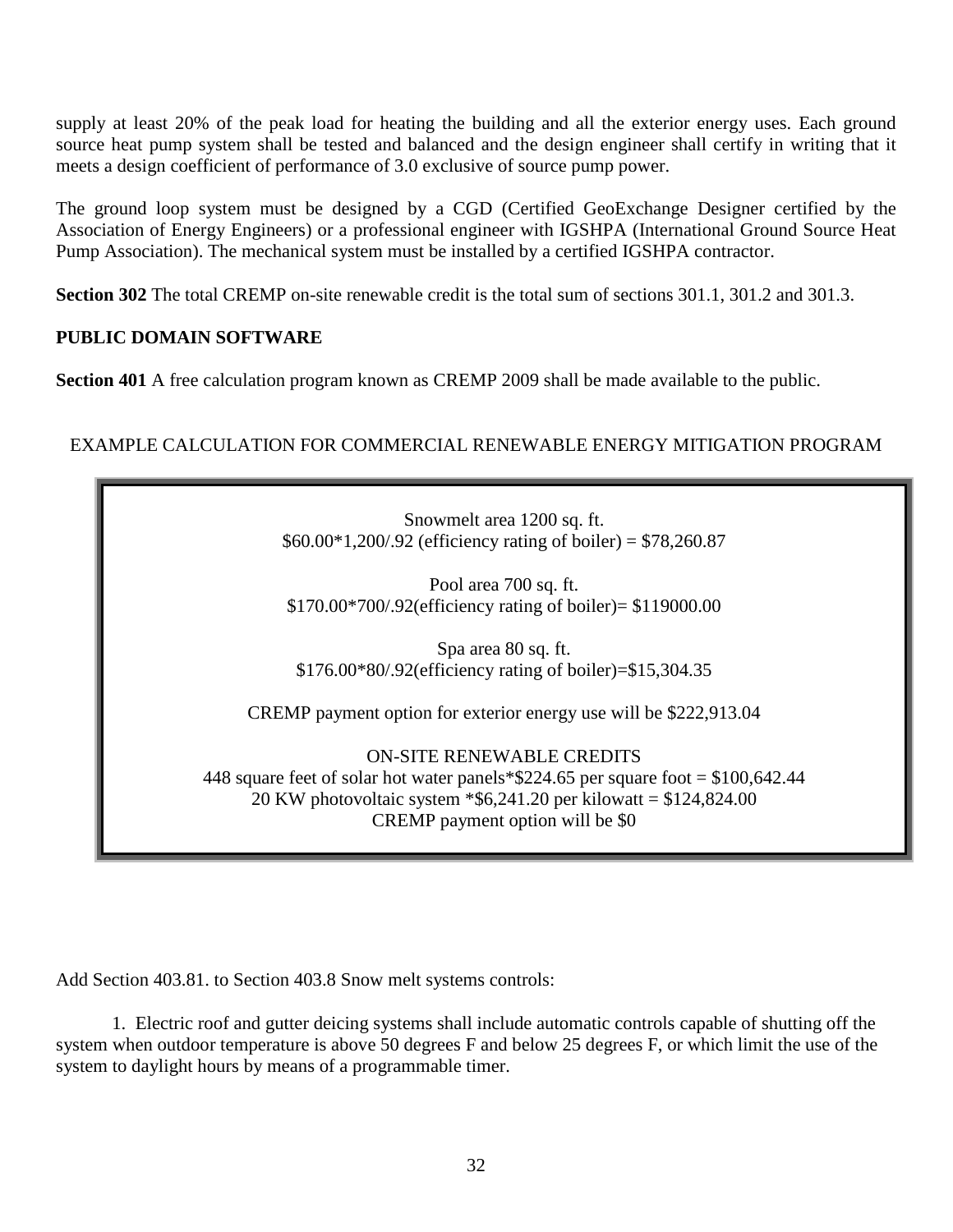2. Hydronic roof and gutter deicing systems shall be considered snowmelt systems and shall comply with Appendix A "Residential Renewable Energy Mitigation Program" of the 2009 International Energy Conservation Code, as amended.

# **SECTION 501** Governmental Renewable Energy Mitigation Program (GREMP)

Local, State and Federal Government Buildings and Structures may be exempted from mitigation payments and offsets defined previously in this code for a percentage of the requested snowmelt when there is a demonstrated risk to public safety related to snow and ice removal.

The following items and any related documentation will be reviwed and evaluated to determine the potential exemption. A percentage of exempted area will be determined and any remaining requested snowmelt will need to be paid for or mitigated in the typical format. Upon recommendation by the Chief Building Official, a formal request will be compiled by the applicant and presented to the Board of County Commissioners for final approval at a regularly scheduled meeting.

**501.1** An application for review and approval would include the following:

- 1. Demonstration and declaration that typical mitigation methods were researched and proven not feasible.
- 2. Demonstration that the public service being service provided by the entity applying offsets the energy consumption being requested in this application including any cumulative offset exemption requests for REMP mitigation.
- 3. Demonstration of safety risk to the General Public if exterior snowmelt is not installed including:
	- a. 2. Providing the ratio of total paved area vs. Snowmelted pavement
	- b. Illustrating that the project minimizes the total amount of exterior energy used; and
	- c. The installation of snowmelt only in critical public safety areas.
- 4. Demonstration that BTU's saved through other means (existing equipment upgrades, envelope improvements, or other energy saving measures) translate to mitigation BTU's for snowmelt credit. Examples include:
	- a. Hybrids
	- b. Wind Poser
	- c. Hydro-Electric
	- d. Waste Oil Boilers
	- e. Pellet Boilers
- 5. Demonstration that offsite mitigation alternatives have been considered at other offsite locations within Pitkin County for the installation of typical mitigation methods.
	- a. Typical Ground Source Heat Pump, Solar, or PhotoVoltaic methods that are not feasible on site could be installed at a more feasible location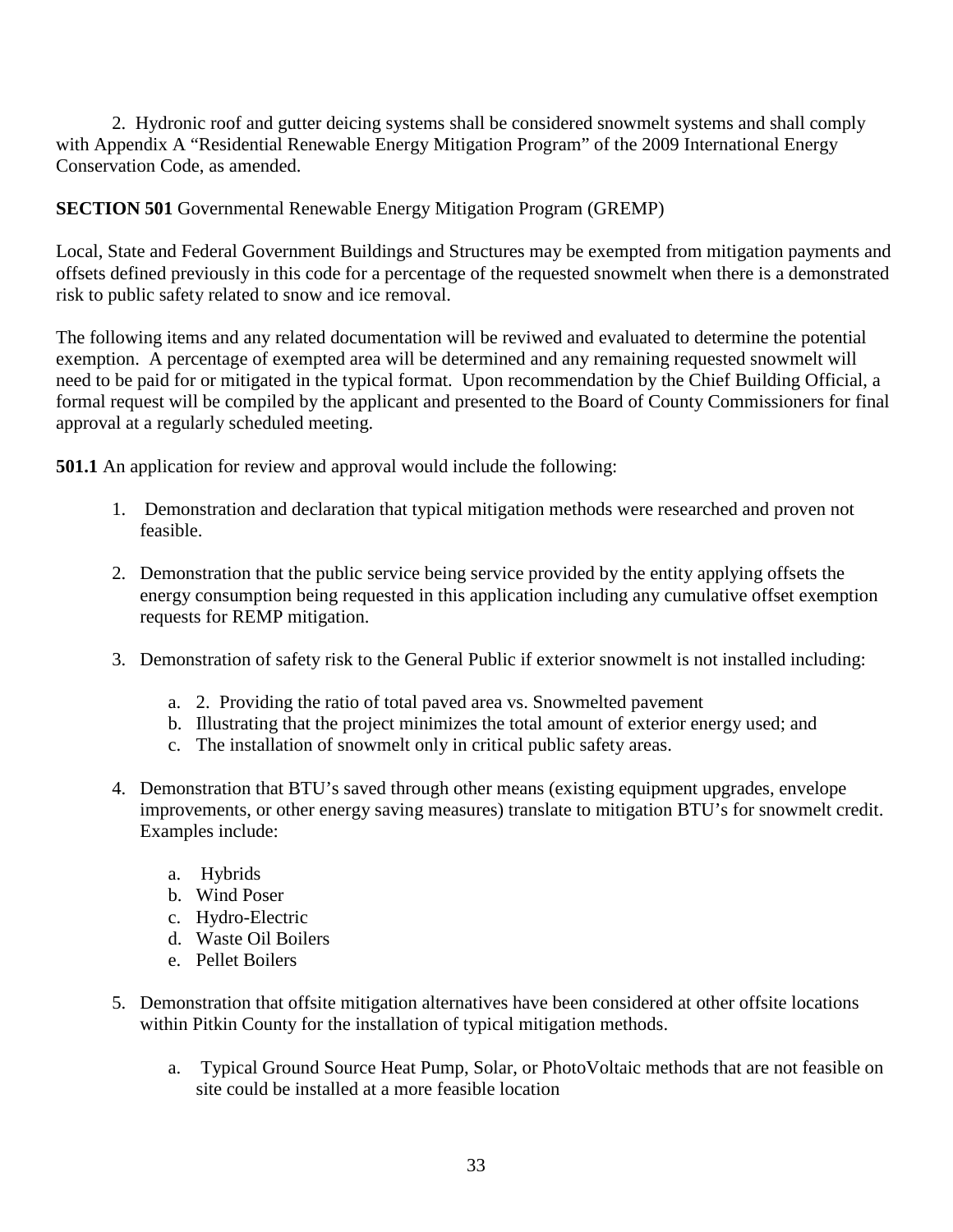6. Other creative or innovative alternatives proposed by the applicant.

Upon review and recommendation by the Chief Building Official, areas associated with these buildings or structures that are critical to pedestrian ingress, egress, or life safety may, at the discretion of the Board of County Commissioners, be exempted from REMP payments for all or a portion of the area snowmelted.

### *(Ord. 99-61 (part); prior code Title VII § 9-4); Chapter 11.32 repealed/replaced Ord. 001-10; Chapter 11.32 amended (part) Ord. 030-10) Chapter 11.32 amended (part) Ord. 016-13*

### <span id="page-33-0"></span>**11.36: CONTRACTOR LICENSING**

It is unlawful for any person to violate any provisions of this chapter or to violate or refuse to obey any order issued by the chief building official or neglect to pay any fee assessed by the chief building official. *(Ord. 99-61 (part); prior code Title VII § 1-1)*

### <span id="page-33-1"></span>**11.36.020: REVOCATION AND SUSPENSION**

A. The chief building official shall have the authority to issue an order to show cause why the license issued hereunder to any licensee should not be suspended or revoked. Any such order shall grant the licensee ten (10) days in which to show cause and shall inform the licensee of the basis for issuance of the order.

B. The following acts or omissions of any person or firm holding a license under this chapter or any applicant for a license under this chapter shall constitute grounds for which the chief building official may suspend, revoke or refuse renewal of any license or deny an application for the license:

- 1. Causing or allowing to exist conditions hazardous to the health, safety and welfare of workmen and the public;
- 2. Violation of Pitkin County Code, including but not limited to the Land Use Code, the Uniform Building Code and related Uniform Codes as adopted, and the Colorado Revised Statutes; relating to buildings or construction or contractor licensing;
- 3. Failure to comply with any lawful order of the building official or his or her designated representative;
- 4. Misrepresentation or falsification of a material fact in an application to obtain a license or permit under this and other applicable codes;
- 5. Conviction of a misdemeanor or felony relating to the contractor's performance of construction work or the contractor's conduct of his or her construction business;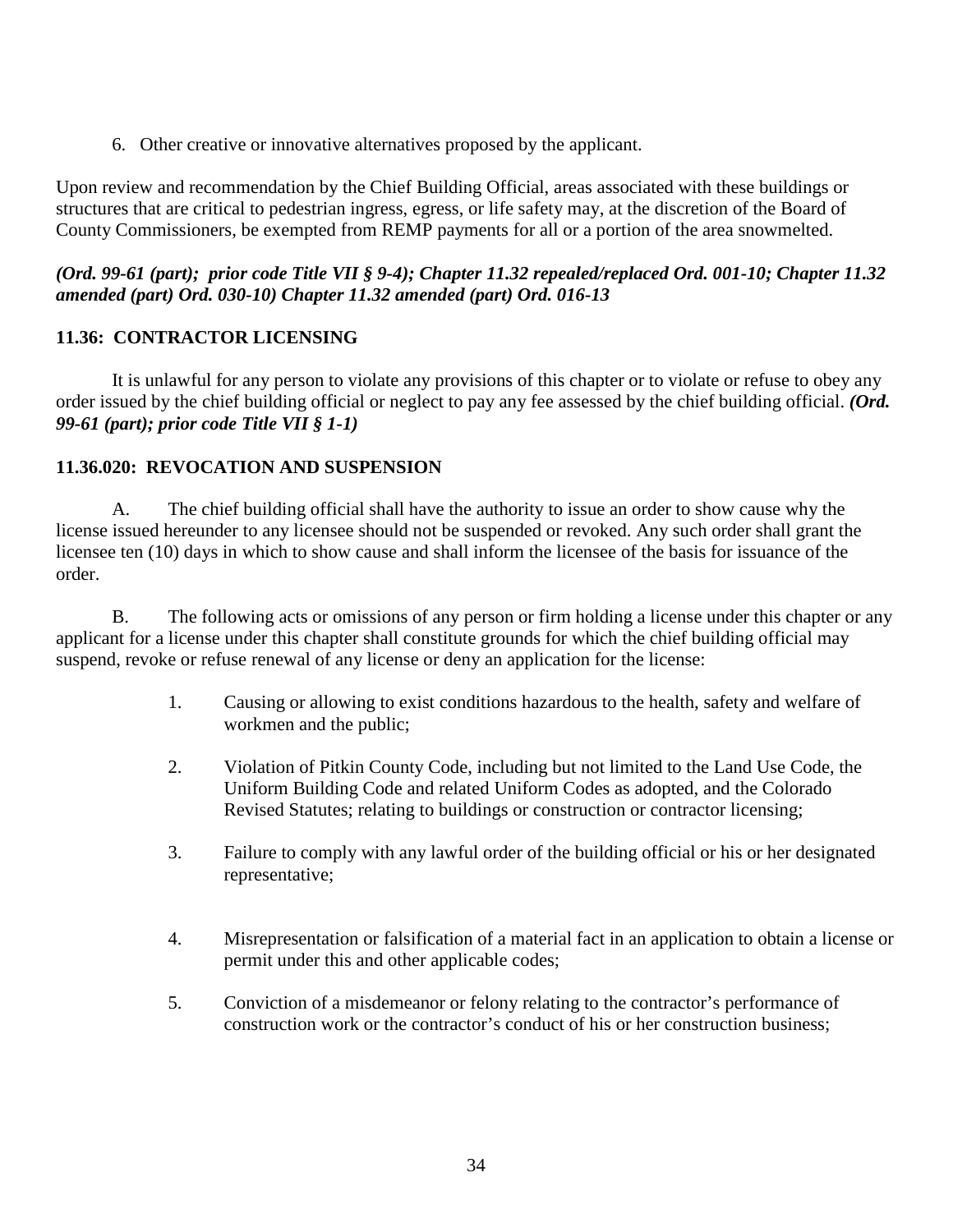- 6. Failure to obtain a building or other applicable permit for any work as required by Pitkin County Code, including but not limited to the Land Use Code, and the Uniform Building Code and Uniform Codes as adopted;
- 7. Failure to ensure that the person with whom a subcontractor contracts has obtained valid building or other applicable permit for any work required by this code;
- 8. Contracting for or performing construction work that requires a particular license without holding a valid license for that work;
- 9. Use of a contractor's license to obtain building permits for another person's project for which the contractor will not be responsible;
- 10. Disregard or deviation from the plans and specifications approved by the building official for which the permit was issued without the approval of the building official;
- 11. Failure to ensure that any subcontractor hired by the contractor is licensed in compliance with the regulations set forth in this section;
- 12. Failure to appear after proper notice, as set forth in this section, at a building official hearing.
- 13. Failure to obtain and maintain a current Pitkin County use tax license through the county finance office. *(Ord. 99-61 (part); prior code Title VII § 1-1)*

# <span id="page-34-0"></span>**11.36.030: ISSUANCE OF PERMITS ONLY TO LICENSE HOLDERS OR AGENTS AND OWNER/BUILDERS**

A. On any work requiring a building permit(s), the permit(s) shall be issued only to licensed contractors, authorized representatives of licensed contractors, and owner-builders.

B. For purposes of this chapter, an "owner-builder" is an individual personally engaged in the construction (new or remodel) of a single-family residence or accessory, building for his or her own use. The following requirements shall apply to owner-builders seeking permits for construction:

- 1. The owner-builder shall not be issued more than one building permit for new home construction in any two-year period and not more than one building permit at a time;
- 2. The owner-builder has read applicable regulations and provisions of this chapter and applicable state law and affirmed in writing that the proposed project will comply with all such requirements;
- 3. It is the responsibility of the owner-builder to see that all paid personnel shall be covered by workman's compensation insurance as required by state law;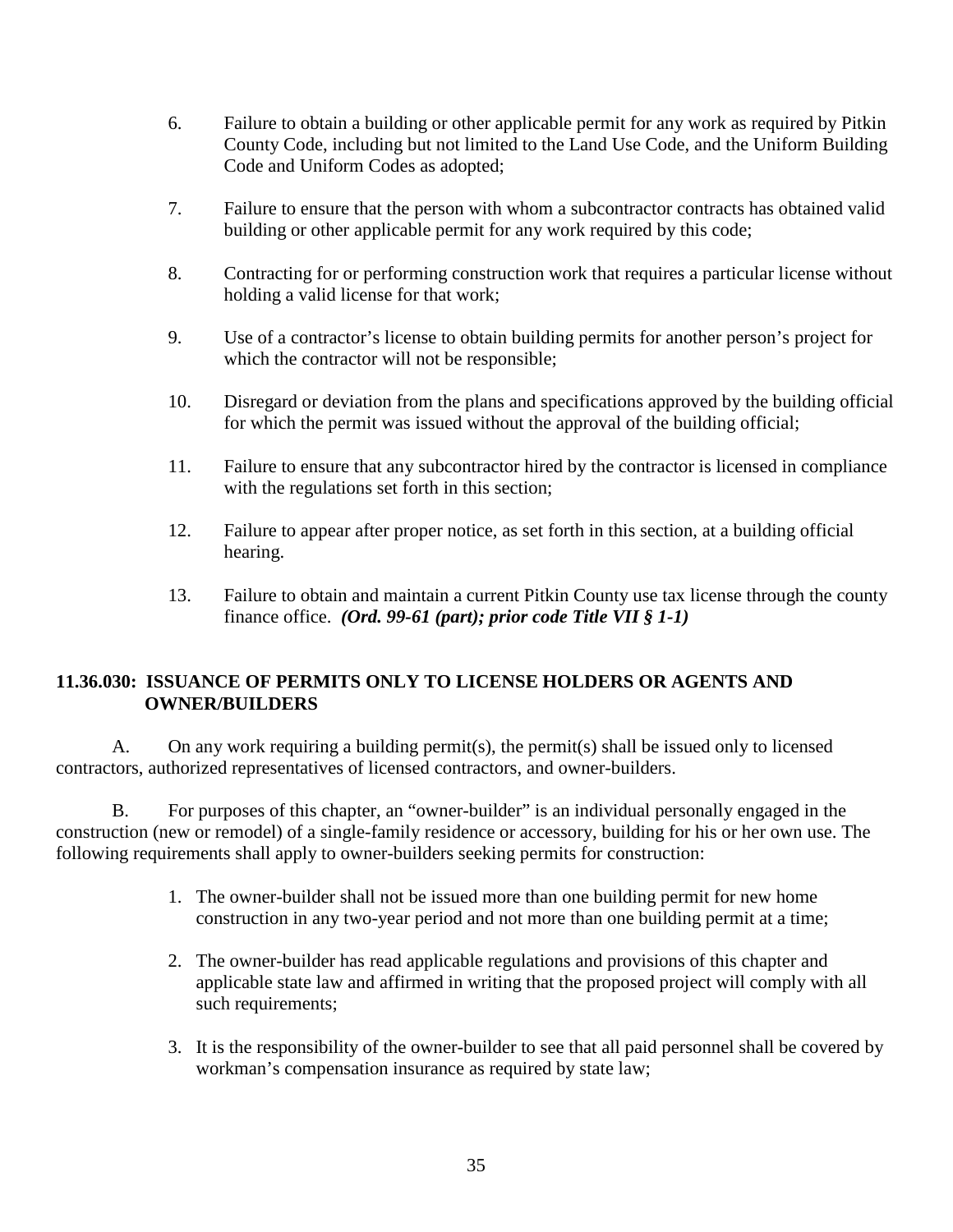4. The owner-builder must be present at the work site during all inspections and conferences with the building division, unless prior arrangements have been made with the building officials.

In the event that any of the above listed requirements are not met at any time during the course of a permitted project, the chief building official may suspend or revoke the owner-builder's permit. In the case of a suspended building permit the owner-builder shall have a reasonable time to correct the problem. If not corrected within the time period, the permit may be revoked. In the case of either a suspended or revoked building permit, the owner-builder may ask for a review at the next scheduled building code board of appeals meeting. *(Ord. 99-61 (part); prior code Title VII § 1-1)*

## <span id="page-35-1"></span><span id="page-35-0"></span>**11.36.040: COMPLIANCE WITH LAW AND SUPERVISORY CLAUSES AS REQUIRED**

All licenses enumerated in this chapter shall be issued by the chief building official in accordance with the provisions of this code, and shall be subject to the supervisory clauses contained in this chapter. The chief building official is authorized to administer tests for the licenses and owner-builders as required by this chapter, as per the standards and regulations promulgated by the Board of Examiners for Standardized Testing. The chief building official is further authorized to recognize, for purposes of contractor licensing and owner builder permits, results of tests administered by other jurisdictions**.** *(Ord. 99-61 (part); prior code Title VII § 1-1)*

### <span id="page-35-2"></span>**11.36.050: APPROVAL OF BUILDING OFFICIAL REQUIRED FOR ISSUANCE OF CERTAIN LICENSES**

- <span id="page-35-3"></span>A. No person may be issued a license to engage in the following listed trades, jobs, or contractual service as hereinafter enumerated unless approved by the chief building official.
	- 1. General contractor (unlimited);
	- 2. General contractor (commercial);
	- 3. General contractor (light commercial);
	- 4. General contractor (home builder);
	- 5. Specialty.
- B. All persons having valid licenses with the community development department to engage in the aforementioned trades, jobs, or contractual services, shall not be required to be examined by the chief building official. All persons must hold a license from the state, if required by the state, before engaging in any trade, job, or contractual services within the county. *(Ord. 99-61 (part); prior code Title VII § 1-1)*

### <span id="page-35-4"></span>**11.36.060: BUILDER'S LICENSES GENERALLY.**

A. General Contractor (Unlimited). This classification qualifies the holder to contract for the construction, alteration or repair of any structure of any type of construction and occupancy group as permitted by the International Building Code.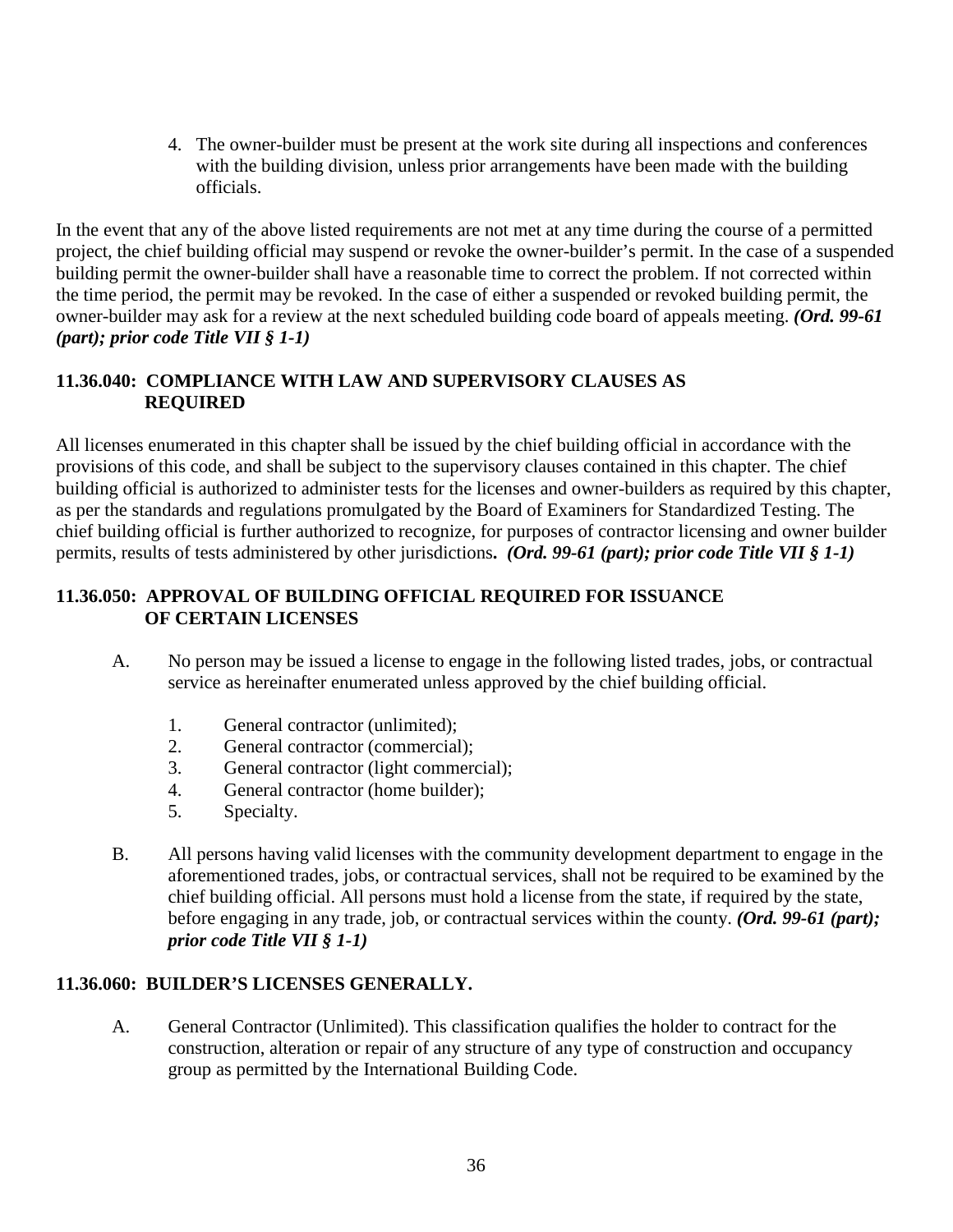- B. General Contractor (Commercial). This classification qualifies the holder to contract for the construction of any structure of any type of construction and occupancy group as permitted by the International Building Code, with the exception of Type I and Type II buildings. Also this classification qualifies the holder for the alteration or repair of any structure of any type of construction and occupancy group permitted by the Building Code.
- C. General Contractor (Light Commercial). This classification qualifies the holder to contract for the construction, alteration, or repair of A-2, A-3, B, E, M, R, S-1, or U occupancy groups of any type of construction with the exception of Type I and Type II fire-resistive construction as permitted by the International Building Code.
- D. General Contractor (Home Builder). This classification qualifies the holder for the construction, alteration, or repair of buildings regulated by the International Residential Code.
- E. Specialty. This classification qualifies the holder to contract for work involving specialty trades regulated by the International Codes, including the following:
	- (1) Alteration & Maintenance;
	- (2) Concrete;
	- (3) Fire Alarm System Installation;
	- (4) Fire Sprinkler System Installation;
	- (5) Mechanical Contractor;
	- (6) Roofing;
	- (7) Solid Fuel & Gas Appliance;
	- (8) Temporary Contractor;
	- (9) Historic Preservation
- F. For the purposes of this section a contractor or sub-contractor hired specifically for one job, may be issued a Temporary Contractors License. It shall only be valid for six months. The applicant for a Temporary Contractors License shall only be required to complete an application; no testing shall be required. Only one Temporary Contractors License can be applied for within one year. *(Ord. 99-61 (part); Ord. 007-04 (part); Ord. 023-04) (part) prior code Title VII § 1-1)*

### <span id="page-36-1"></span><span id="page-36-0"></span>**11.36.070: APPLICATION FOR LICENSEES WHO EMPLOY QUALIFIED SUPERVISORS**

Each individual who acts as a supervisor on any work for which a permit is required must be tested in accordance with the provisions of this chapter for the work proposed to be done. *(Ord. 99-61 (part); prior code Title VII § 1-1)*

#### <span id="page-36-2"></span>**11.36.080: EXAMINATION FEE**

Applications for licenses required by this chapter shall be accompanied by a fee of according to the most current Community Development Department's fee ordinance. *(Ord. 99-61 (part); Ord. 007-04 (part) Ord. 023-04; prior code Title VII § 1-1)*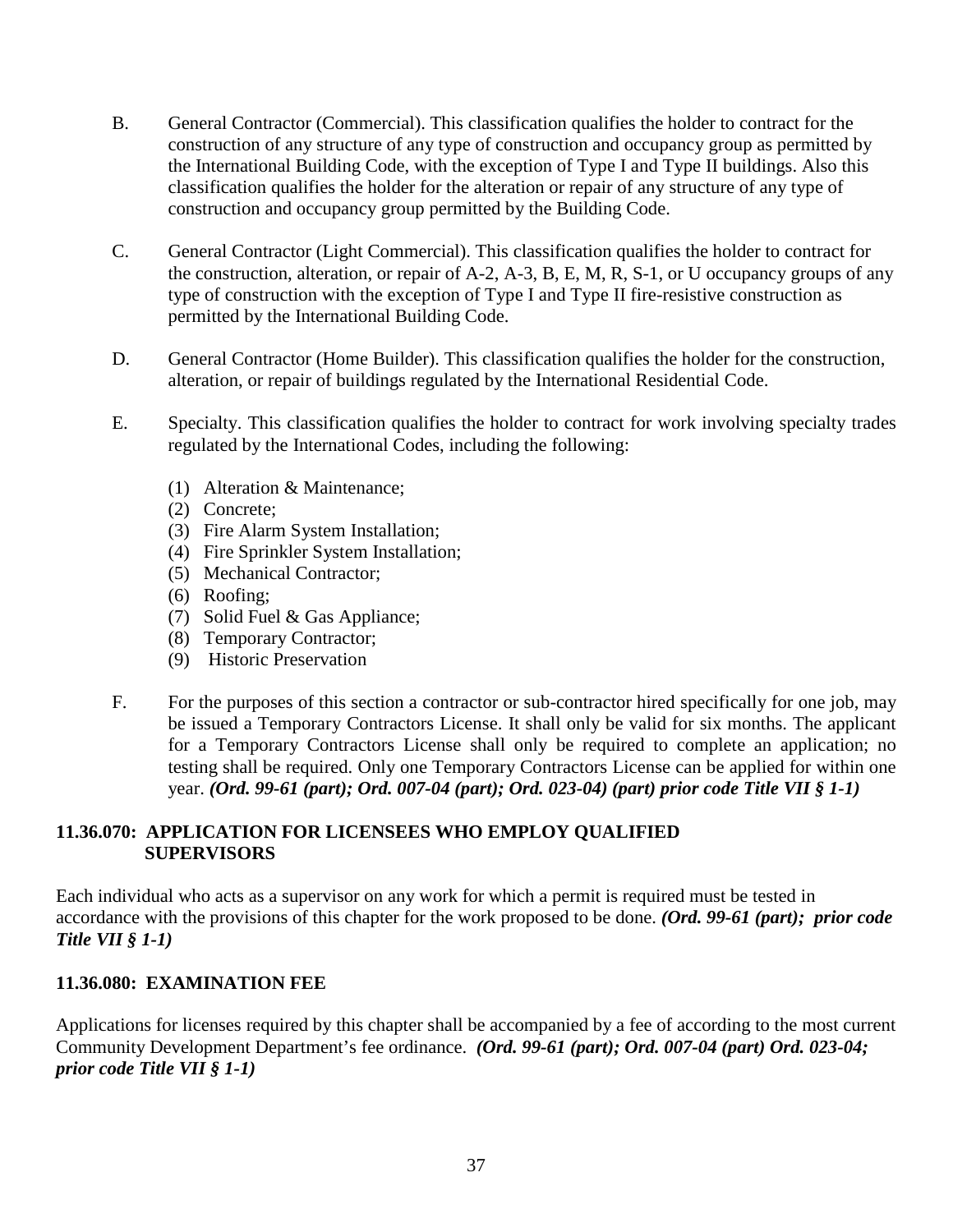### <span id="page-37-0"></span>**11.36.090: EXAMINATIONS**

- A. The chief building official, before issuing any license required by this chapter, shall require the applicant to take such examinations, written or oral, as the chief building official may determine to be appropriate. In lieu of such examination, the chief building official may recognize and accept the results of examinations administered by other governmental jurisdictions with which the county is a party to an intergovernmental agreement regarding recognition of such test results.
- B. Examinations shall be given at reasonable intervals. *(Ord. 99-61 (part); prior code Title VII § 1- 1)*

# <span id="page-37-1"></span>**11.36.100: INSURANCE**

Every contractor granted a license under the terms of this chapter shall be required to maintain at all times employee liability and public liability insurance with minimum limits of not less than one hundred thousand dollars (\$100,000.00) for one person and three hundred thousand dollars (\$300,000.00) for any one accident, and property damage insurance with a minimum limit of not less than one hundred thousand dollars (\$100,000.00) for any one accident. *(Ord. 99-61 (part); prior code Title VII § 1-1)*

# <span id="page-37-2"></span>**11.36.110: ANNUAL FEES**

Holders of contractors' licenses shall be required to pay a registration fee according to the most current Community Development Department's Fee Ordinance. *(Ord. 99-61 (part); Ord. 007-04 (part); Ord. 023-04 (part) prior code Title VII § 1-1)*

# <span id="page-37-3"></span>**11.36.120: COMPLIANCE WITH CHAPTER REQUIRED FOR ISSUANCE OF PERMIT**

- <span id="page-37-4"></span>A. No permit shall be issued to any contractor who has not first obtained a license as required in this chapter or who is delinquent in the payment of annual license fees, or use taxes, or whose license has been suspended or revoked by action of the chief building official.
- B. A licensed contractor may apply for and be issued permits to only such work as he or she is entitled to do under their respective licenses.
- C. Any application for a permit or license filed in derogation of this section shall be deemed to have been filed with fraudulent intent and shall be a nullity. Any permit or license issued on the basis of such fraudulent application shall be null and void. *(Ord. 99-61 (part); prior code Title VII § 1-1)*

# <span id="page-37-5"></span>**11.36.130: STATE LICENSE REQUIRED**

All persons performing plumbing or electrical work of any type regulated or licensed by the state of Colorado must hold valid state licenses before engaging in any trade, job or contractual service within the unincorporated county. *(Ord. 99-61 (part); prior code Title VII § 1-1)*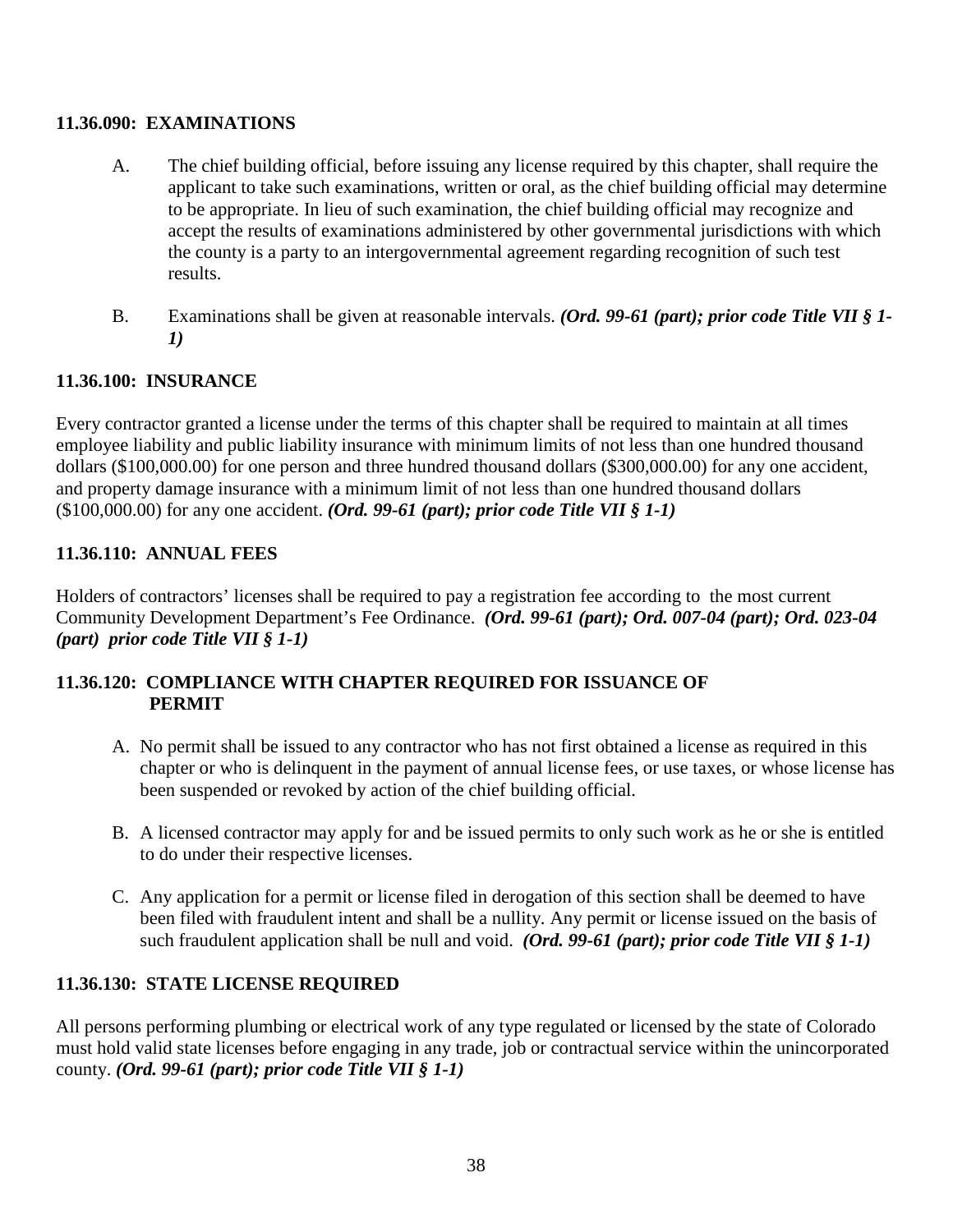## <span id="page-38-1"></span><span id="page-38-0"></span>**11.36.140: REGISTRATION OF ELECTRICAL AND PLUMBING CONTRACTORS**

As a condition of performing services within the county, electrical and plumbing contractors shall register with the chief building official. Applicants for registration must demonstrate that they hold a valid contractor's license issued by the state. Registrations made under this section shall terminate every two years on the month and year of the State of Colorado license expiration.

Appeals of any final decision of the building official may be made pursuant to the bylaws of the building code board of appeals. *(Ord. 99-61 (part);Ord. 023-04 (part) prior code Title VII § 1-1)*

# <span id="page-38-2"></span>**11.38: CARBON MONOXIDE DETECTORS**

### <span id="page-38-3"></span>**11.38.010: PURPOSE AND SCOPE**

This chapter is enacted for the purpose of protecting the health and safety of the residents of the County, its visitors and employees, by requiring operable carbon monoxide detectors in existing residential occupancies thereby hopefully reducing the number of injuries and fatalities resulting from carbon monoxide (CO) poisoning.

The provisions of this ordinance shall apply to: 1) all new residential construction containing a sleeping unit; 2) additions to residential buildings containing a sleeping unit; 3) remodels of residential buildings containing a sleeping unit for which a building permit is required; 4) residential units where a fuel burning appliance is added or replaced and for which a permit is required; 5) all existing residential buildings, including single family, duplex, townhome and multifamily.

### <span id="page-38-4"></span>**11.38.030: DEFINITIONS**

The following terms as used in this chapter shall have the indicated meaning:

BUILDING CODES: The building and other technical codes adopted pursuant to Title 11 of this code.

CO DETECTOR: A device sensing invisible particles of carbon monoxide that is either battery powered, AC powered with battery backup or connected to a system via an approved control panel that has been installed in accordance with its manufacturer's recommendations, which, when activated, will provide some form of visual or audible signal, and which has been either UL (Underwriters Laboratories Inc.) listed or CSA (Canadian Standards Association) approved.

DWELLING: Any building or portion thereof containing one or more dwelling units occupied as, or designed or intended for occupancy as, a residence by one or more families.

DWELLING UNIT: Any building or portion thereof designed, occupied, or intended as a `residence, with complete and independent living facilities for one or more persons including permanent provisions for living, sleeping, eating, cooking and sanitation.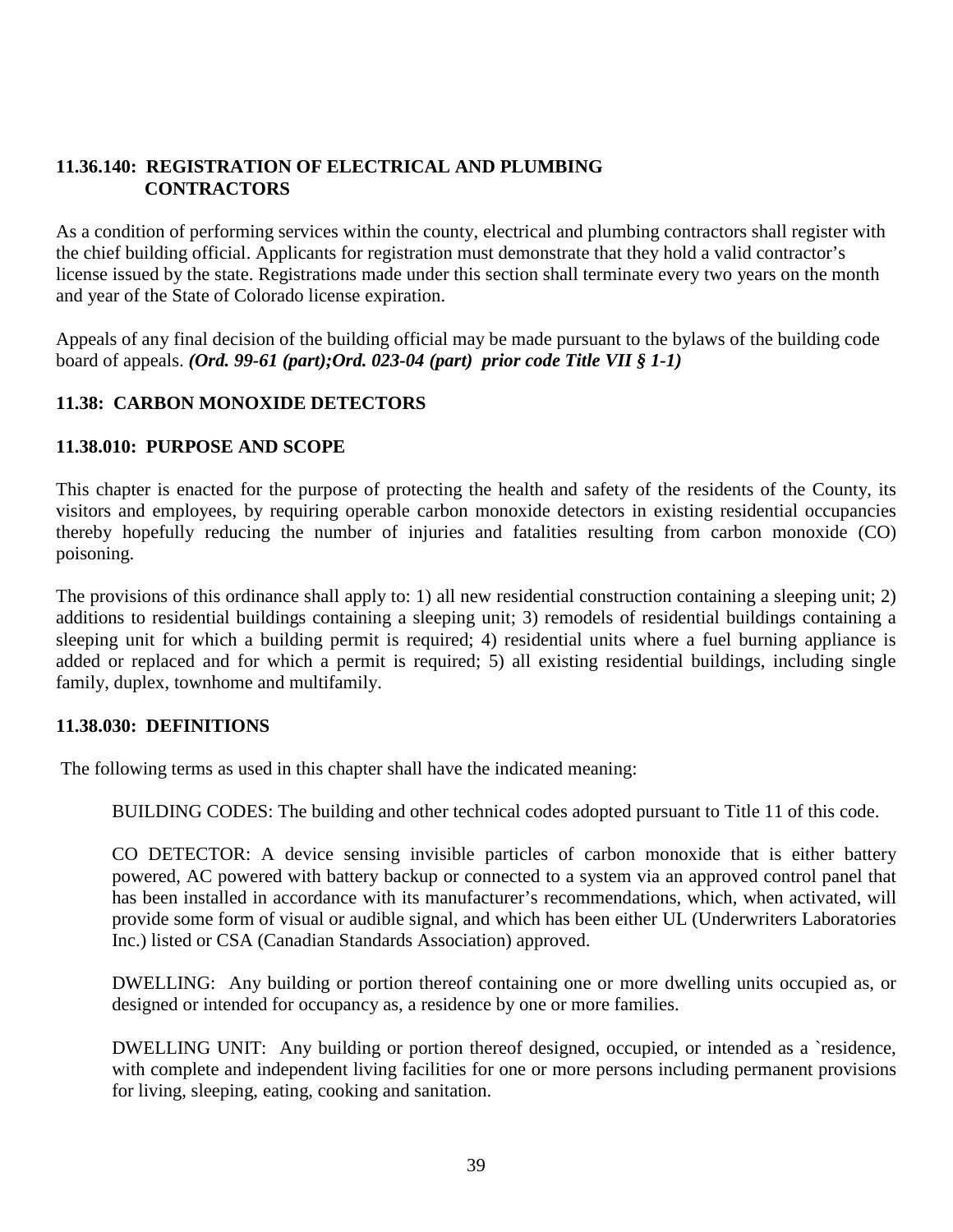#### RESIDENTIAL OCCUPANCIES:

A. Any of the residential uses as such terms are defined and described in International Building Code and the International Residential Code as amended by the Pitkin County Code in Chapters 11.04 and 11.20.

B. Any residential occupancy or any institutional occupancy with sleeping units as such terms are defined in the building codes.

C. Any other occupancy used for sleeping purposes.

SEPARATE SLEEPING AREA: Bedrooms or sleeping rooms separated by other use areas, such as a kitchen or living room, but not including bathrooms.

SLEEPING UNIT: A room or space in which people sleep, which can also include permanent provisions for living, eating, and either sanitation or kitchen facilities but not both.

#### <span id="page-39-0"></span>**11.38.040: RESPONSIBILITIES**

A. All existing residential occupancies and all residential occupancies to be constructed in the future shall be equipped with CO detectors in accordance with the requirements of this chapter.

B. The owner of a residential occupancy shall be responsible to: 1) Install and maintain required CO detector(s) in such residential occupancy in accordance with the requirements of this chapter; 2) Test and replace all batteries necessary for operation of a required CO detector, except for dwellings or dwelling units where the tenant has been notified of such responsibility; 3) Immediately repair or replace any defective CO detector required under the provision of this chapter.

C. The owner of a dwelling or dwelling unit that is rented or leased to a tenant, shall: 1) Immediately, upon notice from the tenant, repair or replace a defective CO detector required to be located within such dwelling or dwelling unit, except that the owner need not repair or replace any CO detector where the defective condition was caused by the tenant, the tenant's family, or the tenant's guests or invitees, by inappropriate use or misuse of the dwelling or dwelling unit during the rental term or any extension of it; 2) Install new batteries in any required CO detector at the beginning of a new lease or tenancy; 3) Furnish to the tenant at the beginning of a new lease or new tenancy written notice of the owner's responsibility to install and maintain a required CO detector on the premises.

D. A tenant in possession of a dwelling or dwelling unit shall be responsible for: 1) Testing and replacing any batteries necessary for operation of a required CO detector; 2) Informing the owner of a CO detector malfunction; and 3) Repairing or replacing defective CO detectors in the event that the defective condition was caused by the tenant, the tenant's family, or the tenant's guests or invitees, by inappropriate use or misuse of the dwelling or dwelling unit during the rental term or any extension of it.

### <span id="page-39-1"></span>**11.38.050: CO DETECTOR / INSTALLATION REQUIREMENTS**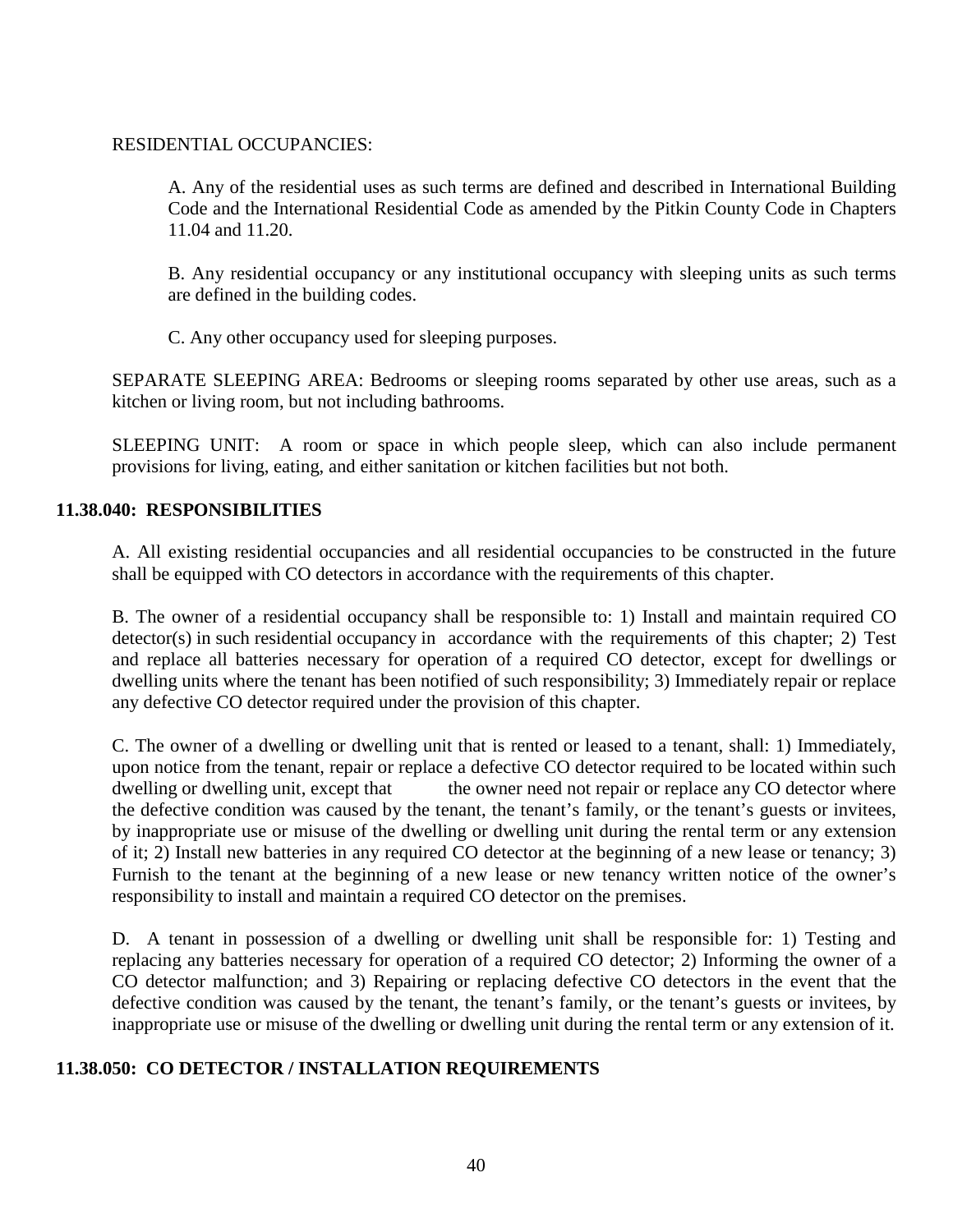A. CO detector(s) shall be centrally located outside of each separate sleeping area in the immediate vicinity of the bedrooms or sleeping rooms and on each level of the residence. Residential occupancies shall be considered to be in compliance with this requirement if CO detector(s) are installed within a dwelling unit such that an audible signal not less than 70 decibels reaches each sleeping area. CO detectors shall be hard wired or connected to a system via an approved control panel in new construction. In interior alterations, repairs or additions requiring a permit, or when one or more sleeping rooms are added or created in existing dwellings, detectors shall be hard wired or connected to a system via an approved control panel where the alterations or repairs result in the removal of interior wall or ceiling finishes unless there is an attic, crawlspace or basement available which would provide access for hard wiring.

B. CO detectors are required in sleeping units containing fuel burning appliances, e.g. gas clothes dryer, decorative gas fireplace, wood burning appliance, etc.

C. It is the intention of this chapter to implement the requirements of the existing building codes, including the latest edition of National Fire Protection Association #720, to the greatest extent practicable for existing residential occupancies. The building official or the fire marshal may approve alternative locations or methods for the installation of CO detectors, if the result would meet the spirit and intent of the building codes and NFPA #720. The building official, in coordination with the fire marshal, may also adopt written guidelines illustrating or describing required locations of CO detectors, and any approved alternative locations or methods for bringing residential occupancies into compliance with the requirements of this chapter.

D. A CO detector is deemed approved for purposes of this chapter if it complies with all applicable state and federal regulations, and bears the label of a nationally recognized standard testing laboratory and meets the revised standard of at least ANSI/UL 2034, Single and Multiple Station Carbon Monoxide Alarms, or ANSI/UL 2075, Gas and Vapor Detectors and Sensors, and subsequent revision or its equivalent. The CO detector may be a combination smoke/gas/CO device.

E. Each CO detector will be mounted in accordance with the manufacturer's instructions, though ceiling mounting is preferred. CO detector(s) will not be mounted in areas of low air movement (dead air spaces),

F. If a CO detector is required to be installed in a common hallway and found to be tampered with it shall be replaced with a hard-wired device (missing or inoperable batteries shall not constitute tampering) or replaced with a system-connected detector.

G. In new construction, the required CO detector shall receive its primary power from the building wiring when such wiring is served from a commercial source, and when primary power is interrupted, shall receive power from a battery or from an approved control panel. Wiring shall be permanent and without a disconnecting switch other than those required for over current protection. CO detectors shall be permitted to be battery operated when installed in buildings without commercial power or in buildings that undergo alterations, repairs or additions as stipulated in Section 11.38.050 A.

#### <span id="page-40-0"></span>**11.38.060: PROHIBITIONS**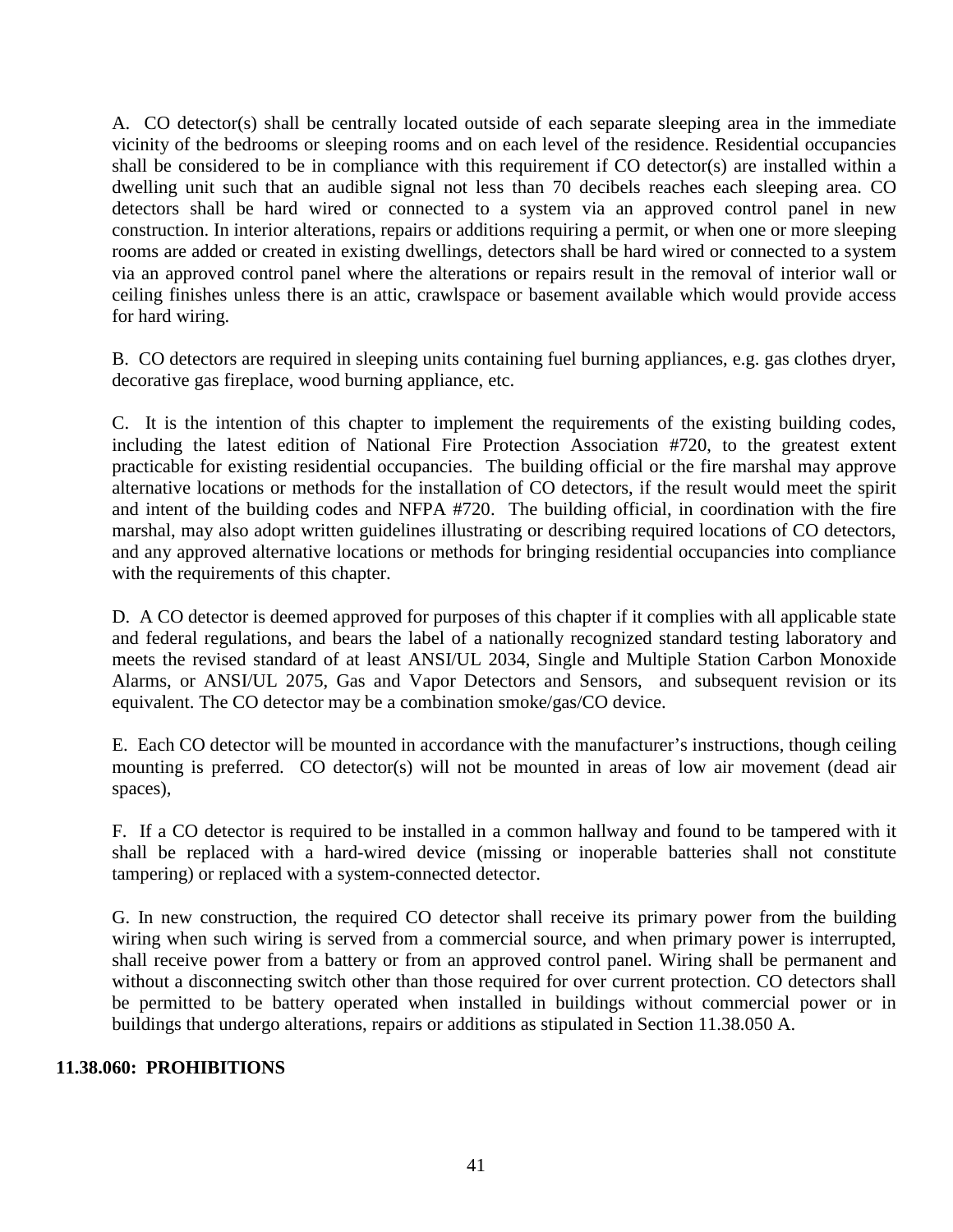A. It shall be unlawful for any owner of a residential occupancy to fail to install and maintain an operable CO detector when required under the provisions of this chapter.

B. It shall be unlawful for any person to remove or render ineffective a CO detector installed to satisfy the requirements of this ordinance. This provision shall not apply to a building owner, manager or his/her agent in the normal procedure of repairing or replacing a CO detector.

C. No person shall, without privilege to do so, knowingly move, deface, damage, destroy or otherwise improperly tamper with a CO detector required to be installed pursuant to the provisions of this chapter so as to destroy or diminish its effectiveness or availability for its intended purpose.

### <span id="page-41-0"></span>**11.38.070: ENFORCEMENT RESPONSIBILITY**

The building official and the fire code official, or their designees, shall monitor compliance with this chapter and may perform enforcement inspections upon, but not limited to, the following instances: when notified of a change in occupancy; when reviewing or inspecting the construction, repair, rehabilitation or renovation of the interior of a residential occupancy pursuant to a required permit, when inspecting at the request of the building owner or his representative; when inspecting for any other purpose under the provisions of this code; or when on the premises for any lawful purpose, including but not limited to such purposes as responding to a fire or other request for fire department services.

#### <span id="page-41-1"></span>**11.38.080: PENALTIES AND REMEDIES FOR VIOLATIONS**

A. Violations, Criminal Enforcement and Penalties

- 1) Violations of any section of §11.38 of the Pitkin County Code shall be a Class 2 Petty Offense with a maximum fine of \$1000 and /or imprisonment for a period not to exceed 90 days or the maximum allowable by state law. The building official and the fire code official, or their designees, shall be authorized to serve either a Summons and Complaint or Penalty Assessment, as specified in this Section on any person who violates the provisions of this Ordinance.
- 2) Failure to provide carbon monoxide detectors as specified by this Ordinance shall be subject to penalty assessment as follows: -First Offense: \$250.00 -Second Offense: \$500.00 -Third and additional offenses: Summons and Complaint to appear before the Pitkin County Court.
- 2) Summonses and Complaints shall be referred to the District Attorney for prosecution in Pitkin County Court. Nonpayment of a Penalty Assessment shall result in prosecution of the Penalty Assessment as a Summons and Complaint pursuant to § 16-2-201, C.R.S., as amended. In such case the penalty schedule set forth in this § 11.38.070 (2) shall be followed
- 4) Any Person who aids, assists or abets any other Person in committing a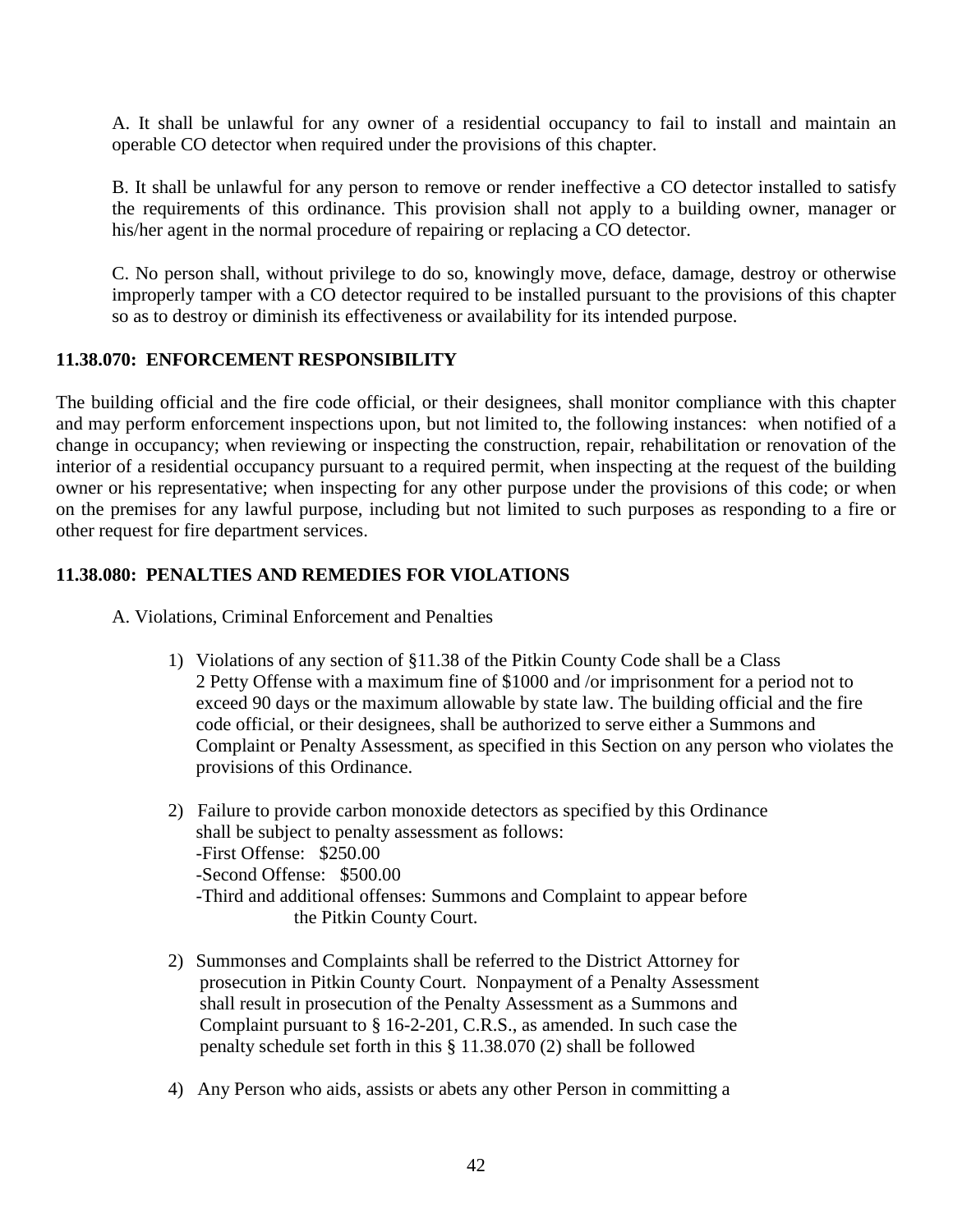violation of these regulations shall be subject to the penalties specified in §11.38.070 (2) dependent upon on whether the person aided or assisted is subject to Penalty Assessment or Summons and Complaint.

- 5) Each day a violation of §11.38 of the Pitkin County Code continues shall be considered a separate offense for purposes of penalties.
- 6) In the case of a property being designed such that multiple rooms require a detector and there are multiple violations within that property, together they shall constitute one violation for the given day
- B. Violations, Civil Enforcement.
	- 1) Notice of Violation. In addition to utilizing the enforcement procedures authorized by this Ordinance, the building official and the fire code official or their designees may deliver a Notice of Violation (NOV) to any person who violates this Ordinance. The NOV shall specify the violation, and may require that the violator either cease and desist immediately from all acts or omissions relating to the violation, or correct the violation within a specified time not to exceed 90 days. Failure to comply with the terms of an NOV shall result in enforcement pursuant to §11.38.080 (2-6). Issuance of a Notice of Violation shall not be deemed a condition precedent to enforcement pursuant to the procedures set forth in §11.38.080, nor shall it preclude later enforcement action pursuant to §11.38.080.
	- 2) Civil Enforcement. In the event of any act or omission that violates any section of this Ordinance, the County Attorney, in addition to other remedies provided by law or specified herein, may institute an injunction, mandamus, abatement, or other appropriate civil action or proceeding to prevent, enjoin, or abate any unlawful activity, or to remove any improvements or construction resulting from such unlawful activity. In the event that such unlawful activity has damaged any county property, the violator shall be liable for any damage to county property resulting from any such unlawful activity, including, but not limited to, compensation for staff time and for use of county equipment or contracted services to repair such damage. Any civil action or proceeding may include a claim to recover all such money damages in addition to any and all claims for injunctive or other equitable relief.
	- 3) Withdrawing or Withholding Permits. In the event that Community Development or designee, Code Enforcement Officer, or designee has personal knowledge of any violation of this Ordinance, any Community Development issued permit may be withdrawn after the violator is provided notice and an opportunity for hearing before the Board of County Commissioners. No further permits or approvals from the County shall be issued for any property generating a violation until the violation is brought into compliance with the standards of this Ordinance.

#### <span id="page-42-0"></span>**11.38.090: EFFECTIVE DATE**

All owners of residential occupancies shall come into compliance with the requirements of this chapter on or before March 2, 2009. *(enacted ord. 03-09)*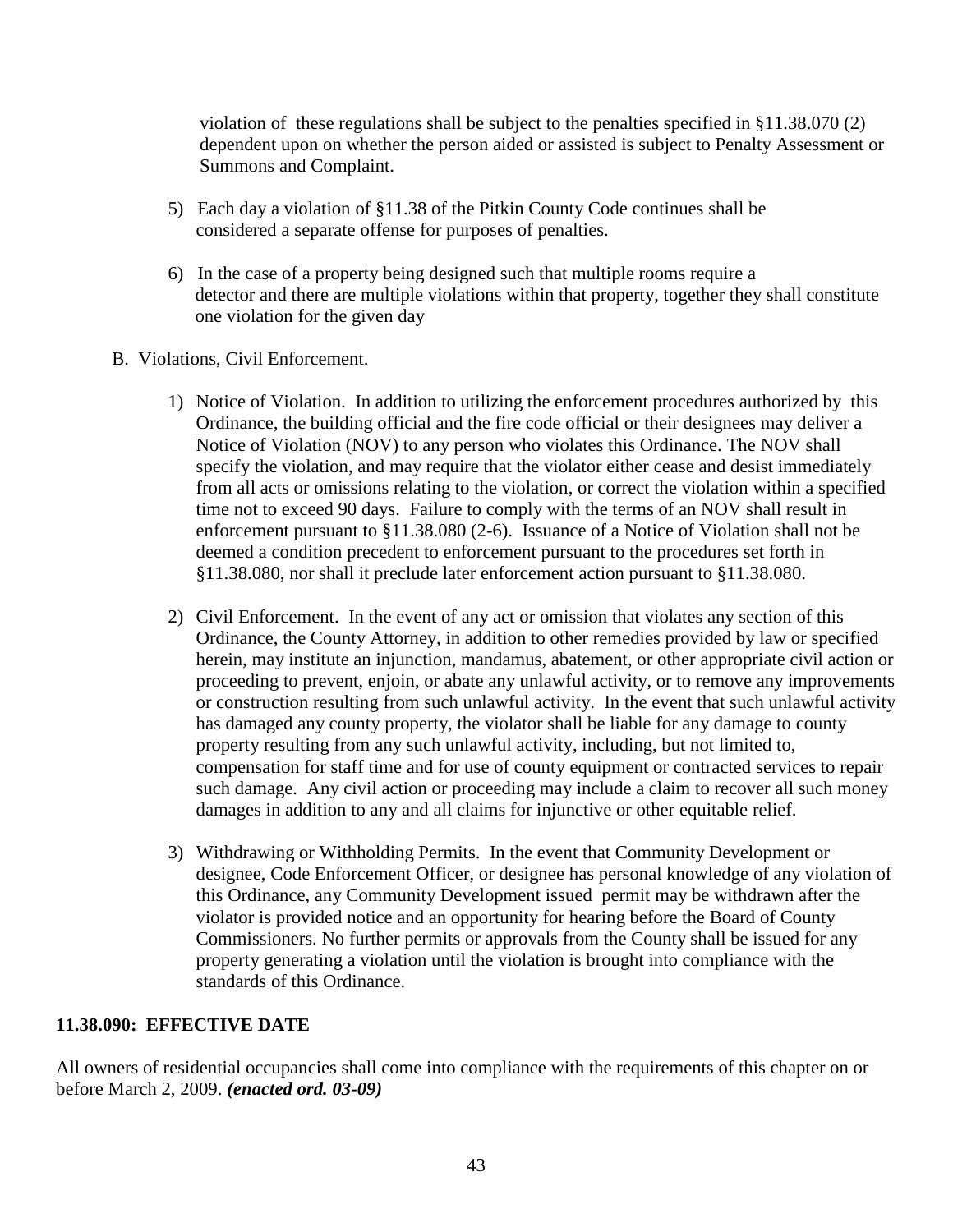#### <span id="page-43-1"></span><span id="page-43-0"></span>**11.40: EFFICIENT BUILDING CODE** *(adopted by ord. 009-03 repealed Ord. 003-2019, 01-23-2019)*

# <span id="page-43-2"></span>**11.44: INTERNATIONAL FIRE CODE**

# **11.44.010: ADOPTION OF INTERNATIONAL FIRE CODE – 2015 EDITION.**

The County of Pitkin hereby adopts that certain Code known as the International Fire Code, 2015 edition, as published by the International Code Council Inc. 4051 West Flossmoor Road, Country Club Hills, Illinois, 60478-5795, save and except such portions as are hereinafter deleted, modified or amended as set forth herein (hereinafter "International Fire Code"). The International Fire Code shall include Appendix Chapters B and C, and shall specifically exclude Appendix Chapters A and D. In lieu of Appendix Chapter D, the Pitkin County Asset Management Plan shall be incorporated herein by reference. The Board further determines that the remaining Appendix Chapters E, F, and G shall be utilized by the Fire Districts as guidelines to the extent such appendices are applicable. Three (3) copies of the International Fire Code and this Ordinance shall be filed in the administrative office of the Pitkin County Building Department and the same are hereby adopted and incorporated as fully as if set forth verbatim herein, and from the date on which this Ordinance shall take effect, the provisions hereof shall be controlling within the boundary limits of the County.

The implementation, enforcement and administration of the International Fire Code within the County shall be the responsibility of the respective fire protection districts within their own jurisdiction consistent with each fire protection district's set of amendments. The County recognizes that each fire protection district maintains nonsubstantive variations with respect to their individual implementation, enforcement and administration of the International Fire Code and their respective Amendments.

### **11.44.020: PURPOSE**

The International Fire Code establishes the minimum requirements consistent with nationally recognized good practice for providing a reasonable level of life safety and property protection from the hazards of fire, explosion or dangerous conditions in new and existing buildings, structures and premises and to provide safety to firefighters and emergency responders during emergency operations.

### **11.44.030: COPIES ON FILE**

The Pitkin County Community Development Department shall keep on file in its office in Aspen, Colorado, a full and complete copy of the 2009 International Fire Code, as adopted by this Article, and said copies shall be open to public inspection at all times during the regular business hours of said Department.

### **11.44.040: SEVERABILITY**

If any section, subsection, sentence, clause, phrase or portion of this ordinance is for any reason held invalid or unconstitutional in a court of competent jurisdiction, such portion shall be deemed a separate, distinct and independent provision and shall not affect the validity of the remaining portions thereof.